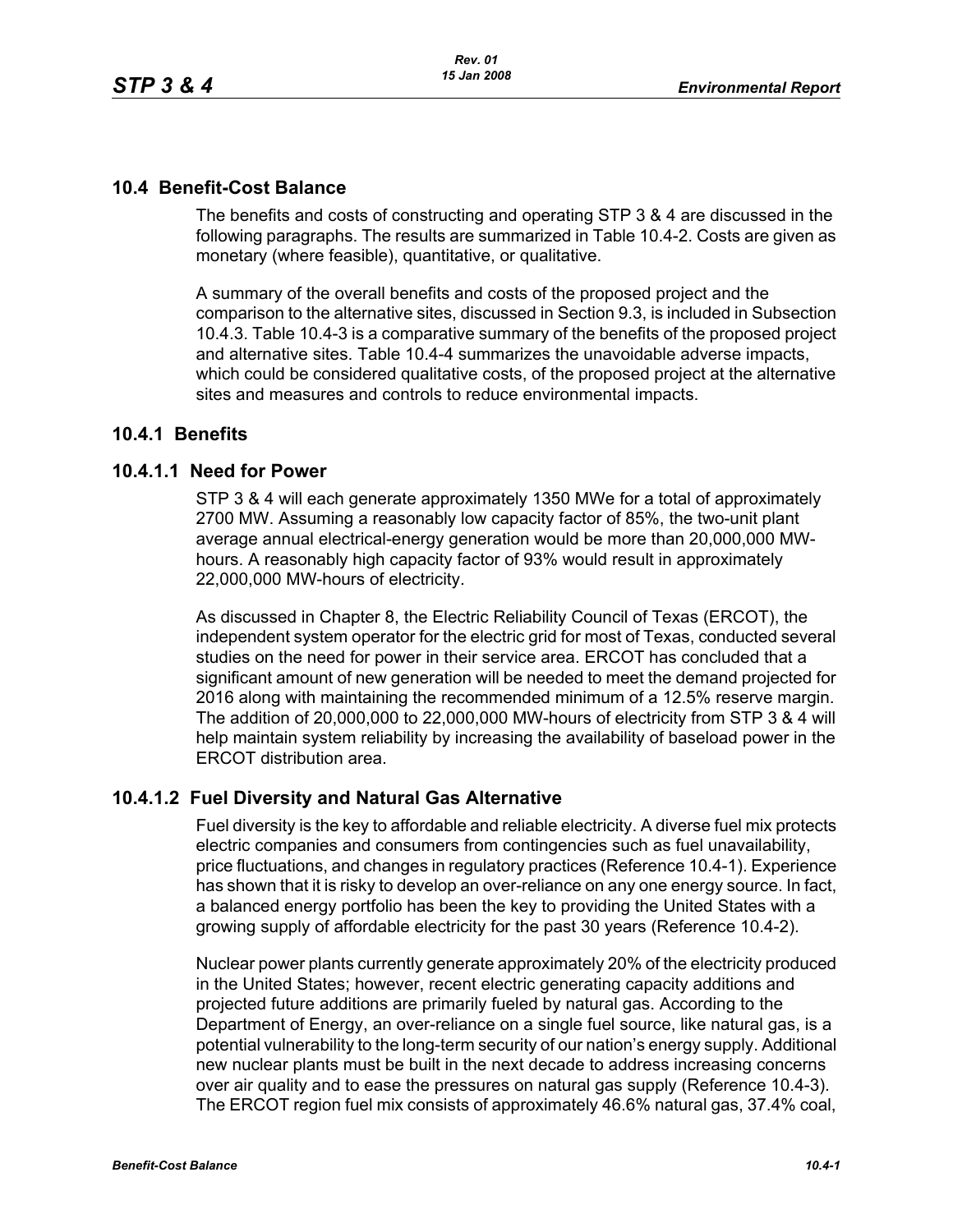13.6% nuclear, 1.9% renewables and 0.4% from other sources (actual energy production values June 2005–May 2006) (Reference 10.4-4).

Maintaining fuel diversity is a matter of maintaining a balance of fuel mixes. Relying heavily on natural gas is a matter of choosing a limited resource over more abundant fuels. High prices for natural gas and the intense, recurring periods of price volatility experienced over the last several years are influenced partly by demand for natural gas in the electric generation sector. Electric sector demand for natural gas is being driven by new gas-fired electric generating capacity built in the United States during the last decade. More than 90% of all new electric generating capacity added over the past 5 years is fueled with natural gas. New nuclear plants provide forward price stability that is not available from generating plants fueled with natural gas. The intense volatility in natural gas prices experienced over the last several years is likely to continue, and leaves the U.S. economy vulnerable. Although nuclear plants are capital-intensive to build, the operating costs are stable and dampen the volatility elsewhere in the electricity market (Reference 10.4-5). Natural gas has uses that are not readily served by other fuel choices, such as many manufacturing processes. This led the U. S. House of Representatives to prepare a Majority Staff report that included the following findings (Reference 10.4-6):

- To enhance competitiveness and protect American jobs, natural gas must not be used for baseload electricity generation or for new generating capacity. Natural gas should be reserved for industries that use it as a feedstock or for primary energy and cannot substitute for it by fuel-switching.
- Nuclear energy must become the primary generator of base load electricity, thereby relieving the pressure on natural gas prices and dramatically improving atmospheric emissions.

For Texas, the addition of STP 3 & 4 would represent a step towards maintaining what has been a successful mix of fuel types for generating electricity. STP 3 & 4 will help maintain the state's fuel diversity while meeting state and national goals of creating new baseload generation that would not use natural gas as a fuel.

## **10.4.1.3 Emissions Reduction**

Nuclear generation contributes considerable air quality benefits to the nation. Unlike electricity generated from coal and natural gas, nuclear energy does not result in significant emissions of air pollutants associated with global warming and climate change (e.g., nitrogen oxides, sulfur dioxide, carbon dioxide) or methyl mercury (Reference 10.4-6). Fossil fuel-fired power plants are responsible for 64% of the nation's sulfur dioxide emissions, 26% of nitrogen oxide emissions, 33% of mercury emissions, and 36% of man-made carbon dioxide emissions. The majority of the industry's emissions are from coal-fired plants (Reference 10.4-6).

Subsections 9.2.3.1 and 9.2.3.2 analyze coal- and gas-fired alternatives to STP 3 & 4, respectively. Air emissions from these alternatives and for nuclear power are summarized in Table 10.4-1.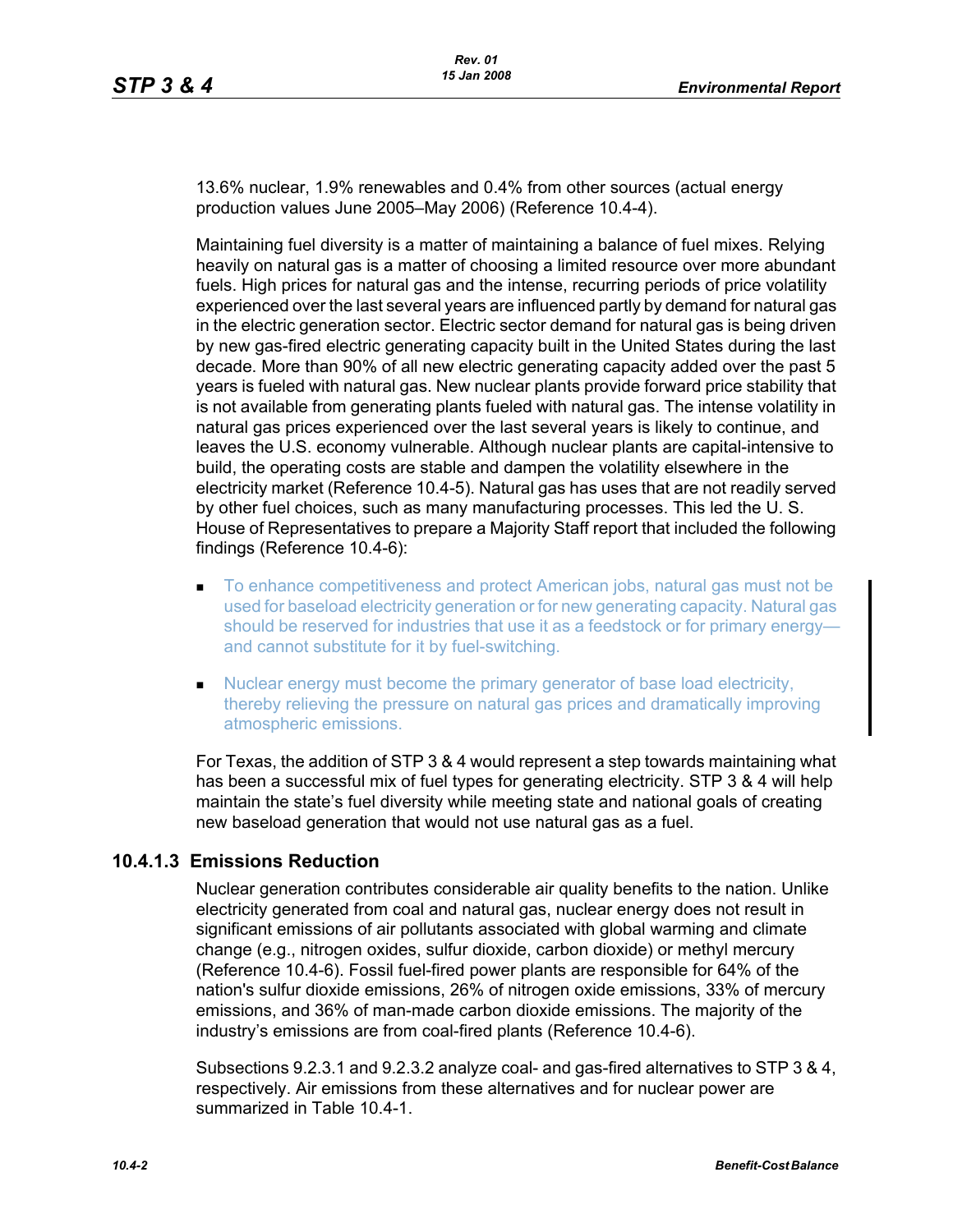Regardless of which reasonable alternative one compares to nuclear power, STP 3 & 4 would represent a substantial benefit in emission reduction, or emission avoidance, assuming that an alternative power source would be constructed if STP 3 & 4 were not.

## **10.4.1.4 Advantages of Nuclear Power**

Concerns about global warming and climatic change make it reasonable to expect that, eventually, the United States may have to strictly curb emissions from fossil-fuel electric generation plants, conceivably to the point of displacing coal- and gas-fired electricity generation. If environmental policies greatly restrict carbon emissions in the future, the cost of building and operating fossil-fired plants could increase by 50% to 100%. Nuclear power is the only technology currently available that is a viable alternative to fossil-fired plants for baseload generation. In view of the time that it takes the nuclear industry to regain its capacity for construction and operation, the prospect of needing nuclear power to displace fossil-fuel power is one of the reasons for national concern with maintaining a nuclear energy capability (Reference 10.4-7).

## **10.4.1.5 Licensing Certainty**

The regulatory scheme used for the existing domestic fleet of nuclear plants, under 10 CFR 50, was a two-step process that resulted in much uncertainty about cost projections and, in retrospect, final costs. This was due, in part, to the fact that the industry had to make large capital investments before resolving licensing issues. In large, capital-intensive construction projects, interest costs are a significant portion of the project cost. Interest charges on overnight capital costs account for a quarter of the levelized cost of electricity from nuclear power plants (Reference 10.4-7). For existing nuclear power plants built under 10 CFR 50, licensing delays quickly and substantially increased project cost. Design changes, whether driven by licensing concerns, backfit requirements, or other factors, had similar effects.

STPNOC is looking to NRC's 10 CFR 52 process to increase the licensing certainty of proposed new nuclear power plants. This new regulatory process provides for early resolution of siting issues before making large investments of financial capital and human resources in new plant design and construction, early resolution of issues on the environmental impacts of construction and operation of proposed reactors, the ability to bank sites on which nuclear plants may be located, and the facilitation of future decisions on whether to build new nuclear plants. STPNOC believes that the resultant increase in licensing certainty will reduce project costs by decreasing premiums associated with uncertainty and making licensing and construction scheduling more controllable and reliable.

## **10.4.1.6 Tax Payments**

During construction, STPNOC has projected the sales tax payments to be an estimated \$23.9 million per unit, with \$5.8 million due to Bay City and \$18.1 million to the state of Texas over the construction period. These payments would provide a total of \$11.6 million to Bay City over the 7-year construction period. Increased tax revenues will also come from housing purchases by the incoming workforce and increased school and property taxes as a result of the construction of STP 3 & 4.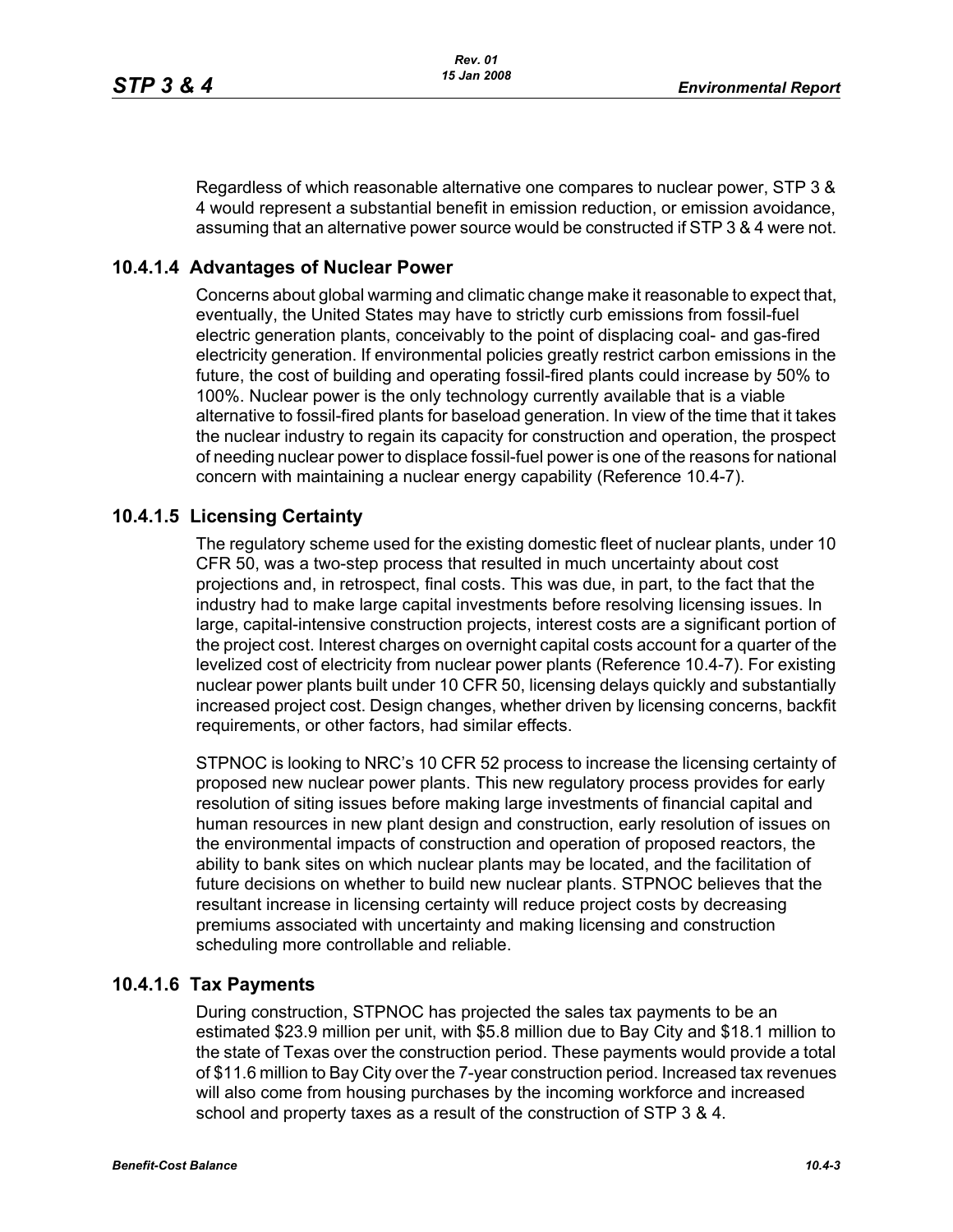The owners will pay property taxes on STP 3 & 4 for the duration of the 40-year operating licenses. Matagorda County receives the taxes paid on STP property. As described in Subsection 5.8.2.2.2, over the life of the plant, annual franchise tax payments could range from approximately \$4.7 million during initial operations to approximately \$10 million in the last years of the 40-year operational life. Additional tax revenue would be generated from sales and use taxes, and property taxes on the operational workforce housing. Most people consider large tax payments a benefit to the taxing entity because they support the development of infrastructure which supports further economic development.

## **10.4.1.7 Local Economy**

STP 3 & 4 would require a construction peak workforce of 5950 people. As presented in Subsection 4.4.2.2.1, 4790 direct and indirect jobs would be created during the 7 year construction period, assuming that 50% of the workforce migrates into the 50-mile region. The creation of these jobs could inject between \$67.6 and \$676 million dollars into the regional economy during the life of the construction project, reduce unemployment by up to 20%, and create business opportunities for housing and service-related industries.

STP 3 & 4 would require an operations workforce of about 888 people. Of this total, 444 are assumed to migrate into the 50-mile region. According to the multiplier effect, for every one job at STP 3 & 4, an estimated 1.47 jobs would be created within the 50 mile region. This would result in the creation of 653 additional indirect jobs. In total, 1097 new jobs within about a 50-mile radius of the plant (Subsection 5.8.2.2.1) would be created by the startup of STP 3 & 4 and would be maintained throughout the life of the plant. Many of these indirect jobs would be in the service sector and could be filled by local residents, lessening demands on social service agencies in addition to strengthening the economy. The economic multiplier effect of the increased spending by the direct and indirect labor force created as a result of STP 3 & 4 would increase the economic activity in the region, most noticeably in rural Matagorda County. The dollar impact of these jobs, as discussed in Subsection 5.8.2.2.1, would be approximately \$45,000,000 to \$55,000,000 per year within the 50-mile region.

Nuclear plants such as the STP site are estimated to generate approximately \$350 million in total output for the local community and roughly \$60 million in total labor income. The Southern States Energy Board reference (Reference 10.4-8) does not provide specific years for the \$350 and \$60 million figures, nor does it specifically identify the studies done by the NEI to support this statement. However, the Southern States Energy Board is considered a reliable source of data. STPNOC believes that the Southern States Energy Board's interpretation of NEI's data is correct, reasonably current (within the late 1990s to early 2000s), and useful for this analysis, even if the exact years of the data cannot be determined. These figures include direct effects, which reflect expenditures for goods, services, and labor, and indirect effects, which include subsequent spending in the community. The economic multiplier effect is one way of measuring indirect effects. Every dollar spent by nuclear plants results in the creation of an additional \$1.13 in the community (Reference 10.4-8).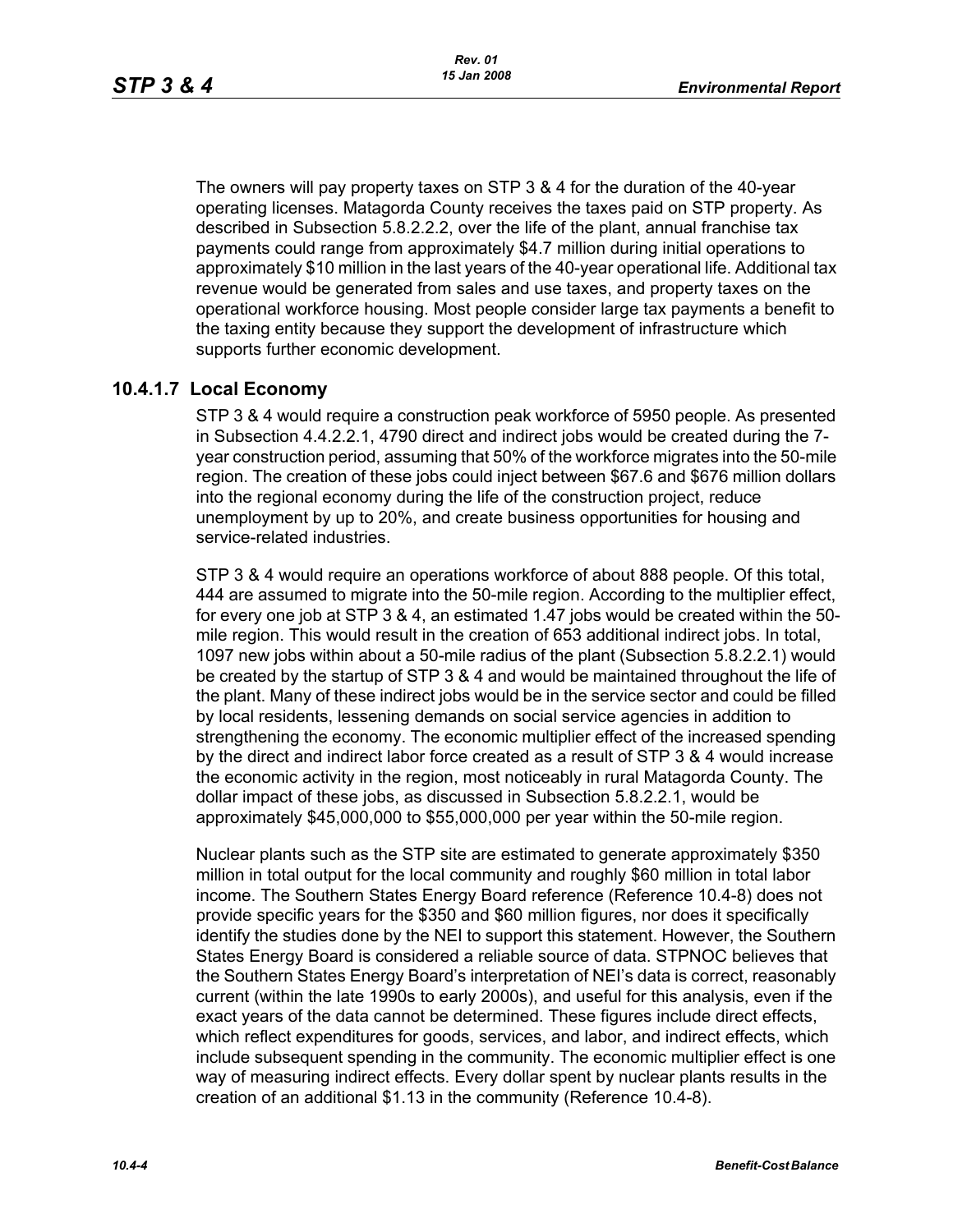## **10.4.1.8 Benefit Summary**

Table 10.4-2 includes a summary of the benefits of the proposed project (STP 3 & 4). In Section 9.3, STPNOC evaluated environmental impacts of construction and operation of the proposed project at three alternative sites (Limestone Site, Allens Creek Greenfield Site, and the Malakoff Greenfield Site). Table 10.4-3 provides a comparison of the benefits of construction and operation of STP 3 & 4 to those at the three alternative sites.

### **10.4.2 Costs**

### **10.4.2.1 Monetary–Construction**

In evaluating the STP 3 & 4 monetary cost, STPNOC reviewed published literature, vendor information, internally generated general information, and internally generated site-specific information. There are many cost studies available in the literature with a wide range of cost estimates. STPNOC found four studies to be most authoritative due to the breadth and depth of their analyses and the fact that other studies tend to be based on them. These are:

- **University of Chicago Study (Reference 10.4-7)**
- **MIT Study (Reference 10.4-9)**
- OECD Study (Reference 10.4-10)
- EIA Study (Reference 10.4-11)

The phrase commonly used to describe the monetary cost of constructing a nuclear plant is "overnight capital cost." The capital costs are those incurred during construction, when the actual outlays for equipment, construction, and engineering are expended. Overnight costs are exclusive of interest and include engineering, procurement, and construction costs, owner's costs, and contingencies (Reference 10.4-7).

Estimates of overnight capital costs in 2003 dollars range from \$1000 per kW to \$2500 per kW (Reference 10.4-10), with \$1500 to \$2000 per kW being the most representative range (Reference 10.4-10). Many factors account for the range in cost, such as:

- The specific technology used
- Assumptions about the number of like-units built
- Allocation of first-of-a-kind cost
- **Site location**
- **Parity adjustments to allow comparison between countries**
- Allowances for contingencies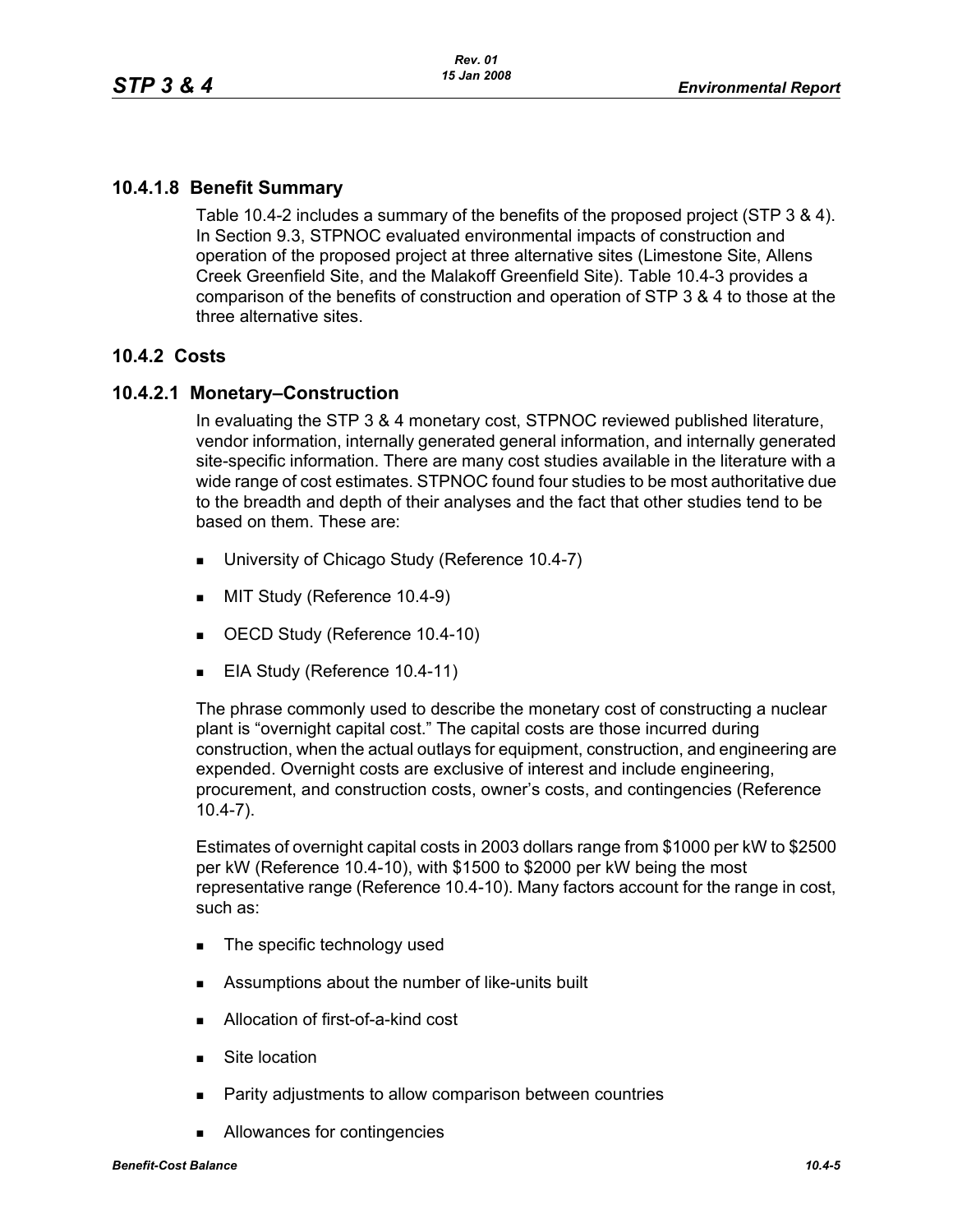The estimates are not based on nuclear plant construction experience in this country, which is more than 20 years old. Actual construction costs overseas have been less than the most recent domestic construction, suggesting that the industry has learned from the domestic experience. There is an assumption that the overseas experience can be applied domestically and the studies have found the overseas experience to be most applicable to estimating the cost of new domestic nuclear plant construction (Reference 10.4-7). There is reason to believe that new reactors will be less expensive to build than those currently in operation in the United States. Over the past 30 years, there have been technological advances in construction techniques that would reduce costs. In addition, simplified, standardized, and pre-approved designs clearly result in cost savings. The newer plants have fewer components and therefore would be less expensive. Because the designs of advanced reactors are pre-approved by the NRC, much of the design work will be done before construction begins, and this will lower the costs (Reference 10.4-11)

The four studies tend to support \$2000 per kW as a reasonable high-end overnight capital cost estimate. The \$2500 value is based on construction in Japan. While no explanation is offered as to why the cost in Japan is so high in this study, it is reasonable to suggest that contributing factors are the high cost of living in Japan (labor accounts for more than 20% of costs) and difficulties associated with construction on an island. Construction experience with ABWR plants worldwide will be used to minimize First of a Kind Engineering (FOAKE) costs discussed in the studies. For the purposes of analysis in this environmental report, to avoid understating the cost, STPNOC has chosen to use the \$2000 per kW value (year 2003 dollars). Together with an installed capacity of 2700 MWe, \$2000 per kW results in a STP 3 & 4 construction cost of approximately \$5.4 billion in 2003 dollars.

## **10.4.2.2 Monetary–Operation**

The four studies discussed in Subsection 10.4.2.1 show a wide range of operation cost estimates. Operation costs are frequently expressed as levelized cost of electricity, which is the price at the busbar needed to cover operating costs and annualized capital costs. The levelized cost of a project is equivalent to the constant dollar ("real") price of electricity that would be necessary over the life of the plant to cover all operating expenses, interest, and principal repayment obligations on project debt, taxes, and provide an acceptable return to equity investors over the economic life of the project (Reference 10.4-9). Overnight capital costs account for a third of the levelized cost, and interest costs on the overnight costs account for another 25%. Levelized cost estimates range from \$36 to \$65 per MW-hour (3.6 to 6.5 cents per kW hour) (Reference 10.4-7). Factors affecting the range include choices for discount rate, construction duration, plant lifespan, capacity factor, cost of debt and equity and split between debt and equity financing, depreciation time, tax rates, and premium for uncertainty. It is concluded that \$65 per MW-hour (6.5 cents per kW-hour) is a reasonably conservative high-end levelized cost of electricity for nuclear generation. This includes nuclear fixed operation and maintenance and fuel costs of approximately \$60,000 per MW-hr (\$60 per kW – hour) and \$4.35 per MW-hr (0.435 cents per kWhour), respectively. Decommissioning costs have been estimated for one reactor at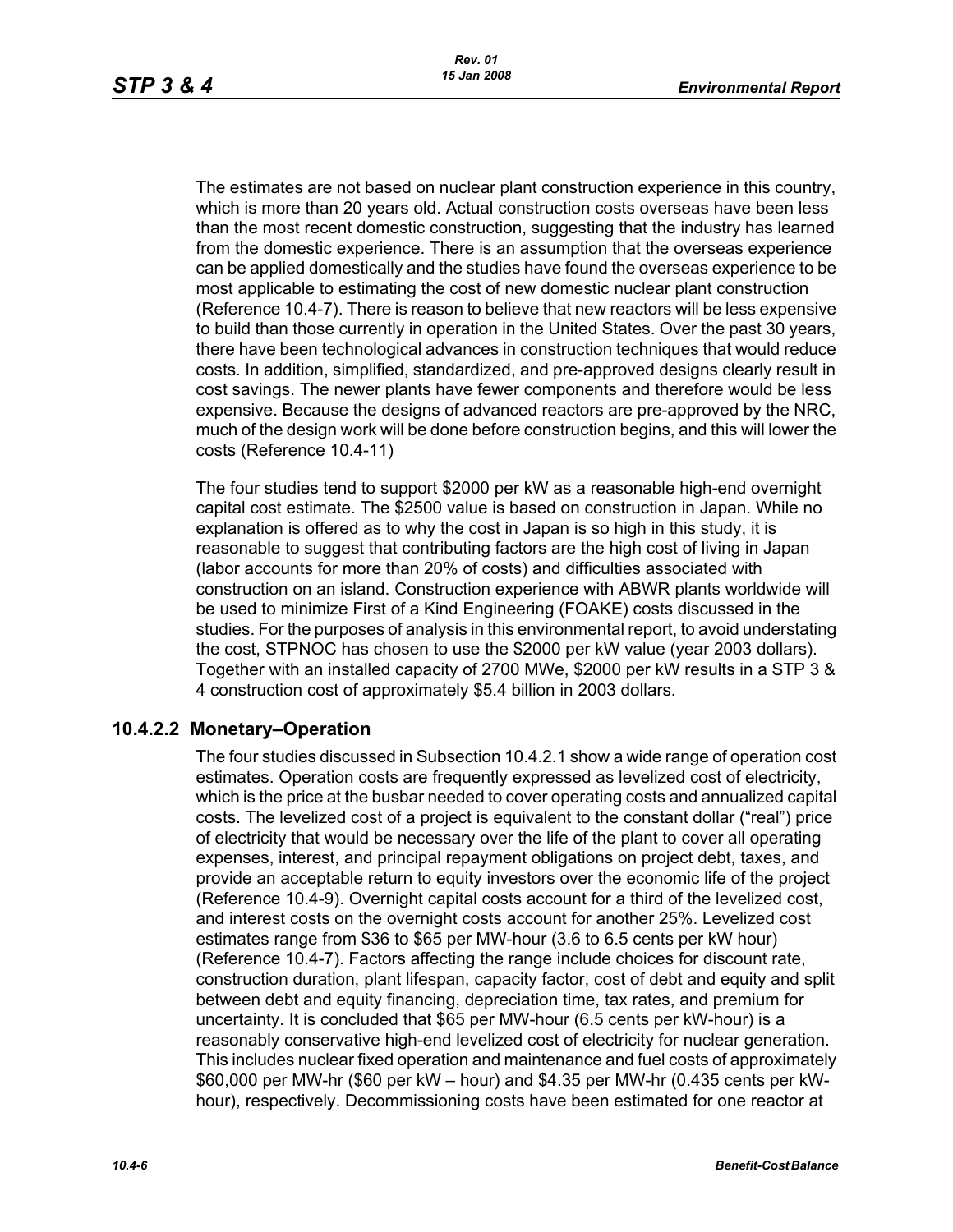STP to be approximately \$517 million (in year 2006 dollars), consistent with the formula established by the NRC in 10 CFR 50.75.

In addition to nuclear plant costs, the four studies provide coal- and gas-fired generation costs for comparison to nuclear generation costs. One study shows nuclear costs competitive with coal and gas (Reference 10.4-10). The other studies show nuclear costs that exceed those of coal and gas. The MIT study indicates that new nuclear power is not economically competitive but goes on to suggest steps that the government could take to improve nuclear economic viability (Reference 10.4-9). Since this study, the government has undertaken those steps as follows:

- U. S. Department of Energy has provided financial support for plants testing the U. S. NRC licensing processes for early site permits and combined operating licenses.
- The U. S. government has endorsed nuclear energy as a viable carbon-free generation option.
- The Energy Policy Act of 2005 instituted a production tax credit for the first advanced reactors brought on line in the United States.

STPNOC has concluded that the government steps have negated the MIT study's conclusion that new nuclear power is not economically competitive.

### **10.4.2.3 Environmental and Material**

Section 10.1 identifies unavoidable adverse impacts of the proposed action (i.e., impacts after consideration of proposed mitigation actions), and Section 10.2 identifies irretrievable commitments of resources. Table 10.4-2 includes these costs. The qualitative costs that are unavoidable impacts to the environment are in the general categories of land and water.

Environmental impacts of construction and operation of the proposed project at three alternative sites (Limestone site, Allens Creek Greenfield site and the Malakoff Greenfield site) are discussed in Section 9.3. Table 10.4-4 describes the impacts of construction and operation of the proposed project at the three alternative sites, and provides details regarding potential mitigation, and the unavoidable adverse impacts after mitigation has been considered.

Consistent with Regulatory Guide (RG) 4.2, each site was evaluated using preliminary reconnaissance level information. Consequently, the costs of mitigation are not easy to determine at this time. Many costs would be built into the project design (e.g., scheduling to ensure that construction is completed in the shortest possible time; using construction best management practices to limit erosion, fugitive dust, runoff, spills, and air emissions; providing first aid stations at the construction site). Others would rely on communications between STPNOC and the affected communities to mitigate the impacts and associated costs.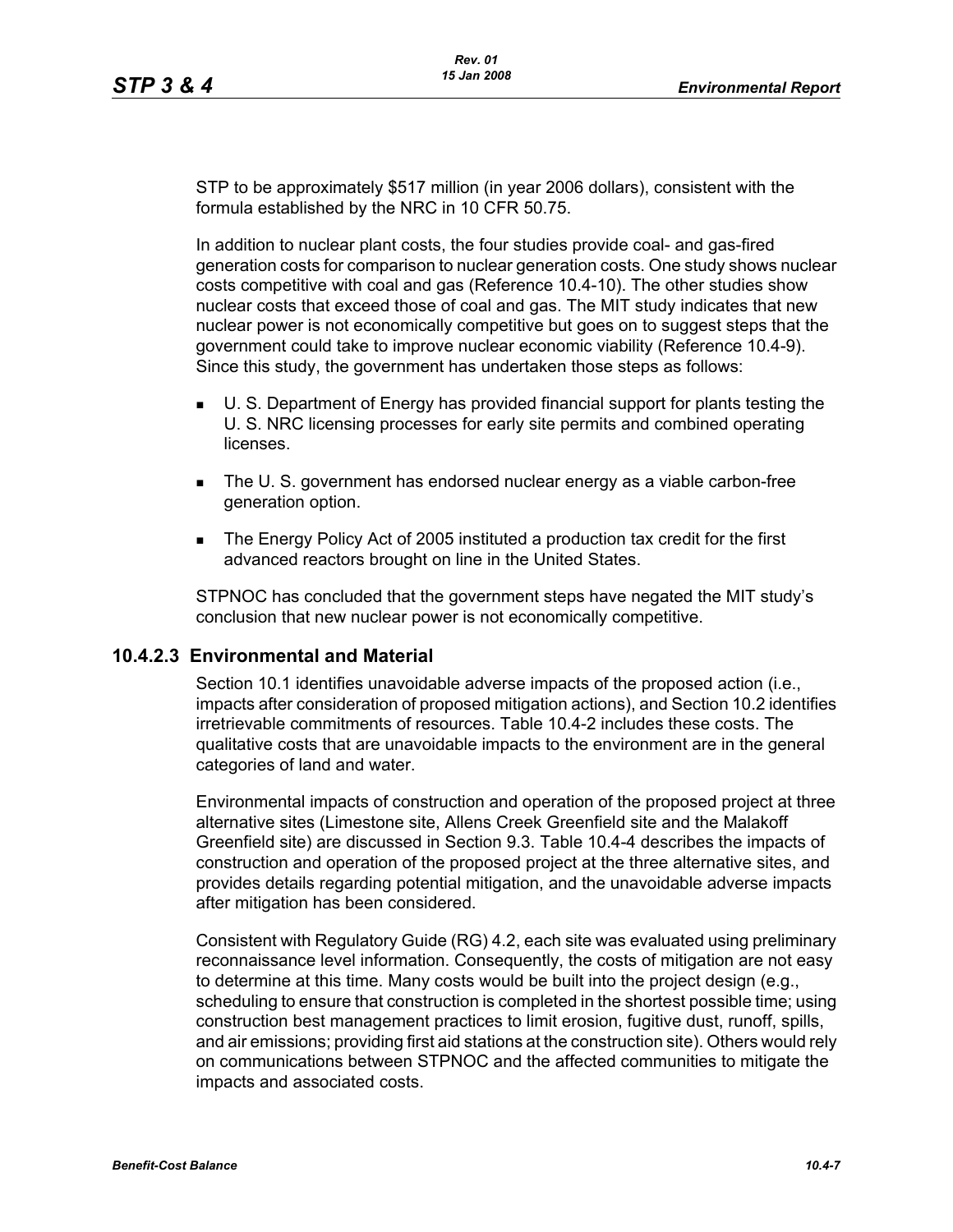## **10.4.3 Summary**

Table 10.4-3 summarizes benefits of the proposed action in comparison to the benefits of constructing the units at alternative sites, as identified in Section 9.3. Table 10.4-4 summarizes the environmental costs (adverse impacts) associated with construction and operation of the proposed project at the three alternative sites. Most of the impacts associated with construction of the proposed project, particularly operational impacts, would be the similar regardless of the location of the site. The impacts that are similar are stated as such and can be found in detail in Section 10.1.

## **10.4.4 References**

- 10.4-1 "Fuel Diversity," Edison Electric Institute 2006. Available at http://www. eei.org/industry\_issues/energy\_infrastructure/fuel\_diversity/index.htm, accessed March 19, 2007.
- 10.4-2 "Fuel Diversity," Center for Energy and Economic Development 2006. Available at http://www.ceednet.org/ceed/index.cfm?cid=7500,7583, accessed March 19, 2007.
- 10.4-3 "Nuclear Power 2010," U.S. Department of Energy, available at http://nuclear.energy.gov/np2010/neNP2010a.html, accessed March 22, 2007.
- 10.4-4 "Electric Reliability and Resource Adequacy Update," Electric Reliability Council of Texas July 13, 2006. Available at http://www.ercot.com/news/ presentations/2006/index.html, accessed August 7, 2007.
- 10.4-5 "Nuclear Energy's Role in Reducing Demand for Natural Gas Through Diversification of Energy Sources Used for Electricity Generation," Nuclear Energy Institute 2005, January 24, 2005, responding to questions posed by the Senate Energy and Natural Resource Committee for its Natural Gas Supply and Demand Conference, Quotation from Report of the President's National Energy Policy Development Group, May 2001. Available at http://www.nei.org/ documents/White\_Paper\_Reducing\_Demand\_Natural\_Gas\_1-24-05.pdf, accessed March 19, 2007.
- 10.4-6 "U. S. House of Representatives, Securing America's Energy Future, Majority Staff Report to Committee on Government Reform and Subcommittee on Energy and resources," Nuclear Energy Institute 2005, May 8, 2006. Available at http://www.nei.org/documents/House\_Energy\_Report\_5-8-06.pdf, accessed March 19, 2007.
- 10.4-7 "The Economic Future of Nuclear Power; A Study Conducted at The University of Chicago," University of Chicago 2004, August 2004. Available at http://np2010.ne.doe.gov/reports/NuclIndustryStudy.pdf, accessed March 19, 2007.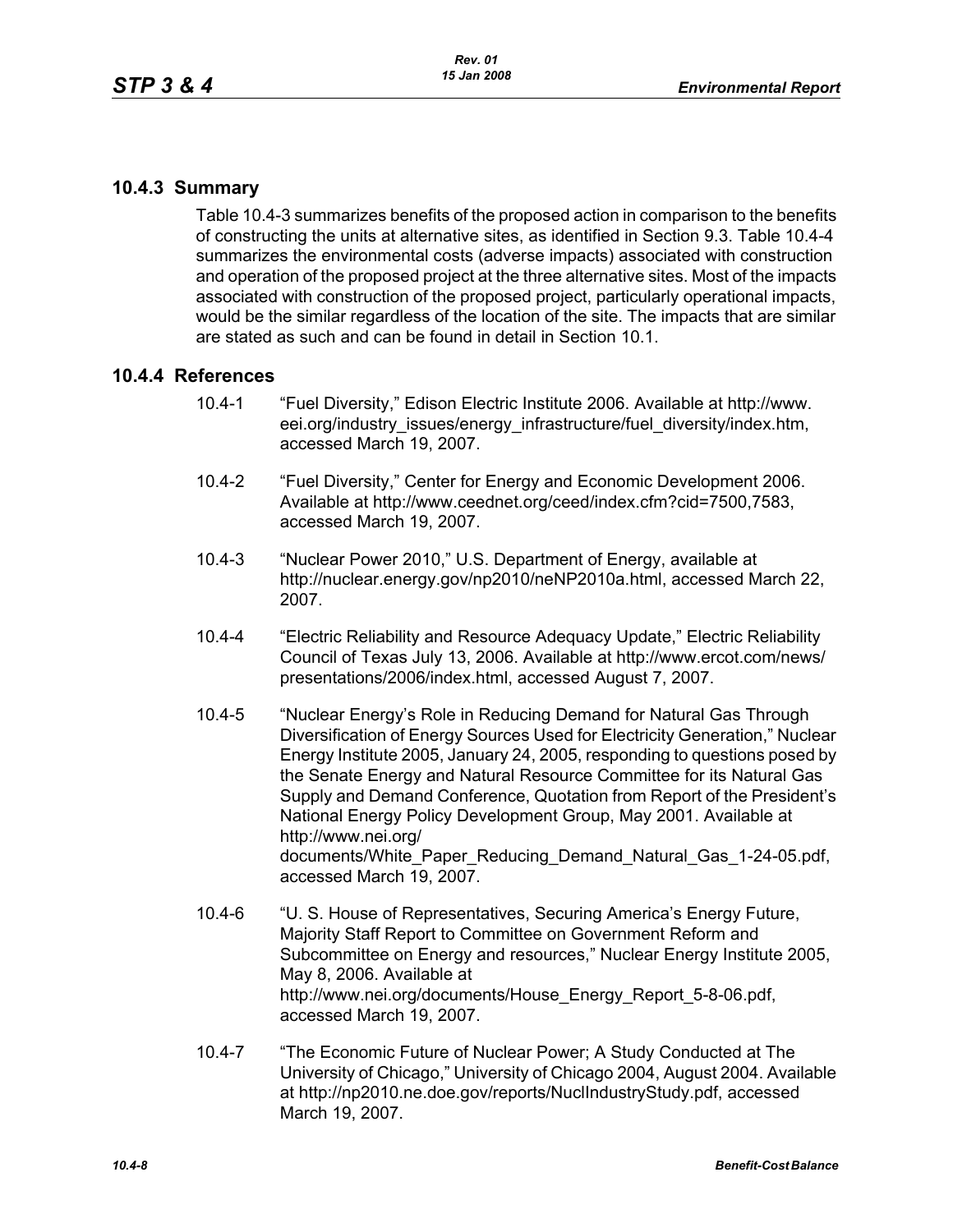| $10.4 - 8$  | "Nuclear Energy: Cornerstone of Southern Living, Today and Tomorrow,"<br>Southern States Energy Board 2006. Available at<br>http://np2010.ne.doe.gov/<br>reports/NuclIndustryStudy.pdf, accessed March 19, 2007.                                                                                             |
|-------------|--------------------------------------------------------------------------------------------------------------------------------------------------------------------------------------------------------------------------------------------------------------------------------------------------------------|
| $10.4 - 9$  | "The Future of Nuclear Power, An Interdisciplinary MIT Study,"<br>Massachusetts Institute of Technology 2003. Available at<br>http://web.mit.edu/nuclearpower/, accessed March 19, 2007.                                                                                                                     |
| $10.4 - 10$ | International Energy Agency, Organization for Economic Co-operation and<br>Development, and International Energy Agency, Projected Costs of<br>Generating Electricity; 2005 Update, available at<br>http://www.iea/org/Textbase/<br>publications/free new Desc.asp?PUBS ID=1472, accessed March 23,<br>2007. |
| $10.4 - 11$ | "Annual Energy Outlook 2004,"Energy Information Administration.<br>Available at                                                                                                                                                                                                                              |

http://www.eia.doe.gov/oiaf/archive/aeo04/pdf/0383(2004).pdf, accessed April 2, 2007.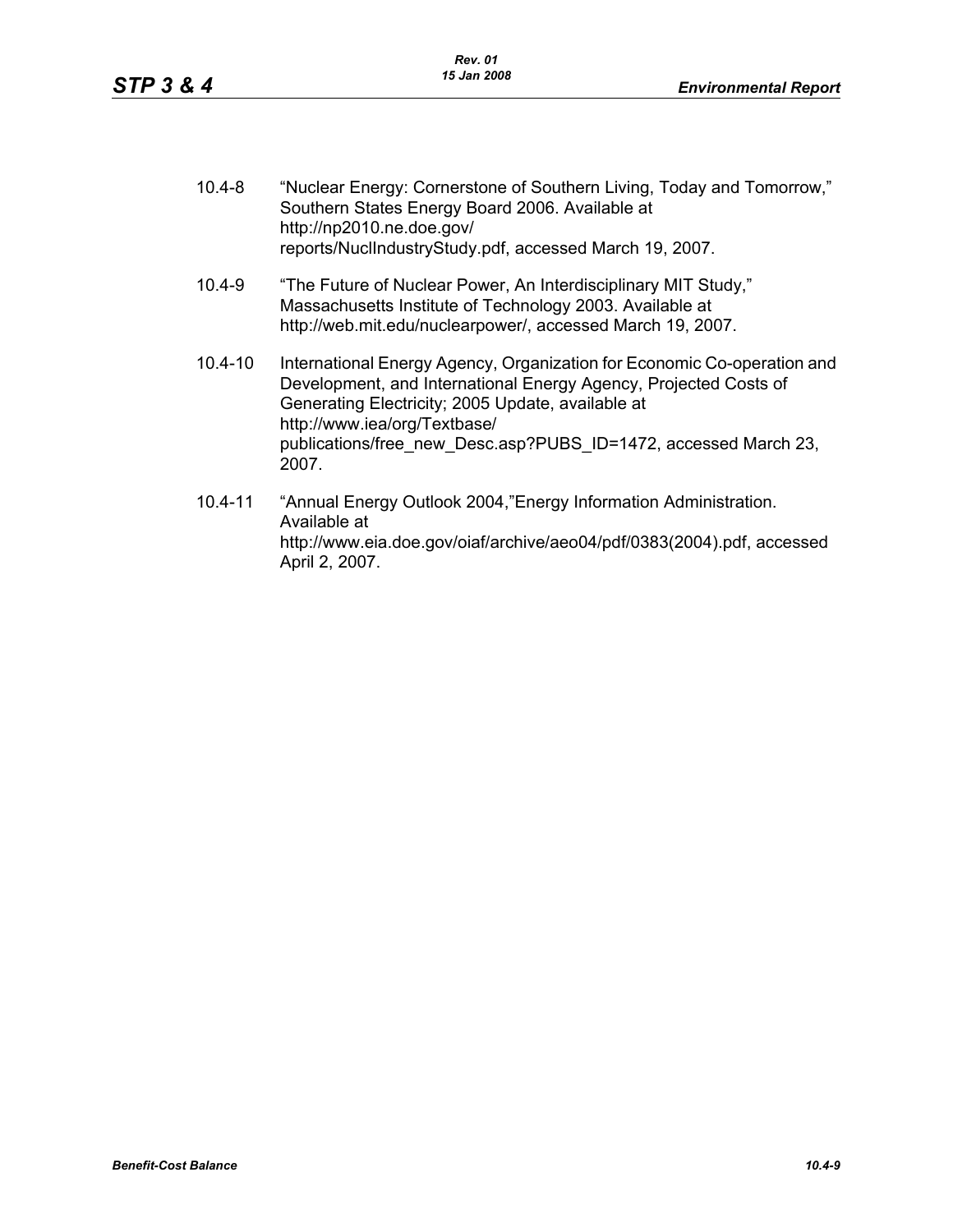| <b>Pollutant</b>                                           | <b>Coal Emissions</b><br>(tons per year/<br>2700 MWe) [1] | <b>Gas Emissions</b><br>(tons per year/<br>2700 MWe) [1] | <b>Nuclear</b><br><b>Emissions</b><br>(tons per year)<br>[2] |
|------------------------------------------------------------|-----------------------------------------------------------|----------------------------------------------------------|--------------------------------------------------------------|
| Sulfur dioxide                                             | 2,900                                                     | 41                                                       | O                                                            |
| Nitrogen oxides                                            | 2,000                                                     | 680                                                      | 0                                                            |
| Carbon monoxide                                            | 2,800                                                     | 141                                                      | 0                                                            |
| Carbon dioxide                                             | 27,000,000                                                | 6,900,000                                                | 0                                                            |
| Mercury                                                    | 0.46                                                      | 0                                                        | 0                                                            |
| Particulates having a diameter<br>of less than 10 microns  | 50                                                        | 0                                                        | 0                                                            |
| Particulates having a diameter<br>of less than 2.5 microns | 13                                                        | 119                                                      | 0                                                            |

### **Table 10.4-1 Avoided Air Pollutant Emissions**

[1] Based on constructing two units to replace the power produced by STP 3 & 4 (gross power) (see Section 9.2).

[2] Nuclear power plants have emergency and auxiliary equipment that is fossil-fuelfired and emits pollutants. The equipment is generally operated only for testing purposes for less than 250 hours per year. As such, the emissions are considered minimal and are excluded here.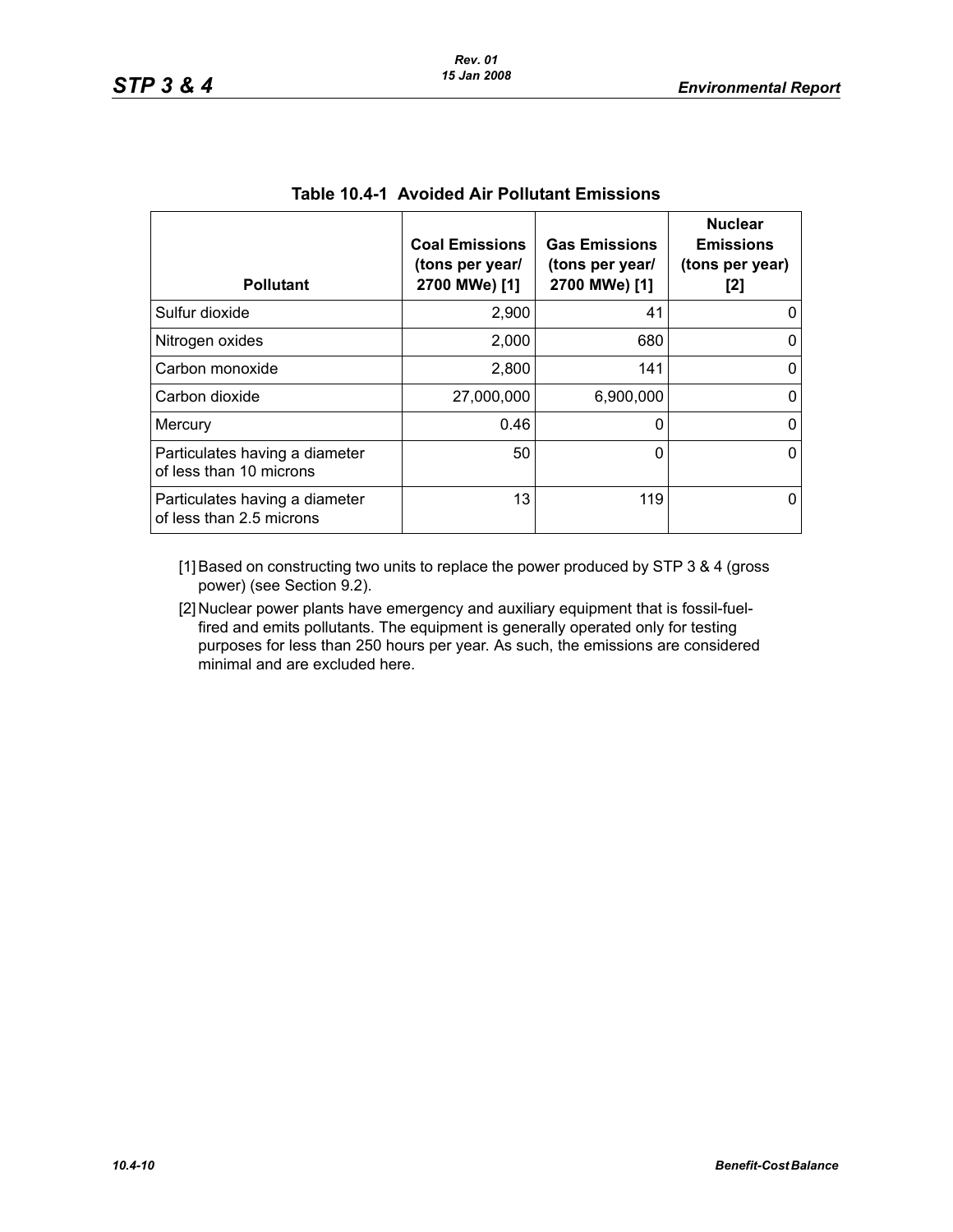| <b>Benefit-Cost Category</b>               | <b>Description</b>                                                                                                                                                                                                                                                                                                                                                                                                                                                                    |
|--------------------------------------------|---------------------------------------------------------------------------------------------------------------------------------------------------------------------------------------------------------------------------------------------------------------------------------------------------------------------------------------------------------------------------------------------------------------------------------------------------------------------------------------|
|                                            | <b>Benefits</b>                                                                                                                                                                                                                                                                                                                                                                                                                                                                       |
| <b>Electricity generated</b>               | 20,000,000 (85% capacity) to 22,000,000 (93% capacity)<br>MW-hours per year                                                                                                                                                                                                                                                                                                                                                                                                           |
| Generating capacity                        | 2700 MW (gross)                                                                                                                                                                                                                                                                                                                                                                                                                                                                       |
| Fuel diversity and natural gas alternative | Nuclear option to coal- and gas-fired baseload generation                                                                                                                                                                                                                                                                                                                                                                                                                             |
| <b>Emissions reduction</b>                 | Avoidance of 41 to 2900 tons per year sulfur dioxide<br>Avoidance of 680 to 2000 tons per year nitrogen oxides<br>Avoidance of 141 to 2800 tons per year carbon monoxide<br>Avoidance of 6,900,000 to 27,000,000 tons per year<br>carbon dioxide<br>Avoidance of 13 to 119 tons per year fine particulates                                                                                                                                                                            |
| Advanced Light Water Reactor development   | Maintaining domestic nuclear technology capability as<br>hedge against possible need to control global warming                                                                                                                                                                                                                                                                                                                                                                        |
| Tax payments (construction and operation)  | Projected sales tax payments on construction goods at an<br>estimated \$23.9 million per unit, with \$5.8 million due to<br>Bay City and \$18.1 million to the State of Texas over the 7<br>yr construction period.<br>\$4.7 to \$5.4 million in franchise taxes in 2015, the first<br>year of operation for STP 3, and an estimated \$8.6 to<br>\$10.0 million in 2016, when STP 4 comes on line, and in<br>subsequent years.                                                        |
| Socioeconomics                             | 2975 direct and 1815 indirect jobs added to local<br>economy during construction.<br>444 direct jobs and 653 indirect jobs added to local<br>economy during operation.                                                                                                                                                                                                                                                                                                                |
|                                            | The creation of jobs during construction could inject<br>between \$67.6 and \$676 million dollars into the regional<br>economy during the life of the construction project,<br>reduce unemployment by up to 20 percent, and create<br>business opportunities for housing and service-related<br>industries. The operations workforce impact on the<br>regional economy would be estimated at between<br>approximately \$45,000,000 to \$55,000,000 per year in<br>the 50-mile region. |

# **Table 10.4-2 Benefit-Cost Summary**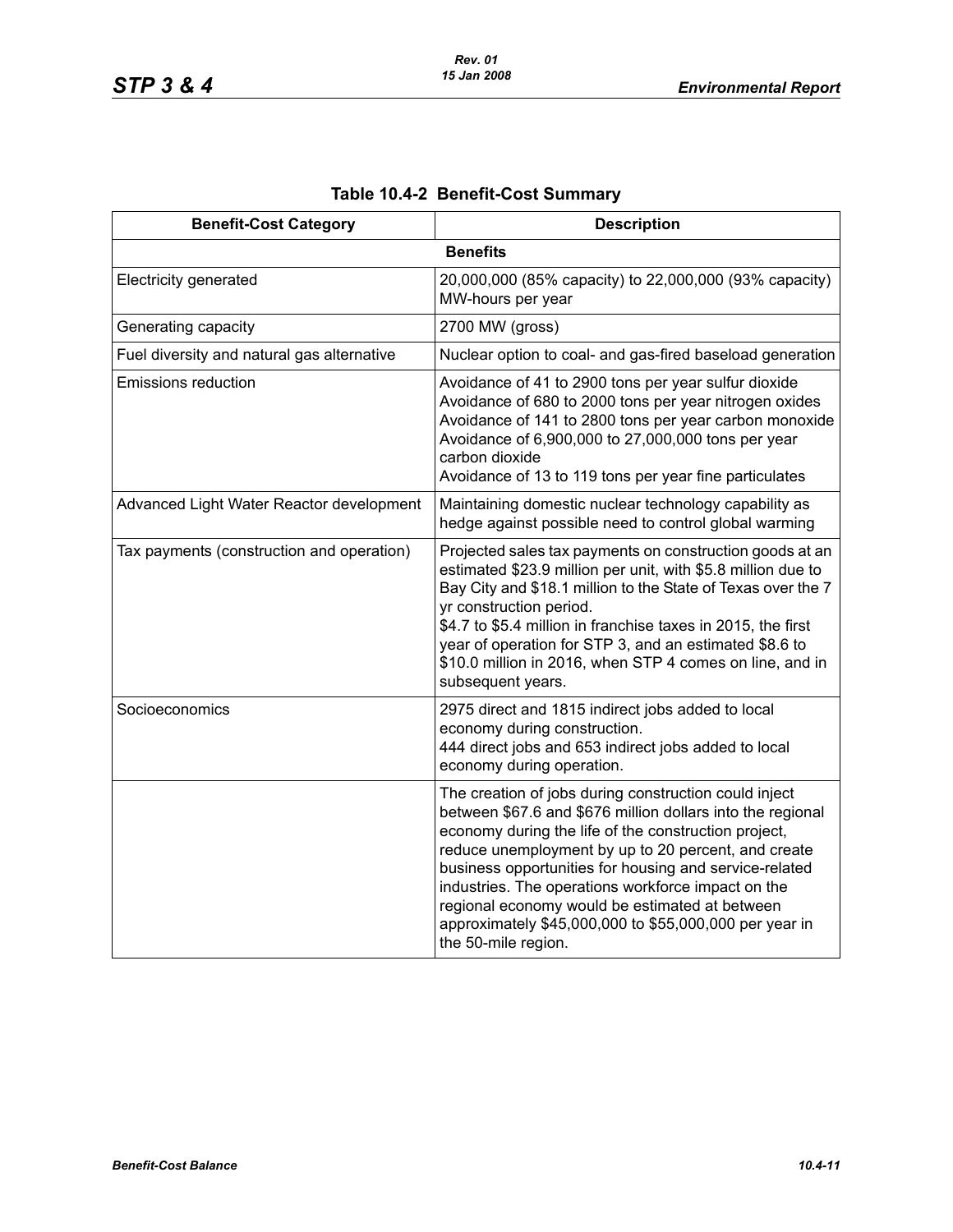I

I

| <b>Benefit-Cost Category</b>    | <b>Description</b>                                                                                                                                                                                                                                                                                   |
|---------------------------------|------------------------------------------------------------------------------------------------------------------------------------------------------------------------------------------------------------------------------------------------------------------------------------------------------|
|                                 | <b>Costs</b>                                                                                                                                                                                                                                                                                         |
| Construction cost               | \$5.4 billion dollars (overnight capital cost)                                                                                                                                                                                                                                                       |
| Operating cost                  | 6.5 cents per kW-hour (levelized cost of electricity)<br>\$60 per kW fixed O&M cost<br>0.435 cents per kW hour nuclear fuel cost<br>\$517 million for decommissioning of one reactor                                                                                                                 |
| Land use                        | 90 acres (excluding the MGR Main Cooling Reservoir<br>[MCR]) occupied on long-term basis by STP 3 & 4 and<br>associated infrastructure. On-site landfill may restrict<br>future uses of that land.                                                                                                   |
|                                 | Total annual land requirements for fuel cycle support<br>would be 21 permanently committed acres and 160<br>temporarily committed acres per unit.                                                                                                                                                    |
| Hydrology - Groundwater use     | During operations, the expected average rate of<br>groundwater removal for STP 3 & 4 would be 1077 gpm<br>for normal operations and 3935 gpm for maximum (peak)<br>operations. During the construction period, dewatering of<br>shallow, water-table aquifer would have only small, local<br>affect. |
| Hydrology - Surface water use   | The expected rate of withdrawal of Colorado River water<br>to replace water losses from the main cooling reservoir<br>MCR will be 42,604 gallons per minute (gpm) for normal<br>two-unit operations and 44,779 gpm during maximum<br>(peak) use operations                                           |
| Material (per reactor building) | 240,000 yards concrete<br>13,000 tons structural steel<br>2,500,000 linear feet cable for reactor building<br>6,500,000 linear feet of cable for a single reactor<br>55,000 feet of piping having diameter > 2.5 inches<br>17,000 metric tons of uranium                                             |

|  | Table 10.4-2 Benefit-Cost Summary (Continued) |  |  |
|--|-----------------------------------------------|--|--|
|--|-----------------------------------------------|--|--|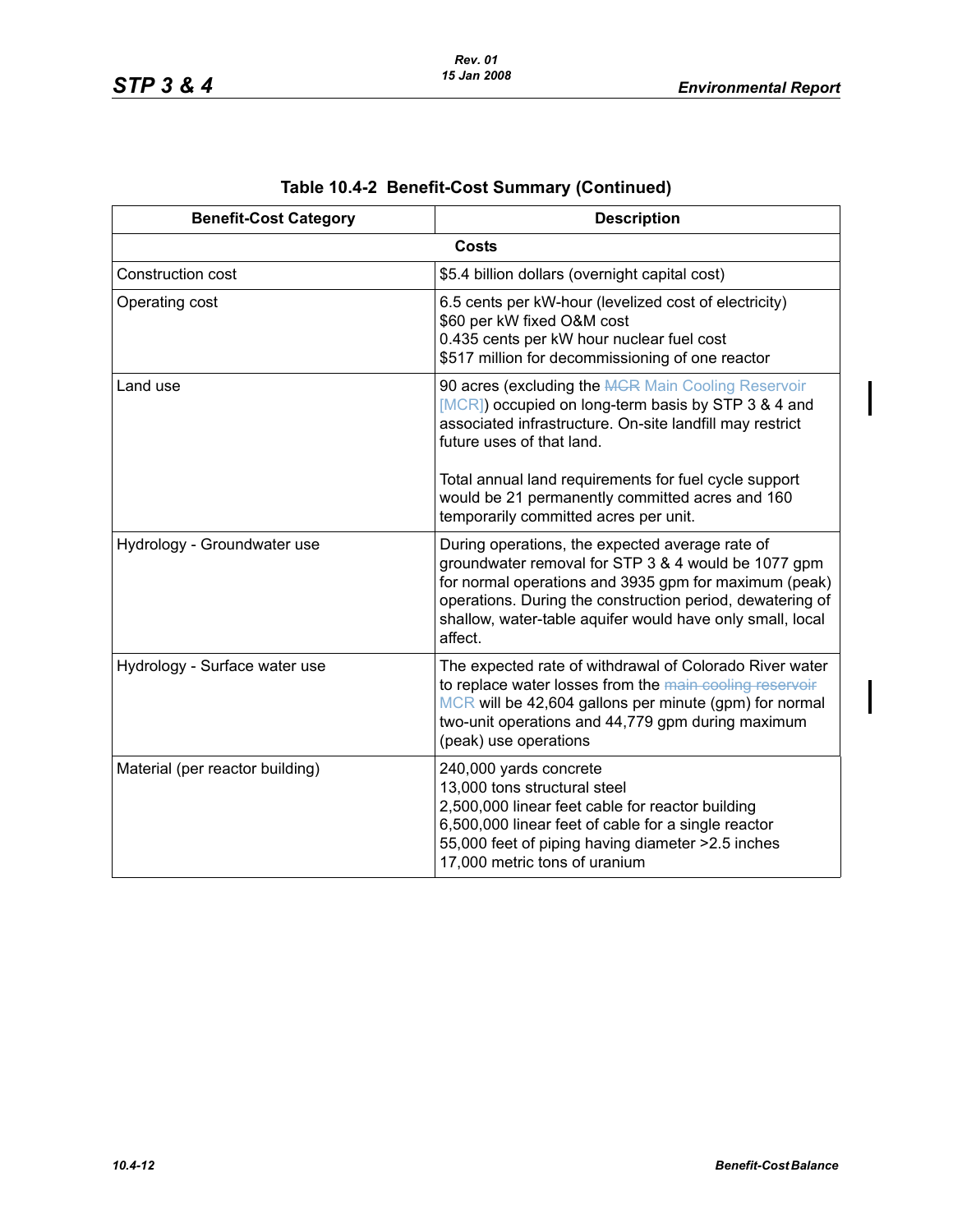| <b>Benefit Category</b><br><b>Project as Proposed</b><br><b>Alternative Site #1</b><br><b>Alternative Site #2</b> |                                                                                                                                                                                                                                                                                                                                                                                                 |                                                                                                                                                                          |                                                                                                                                                                       | <b>Alternative Site #3</b>                                                                                                                                               |
|-------------------------------------------------------------------------------------------------------------------|-------------------------------------------------------------------------------------------------------------------------------------------------------------------------------------------------------------------------------------------------------------------------------------------------------------------------------------------------------------------------------------------------|--------------------------------------------------------------------------------------------------------------------------------------------------------------------------|-----------------------------------------------------------------------------------------------------------------------------------------------------------------------|--------------------------------------------------------------------------------------------------------------------------------------------------------------------------|
| <b>Description of</b><br>Project                                                                                  | <b>STP 3 &amp; 4</b>                                                                                                                                                                                                                                                                                                                                                                            | <b>Proposed Project at</b><br><b>Limestone Site (Brownfield)</b>                                                                                                         | <b>Proposed Project at Allens</b><br><b>Creek Site (Greenfield)</b>                                                                                                   | <b>Proposed Project at</b><br><b>Malakoff Site (Greenfield)</b>                                                                                                          |
|                                                                                                                   |                                                                                                                                                                                                                                                                                                                                                                                                 | <b>Monetary Benefits</b>                                                                                                                                                 |                                                                                                                                                                       |                                                                                                                                                                          |
| <b>Electricity Generated</b>                                                                                      | 20,000,000 to 22,000,000<br>MW-hours per year                                                                                                                                                                                                                                                                                                                                                   | 20,000,000 to 22,000,000<br>MW-hours per year                                                                                                                            | 20,000,000 to 22,000,000<br>MW-hours per year                                                                                                                         | 20,000,000 to 22,000,000<br>MW-hours per year                                                                                                                            |
| <b>Generating Capacity</b>                                                                                        | 2700 MW                                                                                                                                                                                                                                                                                                                                                                                         | 2700 MW                                                                                                                                                                  | 2700 MW                                                                                                                                                               | 2700 MW                                                                                                                                                                  |
|                                                                                                                   |                                                                                                                                                                                                                                                                                                                                                                                                 | <b>State and Local Tax Payments</b>                                                                                                                                      |                                                                                                                                                                       |                                                                                                                                                                          |
| <b>During Construction</b>                                                                                        | During the 7-year construction<br>period for STP 3 & 4, NRG<br>would not pay franchise tax<br>but would pay additional<br>property taxes and state will<br>see an increase in sales tax<br>revenues. Projected sales tax<br>payments on construction<br>goods at an estimated \$23.9<br>million per unit, with \$5.8<br>million due to Bay City and<br>\$18.1 million to the State of<br>Texas. | During the 7-year construction<br>period, additional property tax<br>will be paid to Limestone<br>County and the state will see<br>an increase in sales tax<br>revenues. | During the 7-year construction<br>period, additional property tax<br>will be paid to Austin County<br>and the state will see an<br>increase in sales tax<br>revenues. | During the 7-year construction<br>period, additional property tax<br>will be paid to Henderson<br>County and the state will see<br>an increase in sales tax<br>revenues. |
| <b>During Operations</b>                                                                                          | \$4.7 to \$5.4 million in<br>franchise taxes in 2015, the<br>first year of operation for STP<br>3, and an estimated \$8.6 to<br>\$10.0 million in 2016, when<br>STP 4 comes on line, and in<br>subsequent years.                                                                                                                                                                                | During operation, tax<br>payments for the 2 new units<br>will be made to Limestone<br>County.                                                                            | During operation, tax<br>payments for the 2 new units<br>will be made to Austin County.                                                                               | During operation, tax<br>payments for the 2 new units<br>will be made to Henderson<br>County.                                                                            |

 $10.4 - 13$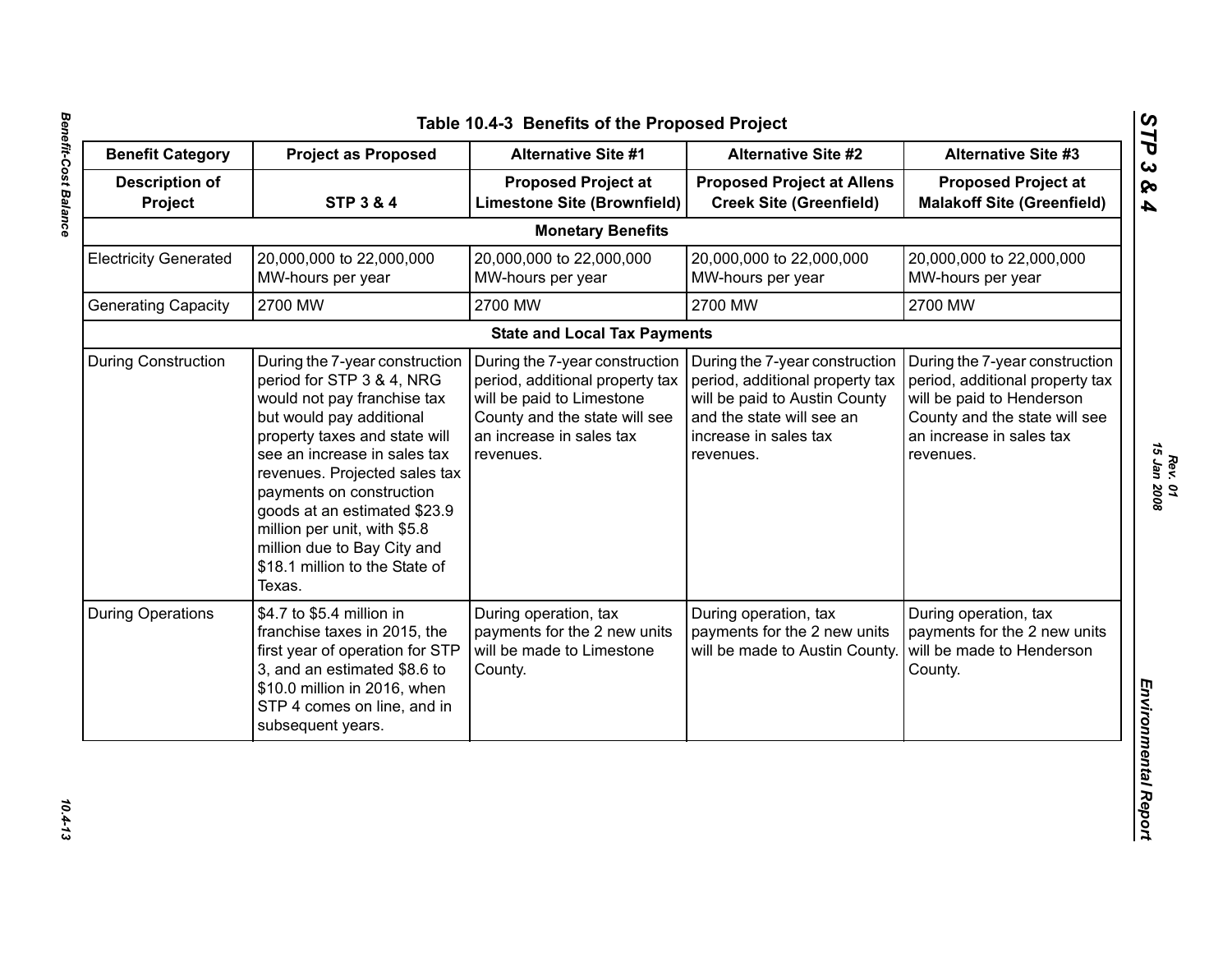| <b>Benefit Category</b>          | <b>Project as Proposed</b>                                                                                                                                                                                                                                                            | <b>Alternative Site #1</b>                                       | <b>Alternative Site #2</b>                                          | <b>Alternative Site #3</b>                                       |
|----------------------------------|---------------------------------------------------------------------------------------------------------------------------------------------------------------------------------------------------------------------------------------------------------------------------------------|------------------------------------------------------------------|---------------------------------------------------------------------|------------------------------------------------------------------|
| <b>Description of</b><br>Project | <b>STP 3 &amp; 4</b>                                                                                                                                                                                                                                                                  | <b>Proposed Project at</b><br><b>Limestone Site (Brownfield)</b> | <b>Proposed Project at Allens</b><br><b>Creek Site (Greenfield)</b> | <b>Proposed Project at</b><br><b>Malakoff Site (Greenfield)</b>  |
|                                  |                                                                                                                                                                                                                                                                                       | <b>Effects on Regional Productivity</b>                          |                                                                     |                                                                  |
| <b>During Construction</b>       | 5950 direct jobs (2975 would<br>in-migrate) and 1815 indirect<br>jobs added to local economy.<br>The creation of jobs during<br>construction could inject<br>between \$67.6 and \$676<br>million dollars into the regional<br>economy during the life of the<br>construction project. | Similar effects as proposed<br>project at STP.                   | Similar effects as proposed<br>project at STP.                      | Similar effects as proposed<br>project at STP.                   |
| <b>During Operations</b>         | 888 direct jobs and 1305<br>indirect jobs added to local<br>economy.<br>The operations workforce<br>impact on the regional<br>economy would be estimated<br>at between \$45,090,864 to<br>\$55,064,880 per year.                                                                      | Similar effects as proposed<br>project at STP.                   | Similar effects as proposed<br>project at STP.                      | Similar effects as proposed<br>project at STP.                   |
|                                  |                                                                                                                                                                                                                                                                                       | <b>Technical and Other Non-Monetary Benefits</b>                 |                                                                     |                                                                  |
| <b>Fuel Diversity</b>            | Nuclear option to coal- and<br>gas-fired baseload<br>generation.                                                                                                                                                                                                                      | Nuclear option to coal- and<br>gas-fired baseload<br>generation. | Nuclear option to coal- and<br>gas-fired baseload<br>generation.    | Nuclear option to coal- and<br>gas-fired baseload<br>generation. |

*Rev. 01*<br>15 Jan 2008 *15 Jan 2008*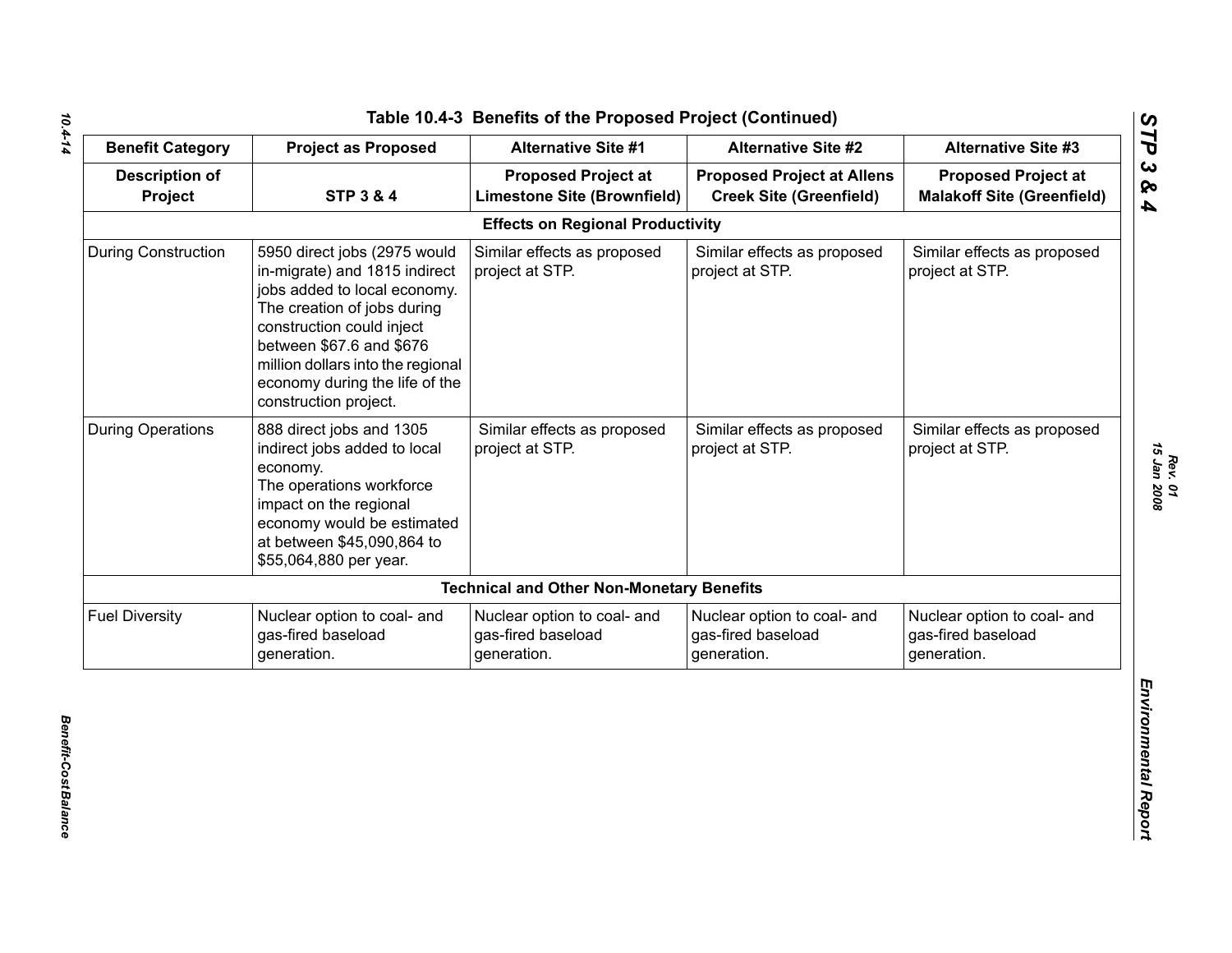| <b>Benefit Category</b>                            | <b>Project as Proposed</b>                                                                                                                                                                                                                                           | <b>Alternative Site #1</b>                                                                                                                                                                                                                                           | <b>Alternative Site #2</b>                                                                                                                                                                                                                                           | <b>Alternative Site #3</b>                                                                                                                                                                                                                                           |
|----------------------------------------------------|----------------------------------------------------------------------------------------------------------------------------------------------------------------------------------------------------------------------------------------------------------------------|----------------------------------------------------------------------------------------------------------------------------------------------------------------------------------------------------------------------------------------------------------------------|----------------------------------------------------------------------------------------------------------------------------------------------------------------------------------------------------------------------------------------------------------------------|----------------------------------------------------------------------------------------------------------------------------------------------------------------------------------------------------------------------------------------------------------------------|
| <b>Description of</b><br>Project                   | <b>STP 3 &amp; 4</b>                                                                                                                                                                                                                                                 | <b>Proposed Project at</b><br><b>Limestone Site (Brownfield)</b>                                                                                                                                                                                                     | <b>Proposed Project at Allens</b><br><b>Creek Site (Greenfield)</b>                                                                                                                                                                                                  | <b>Proposed Project at</b><br><b>Malakoff Site (Greenfield)</b>                                                                                                                                                                                                      |
| <b>Emissions Reduction</b>                         | Avoidance of 41 to 2900 tons<br>per year sulfur dioxide, 680 to<br>2000 tons per year nitrogen<br>oxides; 141 to 2800 tons per<br>year carbon monoxide;<br>6,900,000 to 27,000,000 tons<br>per year carbon dioxide; 13 to<br>119 tons per year fine<br>particulates. | Avoidance of 41 to 2900 tons<br>per year sulfur dioxide, 680 to<br>2000 tons per year nitrogen<br>oxides; 141 to 2800 tons per<br>year carbon monoxide;<br>6,900,000 to 27,000,000 tons<br>per year carbon dioxide; 13 to<br>119 tons per year fine<br>particulates. | Avoidance of 41 to 2900 tons<br>per year sulfur dioxide, 680 to<br>2000 tons per year nitrogen<br>oxides; 141 to 2800 tons per<br>year carbon monoxide;<br>6,900,000 to 27,000,000 tons<br>per year carbon dioxide; 13 to<br>119 tons per year fine<br>particulates. | Avoidance of 41 to 2900 tons<br>per year sulfur dioxide, 680 to<br>2000 tons per year nitrogen<br>oxides; 141 to 2800 tons per<br>year carbon monoxide;<br>6,900,000 to 27,000,000 tons<br>per year carbon dioxide; 13 to<br>119 tons per year fine<br>particulates. |
| <b>Advanced Light Water</b><br>Reactor Development | Maintaining domestic nuclear<br>technology capability as<br>hedge against possible need<br>to control global warming.                                                                                                                                                | Maintaining domestic nuclear<br>technology capability as<br>hedge against possible need<br>to control global warming.                                                                                                                                                | Maintaining domestic nuclear<br>technology capability as<br>hedge against possible need<br>to control global warming.                                                                                                                                                | Maintaining domestic nuclear<br>technology capability as<br>hedge against possible need<br>to control global warming.                                                                                                                                                |
|                                                    |                                                                                                                                                                                                                                                                      |                                                                                                                                                                                                                                                                      |                                                                                                                                                                                                                                                                      |                                                                                                                                                                                                                                                                      |

*Rev. 01*<br>15 Jan 2008 *15 Jan 2008*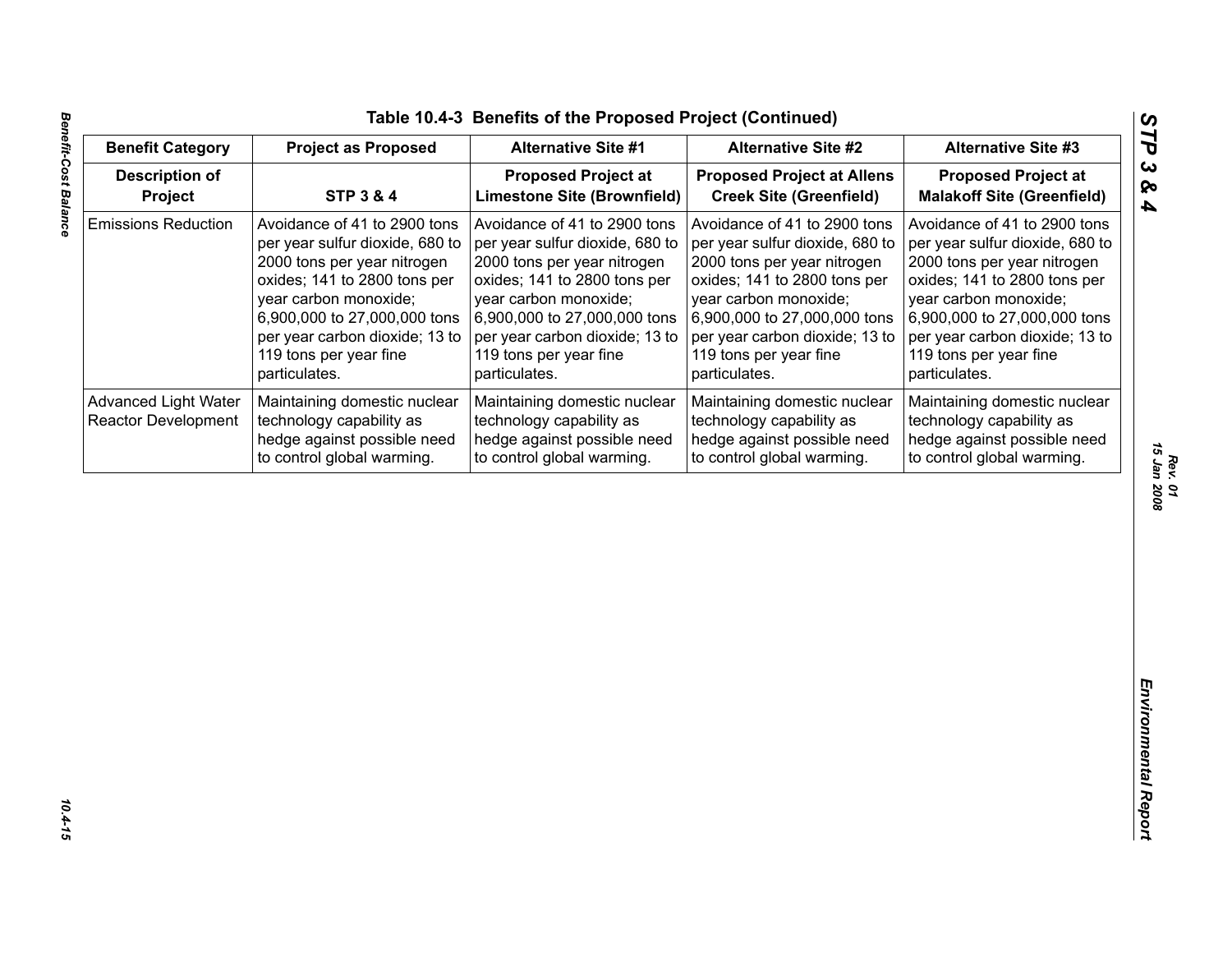| Land Use | Adverse Impact - No new land<br>would be acquired for additional                                                                                                                                                                                                                                                                                                                                                                                                                                                                                                                                                                                                                                                                                                                                 | <b>Construction-Related</b><br>Adverse Impact - Based on STP 3                                                                                                                                                                                                                                                                                                                                                                                                                                                                                                                                                                                                                                                                                                                                                                   | Adverse Impact - Clearing of approximately 650 and                                                                                                                                                                                                                                                                                                                                                                                                                                                                                                                                                                                                                                                                                                                                                                                                                  |
|----------|--------------------------------------------------------------------------------------------------------------------------------------------------------------------------------------------------------------------------------------------------------------------------------------------------------------------------------------------------------------------------------------------------------------------------------------------------------------------------------------------------------------------------------------------------------------------------------------------------------------------------------------------------------------------------------------------------------------------------------------------------------------------------------------------------|----------------------------------------------------------------------------------------------------------------------------------------------------------------------------------------------------------------------------------------------------------------------------------------------------------------------------------------------------------------------------------------------------------------------------------------------------------------------------------------------------------------------------------------------------------------------------------------------------------------------------------------------------------------------------------------------------------------------------------------------------------------------------------------------------------------------------------|---------------------------------------------------------------------------------------------------------------------------------------------------------------------------------------------------------------------------------------------------------------------------------------------------------------------------------------------------------------------------------------------------------------------------------------------------------------------------------------------------------------------------------------------------------------------------------------------------------------------------------------------------------------------------------------------------------------------------------------------------------------------------------------------------------------------------------------------------------------------|
|          |                                                                                                                                                                                                                                                                                                                                                                                                                                                                                                                                                                                                                                                                                                                                                                                                  |                                                                                                                                                                                                                                                                                                                                                                                                                                                                                                                                                                                                                                                                                                                                                                                                                                  |                                                                                                                                                                                                                                                                                                                                                                                                                                                                                                                                                                                                                                                                                                                                                                                                                                                                     |
| etc.     | facilities. The proposed project<br>could be configured to fit within the<br>existing, previously disturbed area<br>of the site. . Land would not be<br>available for other uses.<br><b>Mitigation Measure - Conduct</b><br>construction activities using Best<br>Management Practices (BMP) in<br>accordance with regulatory and<br>permit requirements. Implement<br>environmental controls required in a<br><b>Stormwater Pollution Protection</b><br>Plan (SWPPP) such as weekly<br>compliance inspections,<br>documentation of runoff controls,<br>Unavoidable Adverse<br><b>Environmental Impacts - Exclusion</b><br>zone (if necessary) would be<br>excluded from future agricultural<br>and recreational use. Small<br>unavoidable adverse impacts during<br>construction of the plants. | & 4, approximately 770 acres of<br>land out of the 11,000 acre site<br>would be disturbed during<br>construction, with the potential for<br>erosion. Land would not be<br>available for other uses.<br><b>Mitigation Measure - Conduct</b><br>construction activities using Best<br>Management Practices (BMP) in<br>accordance with regulatory and<br>permit requirements. Implement<br>environmental controls required in a<br><b>Stormwater Pollution Protection</b><br>Plan (SWPPP) such as weekly<br>compliance inspections,<br>documentation of runoff controls,<br>etc.<br>Unavoidable Adverse<br>Environmental Impacts -. Exclusion<br>zone (if necessary) would be<br>excluded from future agricultural<br>and recreational use. Moderate to<br>large unavoidable adverse impacts<br>during construction of the plants. | 2700 acres (some of the cleared area consists of<br>forested systems) of land for construction of the new<br>facilities and from clearing additional acreage for<br>construction of roads, parking lots, and switchyard.<br>Land would not be available for other uses.<br>Mitigation Measure - Conduct construction activities<br>using Best Management Practices (BMP) in<br>accordance with regulatory and permit requirements.<br>Implement environmental controls required in a<br>Stormwater Pollution Protection Plan (SWPPP) such<br>as weekly compliance inspections, documentation of<br>runoff controls, etc.<br>Unavoidable Adverse Environmental Impacts -.<br>Exclusion zone (if necessary) would be would be<br>excluded from future agricultural and recreational<br>use. Moderate unavoidable adverse impacts during<br>construction of the plants |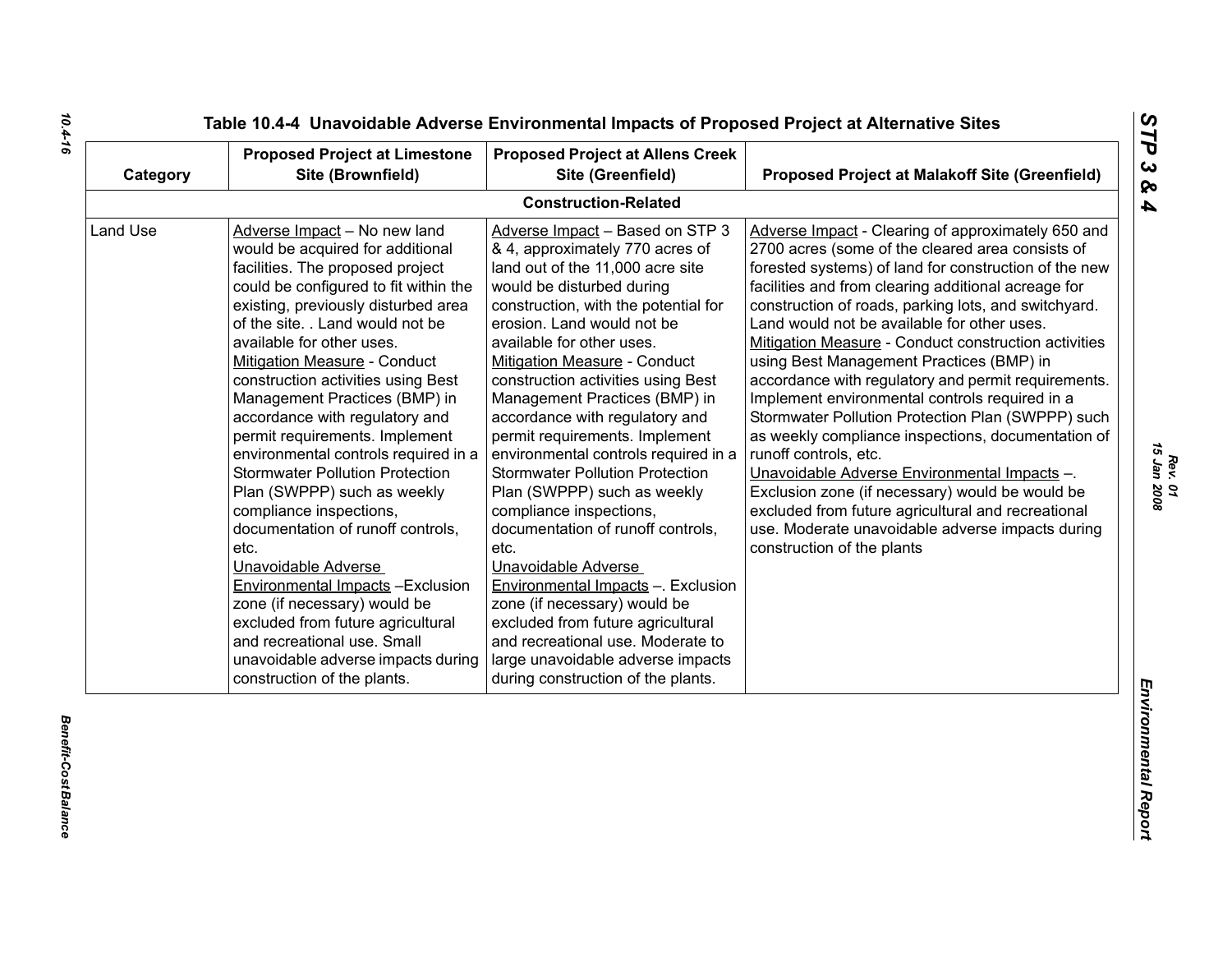| Category                | <b>Proposed Project at Limestone</b><br>Site (Brownfield)                                                                                                                                                                                                                                                                                                                                                                                                                                                                                                                                                                                                                                                                                                                                                                                                                                                                                                                                                                                                                         | <b>Proposed Project at Allens Creek</b><br>Site (Greenfield)                                                                                                                                                                                                                                                                                                                                                                                                                                                                                                                                                                                                                                                                                                                                                                                                                                                                                                 | <b>Proposed Project at Malakoff Site (Greenfield)</b>                                                                                                                                                                                                                                                                                                                                                                                                                                                                                                                                                                                                                                                                                                                                                                                                                                                          |
|-------------------------|-----------------------------------------------------------------------------------------------------------------------------------------------------------------------------------------------------------------------------------------------------------------------------------------------------------------------------------------------------------------------------------------------------------------------------------------------------------------------------------------------------------------------------------------------------------------------------------------------------------------------------------------------------------------------------------------------------------------------------------------------------------------------------------------------------------------------------------------------------------------------------------------------------------------------------------------------------------------------------------------------------------------------------------------------------------------------------------|--------------------------------------------------------------------------------------------------------------------------------------------------------------------------------------------------------------------------------------------------------------------------------------------------------------------------------------------------------------------------------------------------------------------------------------------------------------------------------------------------------------------------------------------------------------------------------------------------------------------------------------------------------------------------------------------------------------------------------------------------------------------------------------------------------------------------------------------------------------------------------------------------------------------------------------------------------------|----------------------------------------------------------------------------------------------------------------------------------------------------------------------------------------------------------------------------------------------------------------------------------------------------------------------------------------------------------------------------------------------------------------------------------------------------------------------------------------------------------------------------------------------------------------------------------------------------------------------------------------------------------------------------------------------------------------------------------------------------------------------------------------------------------------------------------------------------------------------------------------------------------------|
|                         |                                                                                                                                                                                                                                                                                                                                                                                                                                                                                                                                                                                                                                                                                                                                                                                                                                                                                                                                                                                                                                                                                   | <b>Construction-Related</b>                                                                                                                                                                                                                                                                                                                                                                                                                                                                                                                                                                                                                                                                                                                                                                                                                                                                                                                                  |                                                                                                                                                                                                                                                                                                                                                                                                                                                                                                                                                                                                                                                                                                                                                                                                                                                                                                                |
| Land Use<br>(continued) | Adverse Impact - Two new 345-<br>kilovolt transmission lines would be<br>required in a new 200-foot wide<br>corridor. The new lines would be<br>installed mostly within existing<br>Right-of-Ways.<br>Mitigation Measure - If required,<br>conduct siting study that takes into<br>account environmental impacts.<br>Incorporate recommendations of<br>federal and state agencies into<br>route selections. Site new corridors<br>to avoid critical or sensitive habitats<br>or species as much as possible.<br>Restrict construction activities to<br>transmission corridors and access<br>roads. Restrict sites of access to<br>corridors. Before site disturbance,<br>conduct archaeological and<br>ecological surveys and determine<br>site-specific erosion control<br>measures. Comply with all<br>applicable laws, regulations,<br>permits, good engineering,<br>environmental management, and<br>construction practices.<br>Unavoidable Adverse<br>Environmental Impacts -. Small to<br>moderate unavoidable adverse<br>impacts of new transmission lines<br>on land use. | Adverse Impact - Two 345 kv<br>transmission lines in new corridor<br>would be required.<br>Mitigation Measure - Conduct siting<br>study that takes into account<br>environmental impacts. Incorporate<br>recommendations of federal and<br>state agencies into route selections.<br>Site new corridors to avoid critical or<br>sensitive habitats or species as<br>much as possible. Restrict<br>construction activities to<br>transmission corridors and access<br>roads. Restrict sites of access to<br>corridors. Before site disturbance,<br>conduct archaeological and<br>ecological surveys and determine<br>site-specific erosion control<br>measures. Comply with all<br>applicable laws, regulations,<br>permits, good engineering,<br>environmental management, and<br>construction practices.<br>Unavoidable Adverse<br><b>Environmental Impacts - Small to</b><br>large unavoidable adverse impacts<br>of new transmission lines on land<br>use. | Adverse Impact - New transmission lines could be<br>built in the existing ROW, but it may need to be<br>expanded.<br>Mitigation Measure - Conduct siting study that takes<br>into account environmental impacts. Incorporate<br>recommendations of federal and state agencies into<br>route selections. Site new corridors to avoid critical<br>or sensitive habitats or species as much as possible.<br>Restrict construction activities to transmission<br>corridors and access roads. Restrict sites of access<br>to corridors. Before site disturbance, conduct<br>archaeological and ecological surveys and determine<br>site-specific erosion control measures. Comply with<br>all applicable laws, regulations, permits, good<br>engineering, environmental management, and<br>construction practices.<br>Unavoidable Adverse Environmental Impacts - Small<br>to moderate unavoidable adverse impacts. |

10.4-17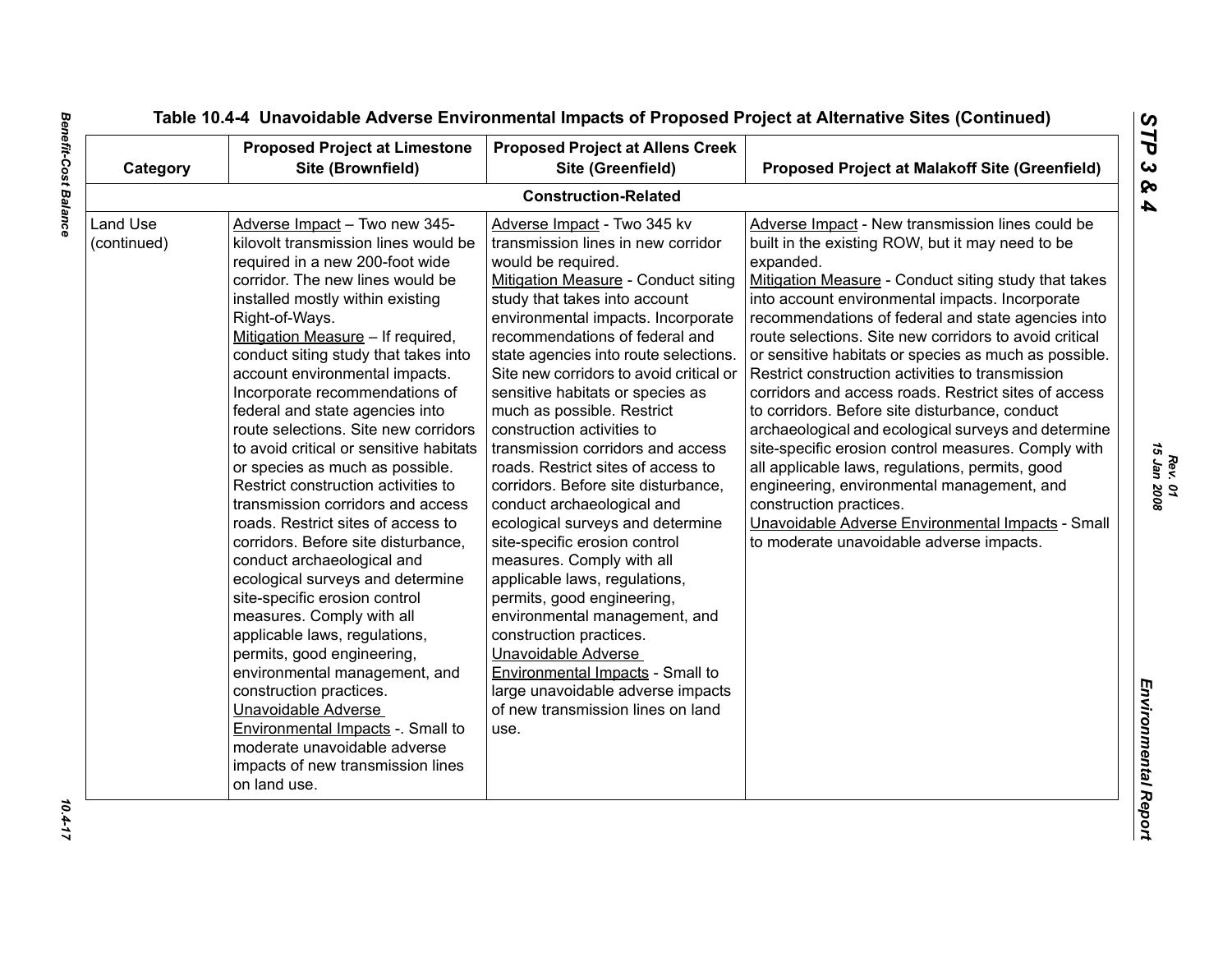| Category                       | <b>Proposed Project at Limestone</b><br>Site (Brownfield)                                                                                                                                                                                                                                                                                                                                                                                                                                                                                                                                                                                                                  | <b>Proposed Project at Allens Creek</b><br>Site (Greenfield)                                                                                                                                                                                                                                                                                                                                                                                                                                                                                                                                                                                                                                                                         | <b>Proposed Project at Malakoff Site (Greenfield)</b>                                                                                                                                                                                                                                                                                                                                                                                                                                                                                                                                                                                                                                                |
|--------------------------------|----------------------------------------------------------------------------------------------------------------------------------------------------------------------------------------------------------------------------------------------------------------------------------------------------------------------------------------------------------------------------------------------------------------------------------------------------------------------------------------------------------------------------------------------------------------------------------------------------------------------------------------------------------------------------|--------------------------------------------------------------------------------------------------------------------------------------------------------------------------------------------------------------------------------------------------------------------------------------------------------------------------------------------------------------------------------------------------------------------------------------------------------------------------------------------------------------------------------------------------------------------------------------------------------------------------------------------------------------------------------------------------------------------------------------|------------------------------------------------------------------------------------------------------------------------------------------------------------------------------------------------------------------------------------------------------------------------------------------------------------------------------------------------------------------------------------------------------------------------------------------------------------------------------------------------------------------------------------------------------------------------------------------------------------------------------------------------------------------------------------------------------|
| <b>Land Use</b><br>(continued) | Adverse Impact - Potential to disturb<br>buried historic, archaeological, or<br>paleontological resources.<br><b>Mitigation Measure - Consult State</b><br><b>Historic Preservation Officer. Before</b><br>site disturbance, conduct<br>archaeological surveys. Develop<br>and implement procedure for<br>construction activities that includes<br>actions to protect cultural, historic,<br>or paleontological resources.<br>Unavoidable Adverse<br><b>Environmental Impacts - Potential</b><br>for destruction of unanticipated<br>historic, cultural, or paleontological<br>resources. Small unavoidable<br>adverse impacts to cultural<br>resources from construction. | Adverse Impact - Potential to disturb<br>buried historic, archaeological, or<br>paleontological resources.<br><b>Mitigation Measure - Select</b><br>transmission routes to avoid<br>historical properties. Consult State<br><b>Historic Preservation Officer. Before</b><br>site disturbance, conduct<br>archaeological surveys. Develop<br>and implement procedure for<br>construction activities that includes<br>actions to protect cultural, historic,<br>or paleontological resources.<br>Unavoidable Adverse<br>Environmental Impacts - Potential<br>for destruction of unanticipated<br>historic, cultural, or paleontological<br>resources. Small unavoidable<br>adverse impacts to cultural<br>resources from construction. | Adverse Impact - Potential to disturb buried historic,<br>archaeological, or paleontological resources.<br>Mitigation Measure - Select transmission routes to<br>avoid historical properties. Consult State Historic<br>Preservation Officer. Before site disturbance,<br>conduct archaeological surveys. Develop and<br>implement procedure for construction activities that<br>includes actions to protect cultural, historic, or<br>paleontological resources.<br>Unavoidable Adverse Environmental Impacts -<br>Potential for destruction of unanticipated historic,<br>cultural, or paleontological resources. Small<br>unavoidable adverse impacts to cultural resources<br>from construction. |
|                                | Adverse Impact - Construction<br>debris would be disposed in onsite<br>and/or offsite landfills.<br>Mitigation Measure - Use waste<br>minimization to reduce volume of<br>debris.<br>Unavoidable Adverse<br><b>Environmental Impacts - Small</b><br>unavoidable adverse impacts to<br>land use. Landfill space would be<br>consumed for disposal of<br>construction debris and would not<br>be available for disposal of other<br>wastes.                                                                                                                                                                                                                                  | <b>Adverse Impact - Construction</b><br>debris would be disposed in onsite<br>and/or offsite landfills.<br>Mitigation Measure - Use waste<br>minimization to reduce volume of<br>debris.<br>Unavoidable Adverse<br><b>Environmental Impacts - Moderately</b><br>unavoidable adverse impacts to<br>land use. Landfill space would be<br>consumed for disposal of<br>construction debris and would not<br>be available for disposal of other<br>wastes.                                                                                                                                                                                                                                                                                | Adverse Impact - Construction debris would be<br>disposed in onsite and/or offsite landfills.<br>Mitigation Measure - Use waste minimization to<br>reduce volume of debris.<br>Unavoidable Adverse Environmental Impacts -<br>Moderate unavoidable adverse impacts to land use.<br>Landfill space would be consumed for disposal of<br>construction debris and would not be available for<br>disposal of other wastes.                                                                                                                                                                                                                                                                               |

*Benefit-Cost Balance* 

**Benefit-Cost Balance**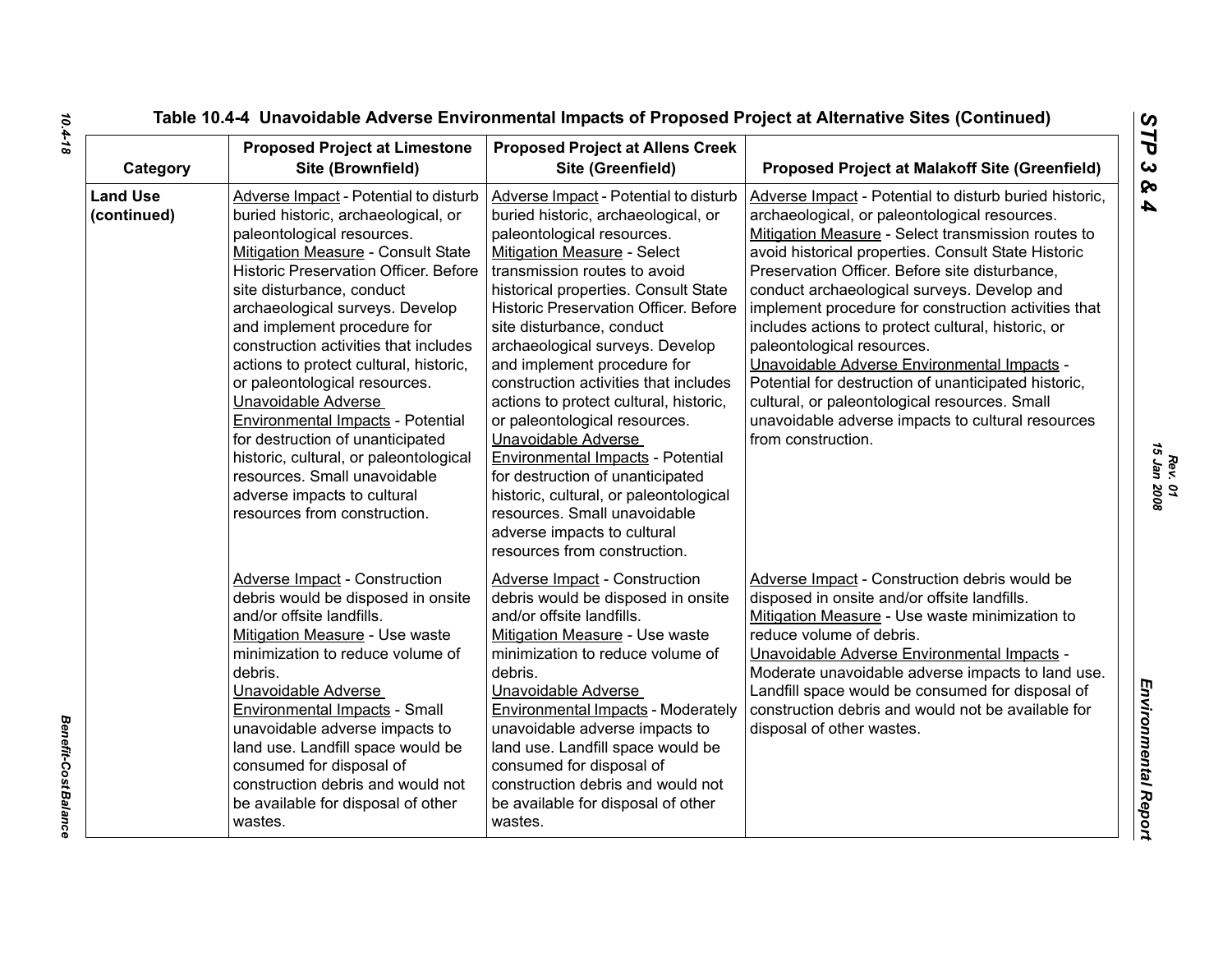| Category                          | <b>Proposed Project at Limestone</b><br>Site (Brownfield)                                                                                                                                                                                                                                                                                                                             | <b>Proposed Project at Allens Creek</b><br>Site (Greenfield)                                                                                                                                                                                                                                                                                                                          | <b>Proposed Project at Malakoff Site (Greenfield)</b>                                                                                                                                                                                                                                                                                                                 |
|-----------------------------------|---------------------------------------------------------------------------------------------------------------------------------------------------------------------------------------------------------------------------------------------------------------------------------------------------------------------------------------------------------------------------------------|---------------------------------------------------------------------------------------------------------------------------------------------------------------------------------------------------------------------------------------------------------------------------------------------------------------------------------------------------------------------------------------|-----------------------------------------------------------------------------------------------------------------------------------------------------------------------------------------------------------------------------------------------------------------------------------------------------------------------------------------------------------------------|
| Hydrology and<br><b>Water Use</b> | Adverse Impact - Based on STP 3<br>& 4, construction would require up<br>to 1200 gpm of groundwater.<br>Mitigation Measure - Practice water<br>conservation as practical. No other<br>measures or controls would be<br>necessary.<br>Unavoidable Adverse<br>Environmental Impacts -. Small<br>unavoidable adverse impacts.                                                            | Adverse Impact - Based on STP 3<br>& 4, construction would require up<br>to 1200 gpm of groundwater.<br>Mitigation Measure - Practice water<br>conservation as practical. No other<br>measures or controls would be<br>necessary.<br>Unavoidable Adverse<br>Environmental Impacts -. Small<br>unavoidable adverse impacts.                                                            | Adverse Impact - Based on STP 3 & 4, construction<br>would require up to 1200 gpm of groundwater.<br>Mitigation Measure - Practice water conservation as<br>practical. No other measures or controls would be<br>necessary.<br>Unavoidable Adverse Environmental Impacts -.<br>Small unavoidable adverse impacts.                                                     |
|                                   | Adverse Impact - Potential need to<br>dewater excavation areas.<br>Mitigation Measure - Install drainage<br>system to divert dewatering runoff to<br>settling basin before discharge<br>through a permitted TPDES outfall.<br>Follow best management practices<br>for erosion control.<br>Unavoidable Adverse<br><b>Environmental Impacts - Small</b><br>unavoidable adverse impacts. | Adverse Impact - Potential need to<br>dewater excavation areas.<br>Mitigation Measure - Install drainage<br>system to divert dewatering runoff to<br>settling basin before discharge<br>through a permitted TPDES outfall.<br>Follow best management practices<br>for erosion control.<br>Unavoidable Adverse<br><b>Environmental Impacts - Small</b><br>unavoidable adverse impacts. | Adverse Impact - Potential need to dewater<br>excavation areas.<br>Mitigation Measure - Install drainage system to divert<br>dewatering runoff to settling basin before discharge<br>through a permitted TPDES outfall. Follow best<br>management practices for erosion control.<br>Unavoidable Adverse Environmental Impacts - Small<br>unavoidable adverse impacts. |
|                                   |                                                                                                                                                                                                                                                                                                                                                                                       |                                                                                                                                                                                                                                                                                                                                                                                       |                                                                                                                                                                                                                                                                                                                                                                       |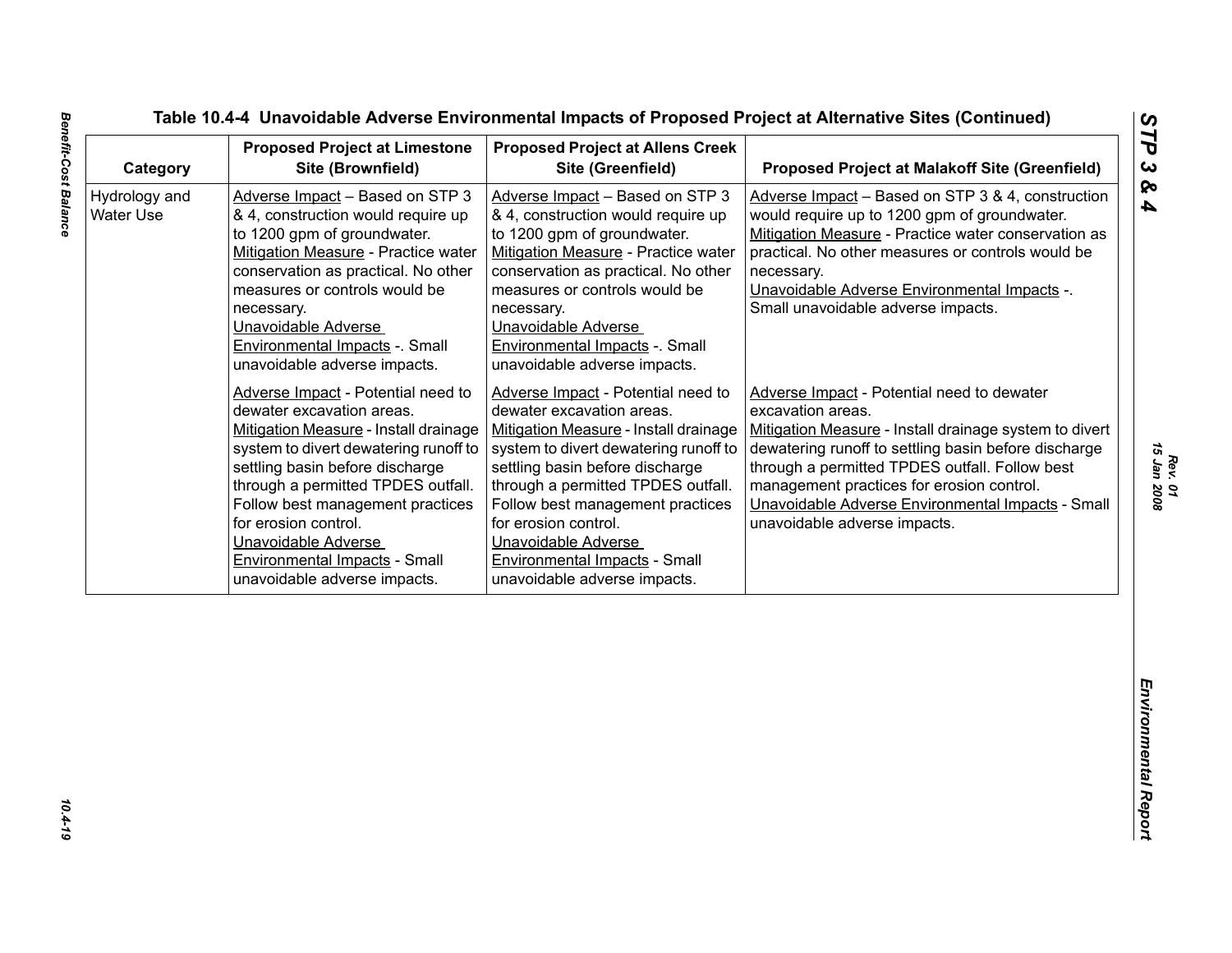| Category                                         | <b>Proposed Project at Limestone</b><br>Site (Brownfield)                                                                                                                                                                                                                                                                                                                                                                                                                      | <b>Proposed Project at Allens Creek</b><br>Site (Greenfield)                                                                                                                                                                                                                                                                                                                                                                                                                | <b>Proposed Project at Malakoff Site (Greenfield)</b>                                                                                                                                                                                                                                                                                                                                                                                                        |
|--------------------------------------------------|--------------------------------------------------------------------------------------------------------------------------------------------------------------------------------------------------------------------------------------------------------------------------------------------------------------------------------------------------------------------------------------------------------------------------------------------------------------------------------|-----------------------------------------------------------------------------------------------------------------------------------------------------------------------------------------------------------------------------------------------------------------------------------------------------------------------------------------------------------------------------------------------------------------------------------------------------------------------------|--------------------------------------------------------------------------------------------------------------------------------------------------------------------------------------------------------------------------------------------------------------------------------------------------------------------------------------------------------------------------------------------------------------------------------------------------------------|
| Hydrology and<br><b>Water Use</b><br>(continued) | Adverse Impact - Construction<br>along river banks or stream banks<br>could introduce sediments into<br>waterways.<br>Mitigation Measure - Develop and<br>implement a construction Storm<br><b>Water Pollution Prevention Plan</b><br>(SWPP); conduct monitoring as<br>required by the storm water general<br>permit. Stabilize upslope areas and<br>adjacent to shoreline construction<br>sites with erosion control devices<br>and after construction, re-seed the<br>areas. | Adverse Impact - Construction<br>along river banks or stream banks<br>(in the case of the transmission line)<br>could introduce sediments into<br>waterways.<br>Mitigation Measure - Develop and<br>implement a construction SWPP<br>Plan; conduct monitoring as<br>required by the storm water general<br>permit. Stabilize upslope areas and<br>adjacent to shoreline construction<br>sites with erosion control devices<br>and after construction, re-seed the<br>areas. | Adverse Impact - Construction along river banks or<br>stream banks (in the case of the transmission line)<br>could introduce sediments into waterways.<br>Mitigation Measure - Develop and implement a<br>construction SWPP Plan; conduct monitoring as<br>required by the storm water general permit. Stabilize<br>upslope areas and adjacent to shoreline construction<br>sites with erosion control devices and after<br>construction, re-seed the areas. |
|                                                  | Unavoidable Adverse<br><b>Environmental Impacts - Small</b><br>unavoidable adverse impacts.                                                                                                                                                                                                                                                                                                                                                                                    | Unavoidable Adverse<br>Environmental Impacts - Small<br>unavoidable adverse impacts.                                                                                                                                                                                                                                                                                                                                                                                        | Unavoidable Adverse Environmental Impacts - Small<br>unavoidable adverse impacts.                                                                                                                                                                                                                                                                                                                                                                            |
|                                                  | Adverse Impact - Use of heavy<br>equipment introduces the possibility<br>of petroleum spills that could enter<br>surface water.<br>Mitigation Measure - Use good<br>maintenance practices to maintain<br>equipment, and prevent spills and<br>leaks. Prepare and implement Spill<br>Prevention Control and<br>Countermeasures (SPCC) Plan for<br>construction activities.                                                                                                      | Adverse Impact - Use of heavy<br>equipment introduces the possibility<br>of petroleum spills that could enter<br>surface water.<br>Mitigation Measure - Use good<br>maintenance practices to maintain<br>equipment, and prevent spills and<br>leaks. Prepare and implement<br>SPCC Plan for construction<br>activities.                                                                                                                                                     | Adverse Impact - Use of heavy equipment introduces<br>the possibility of petroleum spills that could enter<br>surface water.<br>Mitigation Measure - Use good maintenance<br>practices to maintain equipment, and prevent spills<br>and leaks. Prepare and implement SPCC Plan for<br>construction activities.                                                                                                                                               |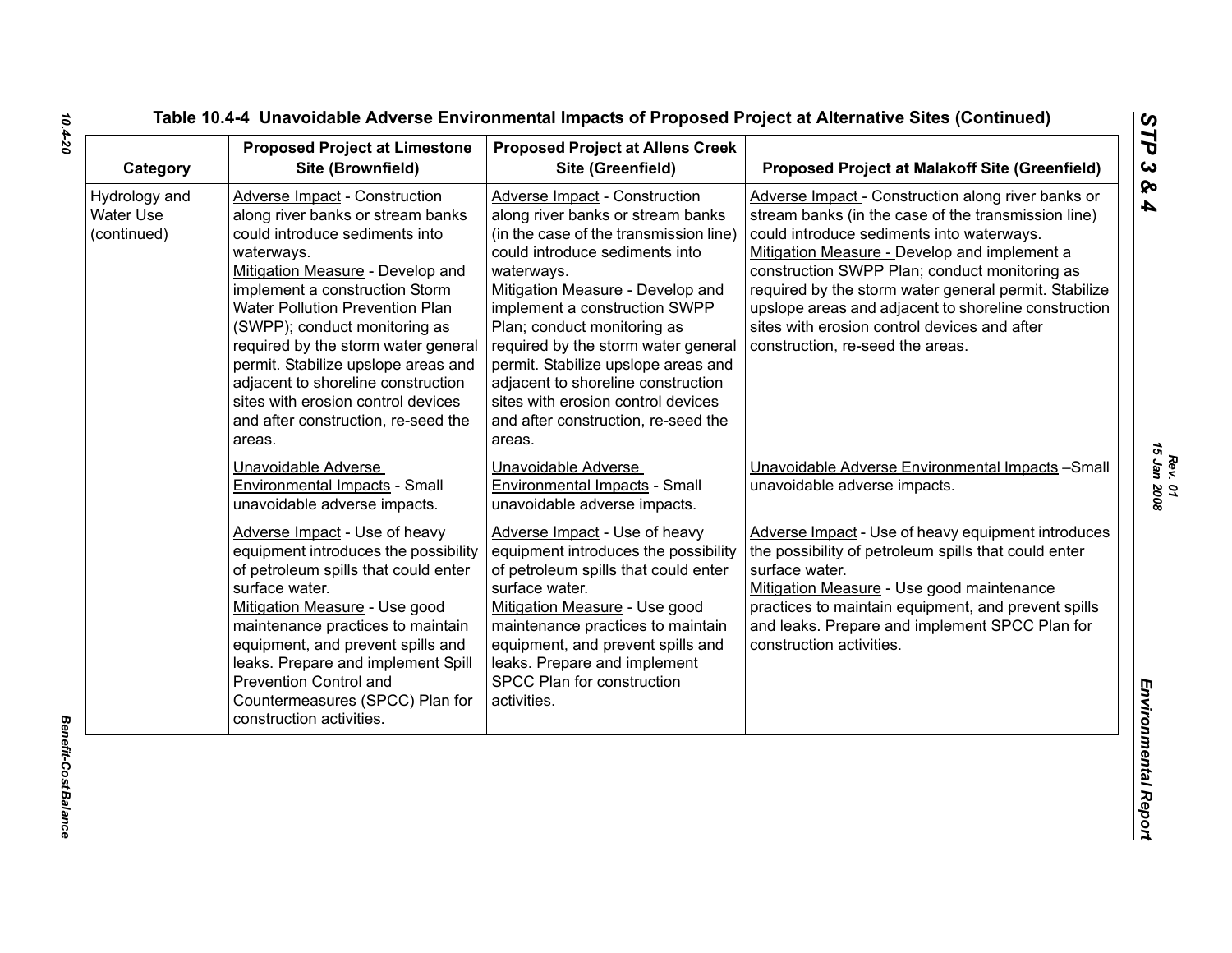| Category                                         | <b>Proposed Project at Limestone</b><br>Site (Brownfield)                                                                                                                                                                                                                                                             | <b>Proposed Project at Allens Creek</b><br>Site (Greenfield)                                                                                                                                                                                                                                                                                   | <b>Proposed Project at Malakoff Site (Greenfield)</b>                                                                                                                                                                                                                                                                                 |
|--------------------------------------------------|-----------------------------------------------------------------------------------------------------------------------------------------------------------------------------------------------------------------------------------------------------------------------------------------------------------------------|------------------------------------------------------------------------------------------------------------------------------------------------------------------------------------------------------------------------------------------------------------------------------------------------------------------------------------------------|---------------------------------------------------------------------------------------------------------------------------------------------------------------------------------------------------------------------------------------------------------------------------------------------------------------------------------------|
| Hydrology and<br><b>Water Use</b><br>(continued) | Restrict activities using petroleum<br>products and solvents to designated<br>areas that are equipped with spill<br>containment.<br>Unavoidable Adverse<br>Environmental Impacts - Small<br>unavoidable adverse impacts.                                                                                              | Restrict activities using petroleum<br>products and solvents to designated<br>areas that are equipped with spill<br>containment.<br>Unavoidable Adverse<br>Environmental Impacts - Small<br>unavoidable adverse impacts.                                                                                                                       | Restrict activities using petroleum products and<br>solvents to designated areas that are equipped with<br>spill containment.<br>Unavoidable Adverse Environmental Impacts - Small<br>unavoidable adverse impacts.                                                                                                                    |
| <b>Aquatic Ecology</b>                           | <b>Adverse Impact - Construction</b><br>along shoreline, including an intake<br>structure, would cause the loss of<br>some organisms, and temporary<br>degradation of habitat.<br>Transmission line construction<br>across streams would cause the<br>loss of some organisms and<br>temporary degradation of habitat. | Adverse Impact - Construction at<br>rivers, lakes, and the proposed<br>reservoir, including an intake<br>structure, would cause the loss of<br>some organisms, and temporary<br>degradation of habitat.<br>Transmission line construction<br>across streams would cause the<br>loss of some organisms and<br>temporary degradation of habitat. | Adverse Impact - Construction at rivers, lakes, and<br>the proposed reservoir, including an intake structure,<br>would cause the loss of some organisms, and<br>temporary degradation of habitat. Transmission line<br>construction across streams would cause the loss of<br>some organisms and temporary degradation of<br>habitat. |
|                                                  |                                                                                                                                                                                                                                                                                                                       |                                                                                                                                                                                                                                                                                                                                                |                                                                                                                                                                                                                                                                                                                                       |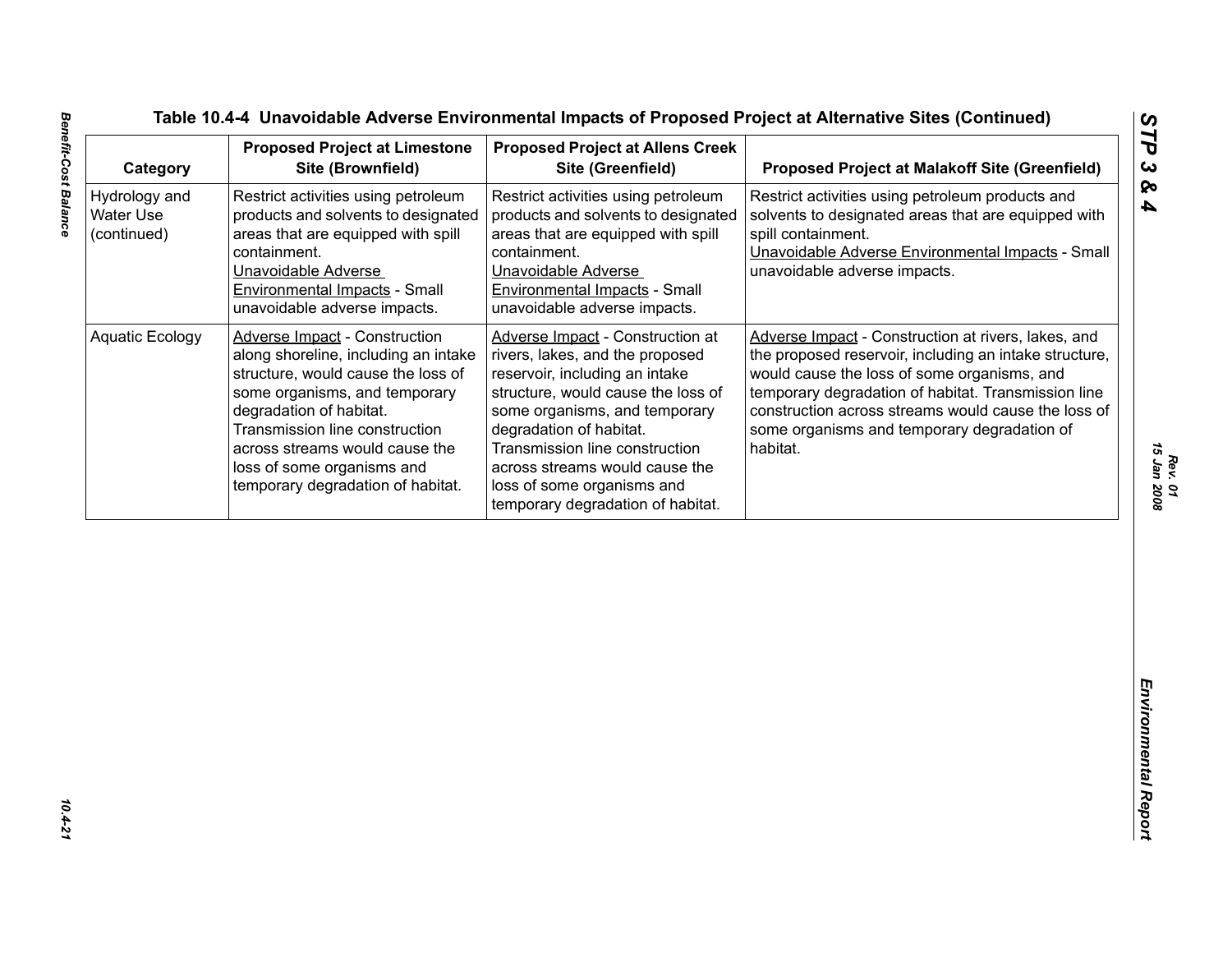| Category                              | <b>Proposed Project at Limestone</b><br>Site (Brownfield)                                                                                                                                                                                                                                                                                                                                                                                                                                                                                                    | <b>Proposed Project at Allens Creek</b><br>Site (Greenfield)                                                                                                                                                                                                                                                                                                                                                                                                                                                                                                 | <b>Proposed Project at Malakoff Site (Greenfield)</b>                                                                                                                                                                                                                                                                                                                                                                                                                                                                                      |
|---------------------------------------|--------------------------------------------------------------------------------------------------------------------------------------------------------------------------------------------------------------------------------------------------------------------------------------------------------------------------------------------------------------------------------------------------------------------------------------------------------------------------------------------------------------------------------------------------------------|--------------------------------------------------------------------------------------------------------------------------------------------------------------------------------------------------------------------------------------------------------------------------------------------------------------------------------------------------------------------------------------------------------------------------------------------------------------------------------------------------------------------------------------------------------------|--------------------------------------------------------------------------------------------------------------------------------------------------------------------------------------------------------------------------------------------------------------------------------------------------------------------------------------------------------------------------------------------------------------------------------------------------------------------------------------------------------------------------------------------|
| <b>Aquatic Ecology</b><br>(continued) | Mitigation Measure - Install<br>cofferdam and store excavated<br>sediment and soils in spoils area<br>designed to prevent loading in<br>wetlands and watercourses; use<br>storm water retention basins as<br>needed; re-seeding of spoils area<br>after construction. Develop and<br>implement a construction SWPP<br>Plan; conduct monitoring as<br>required by the storm water general<br>permit. Stabilize upslope areas and<br>adjacent to shoreline construction<br>sites with erosion control devices<br>and after construction, re-seed the<br>areas. | Mitigation Measure - Install<br>cofferdam and store excavated<br>sediment and soils in spoils area<br>designed to prevent loading in<br>wetlands and watercourses; use<br>storm water retention basins as<br>needed; re-seeding of spoils area<br>after construction. Develop and<br>implement a construction SWPP<br>Plan; conduct monitoring as<br>required by the storm water general<br>permit. Stabilize upslope areas and<br>adjacent to shoreline construction<br>sites with erosion control devices<br>and after construction, re-seed the<br>areas. | Mitigation Measure - Install cofferdam and store<br>excavated sediment and soils in spoils area<br>designed to prevent loading in wetlands and<br>watercourses; use storm water retention basins as<br>needed; re-seeding of spoils area after construction.<br>Develop and implement a construction SWPP Plan;<br>conduct monitoring as required by the storm water<br>general permit. Stabilize upslope areas and adjacent<br>to shoreline construction sites with erosion control<br>devices and after construction, re-seed the areas. |
|                                       |                                                                                                                                                                                                                                                                                                                                                                                                                                                                                                                                                              |                                                                                                                                                                                                                                                                                                                                                                                                                                                                                                                                                              |                                                                                                                                                                                                                                                                                                                                                                                                                                                                                                                                            |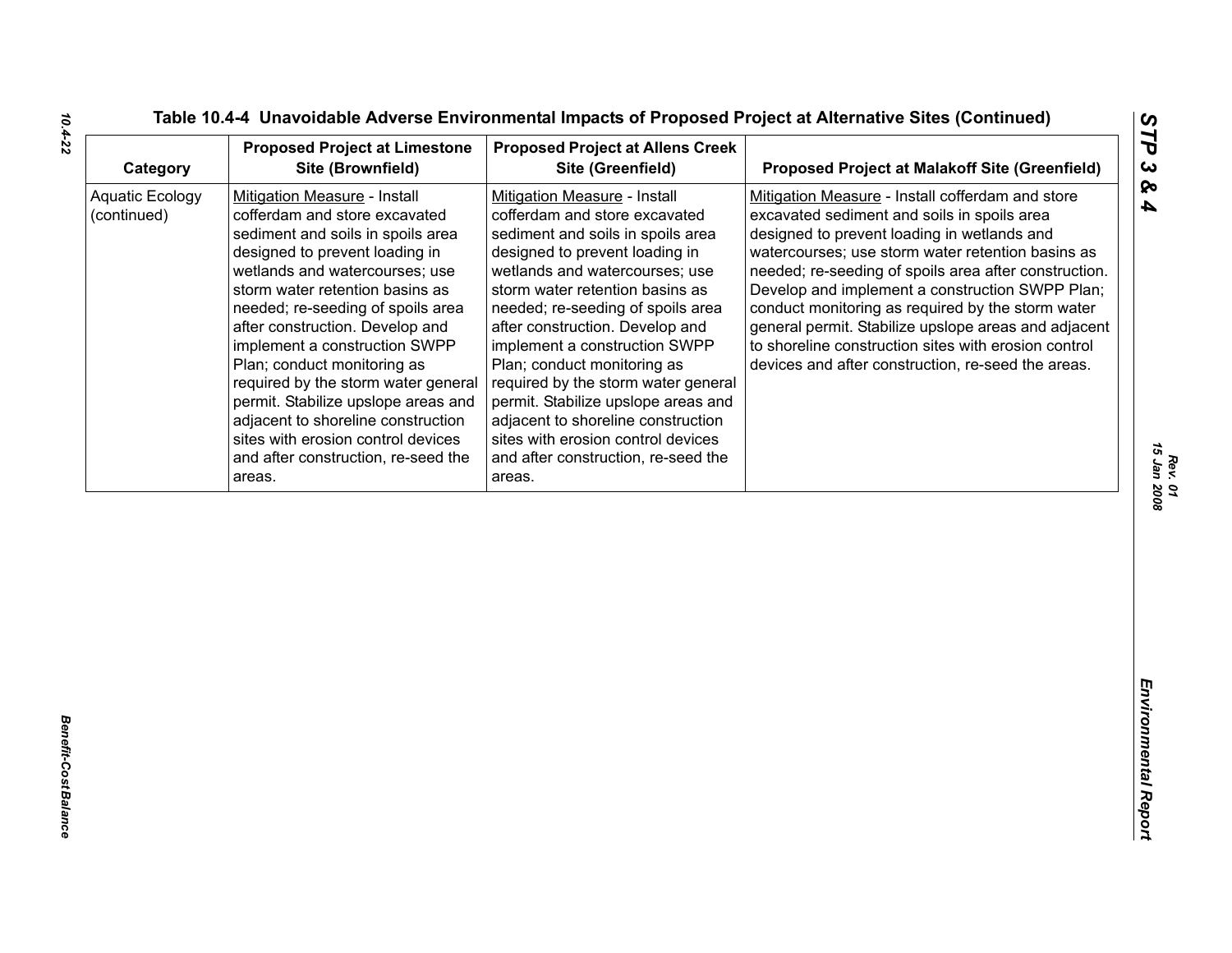| Category                              | <b>Proposed Project at Limestone</b><br>Site (Brownfield)                                                                                                                                                                                                                                                                                                                                                                                                                                                                                                                                                                                                                                                                                                                                                                           | <b>Proposed Project at Allens Creek</b><br>Site (Greenfield)                                                                                                                                                                                                                                                                                                                                                                                                                                                                                                                                                                                                                                                                                                                                                                        | <b>Proposed Project at Malakoff Site (Greenfield)</b>                                                                                                                                                                                                                                                                                                                                                                                                                                                                                                                                                                                                                                                                                                                                                       |
|---------------------------------------|-------------------------------------------------------------------------------------------------------------------------------------------------------------------------------------------------------------------------------------------------------------------------------------------------------------------------------------------------------------------------------------------------------------------------------------------------------------------------------------------------------------------------------------------------------------------------------------------------------------------------------------------------------------------------------------------------------------------------------------------------------------------------------------------------------------------------------------|-------------------------------------------------------------------------------------------------------------------------------------------------------------------------------------------------------------------------------------------------------------------------------------------------------------------------------------------------------------------------------------------------------------------------------------------------------------------------------------------------------------------------------------------------------------------------------------------------------------------------------------------------------------------------------------------------------------------------------------------------------------------------------------------------------------------------------------|-------------------------------------------------------------------------------------------------------------------------------------------------------------------------------------------------------------------------------------------------------------------------------------------------------------------------------------------------------------------------------------------------------------------------------------------------------------------------------------------------------------------------------------------------------------------------------------------------------------------------------------------------------------------------------------------------------------------------------------------------------------------------------------------------------------|
| <b>Aquatic Ecology</b><br>(continued) | Avoid wetlands and water bodies<br>and sensitive areas when possible;<br>plan transmission routes to<br>minimize impacts to wetlands and<br>water bodies that must be crossed;<br>use equipment specifically designed<br>for work around wetlands and<br>streams, install erosion controls,<br>and implement best management<br>practices to minimize impacts to<br>aquatic ecosystems. Before<br>transmission line construction,<br>conduct ecological surveys and<br>determine site-specific erosion<br>control measures. If there is<br>potential for construction of a new<br>transmission line to degrade habitat<br>of a listed aquatic species, work<br>closely with the state agency to<br>develop a construction schedule<br>and construction techniques that are<br>protective of the habitat and species<br>in question. | Avoid wetlands and water bodies<br>and sensitive areas when possible;<br>plan transmission routes to<br>minimize impacts to wetlands and<br>water bodies that must be crossed;<br>use equipment specifically designed<br>for work around wetlands and<br>streams, install erosion controls,<br>and implement best management<br>practices to minimize impacts to<br>aquatic ecosystems. Before<br>transmission line construction,<br>conduct ecological surveys and<br>determine site-specific erosion<br>control measures. If there is<br>potential for construction of a new<br>transmission line to degrade habitat<br>of a listed aquatic species, work<br>closely with the state agency to<br>develop a construction schedule<br>and construction techniques that are<br>protective of the habitat and species<br>in question. | Avoid wetlands and water bodies and sensitive areas<br>when possible; plan transmission routes to minimize<br>impacts to wetlands and water bodies that must be<br>crossed; use equipment specifically designed for<br>work around wetlands and streams, install erosion<br>controls, and implement best management practices<br>to minimize impacts to aquatic ecosystems. Before<br>transmission line construction, conduct ecological<br>surveys and determine site-specific erosion control<br>measures. If there is potential for construction of a<br>new transmission line to degrade habitat of a listed<br>aquatic species, work closely with the state agency<br>to develop a construction schedule and construction<br>techniques that are protective of the habitat and<br>species in question. |
|                                       | Unavoidable Adverse<br><b>Environmental Impacts - Small</b><br>unavoidable adverse impacts.                                                                                                                                                                                                                                                                                                                                                                                                                                                                                                                                                                                                                                                                                                                                         | Unavoidable Adverse<br><b>Environmental Impacts - Small</b><br>unavoidable adverse impacts.                                                                                                                                                                                                                                                                                                                                                                                                                                                                                                                                                                                                                                                                                                                                         | Unavoidable Adverse Environmental Impacts - Small<br>unavoidable adverse impacts.                                                                                                                                                                                                                                                                                                                                                                                                                                                                                                                                                                                                                                                                                                                           |

10.4-23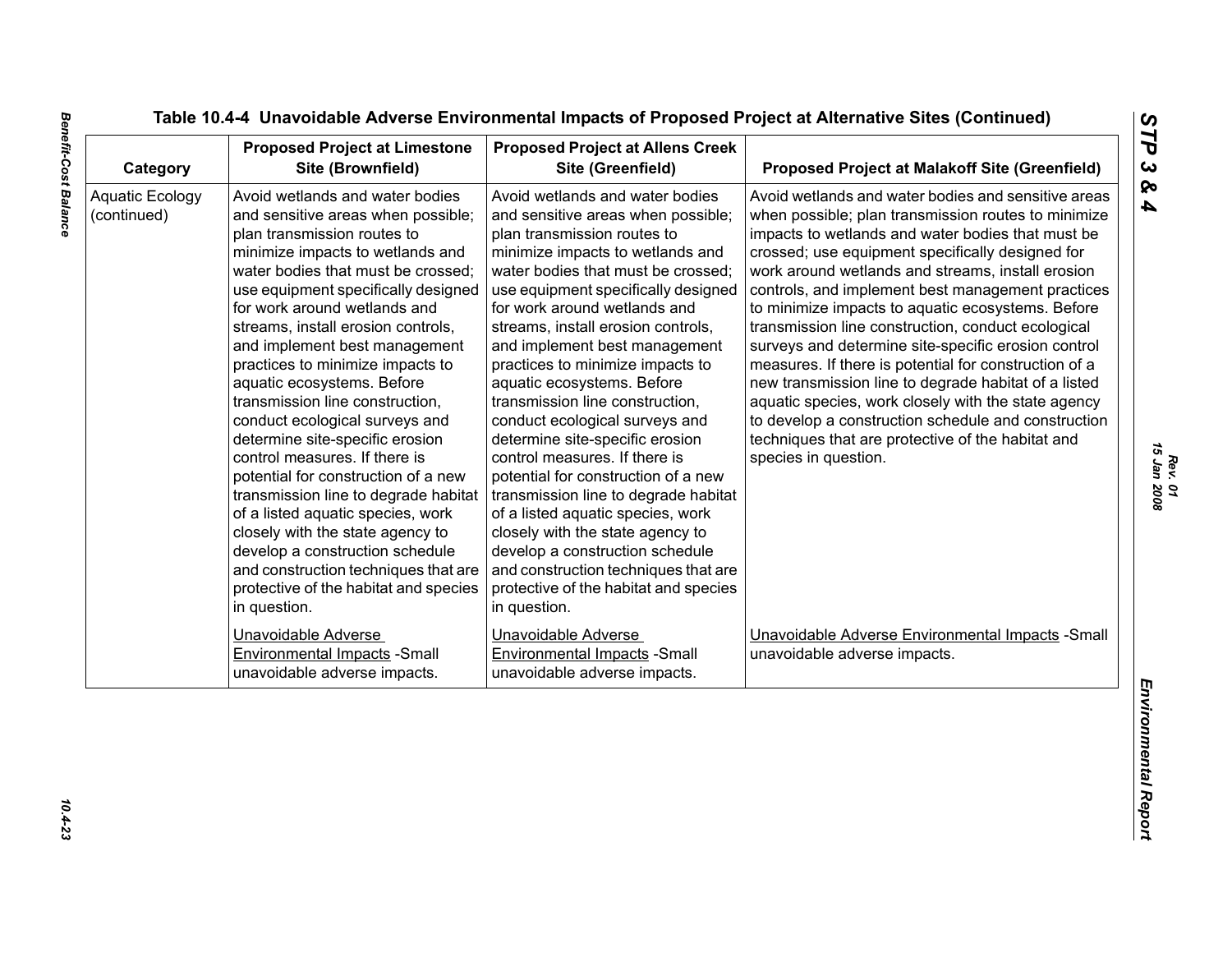| <b>Terrestrial Ecology</b> |                                                                                                                                                                                                                                                                                                                                                                                                                                                                                                                                                                                                                                                                                                                                                                                                                                                                                                                  | Site (Greenfield)                                                                                                                                                                                                                                                                                                                                                                                                                                                                                                                                                                                                                                                                                                                                                                                                                                                                                                | <b>Proposed Project at Malakoff Site (Greenfield)</b>                                                                                                                                                                                                                                                                                                                                                                                                                                                                                                                                                                                                                                                                                                                                                                                                                                |
|----------------------------|------------------------------------------------------------------------------------------------------------------------------------------------------------------------------------------------------------------------------------------------------------------------------------------------------------------------------------------------------------------------------------------------------------------------------------------------------------------------------------------------------------------------------------------------------------------------------------------------------------------------------------------------------------------------------------------------------------------------------------------------------------------------------------------------------------------------------------------------------------------------------------------------------------------|------------------------------------------------------------------------------------------------------------------------------------------------------------------------------------------------------------------------------------------------------------------------------------------------------------------------------------------------------------------------------------------------------------------------------------------------------------------------------------------------------------------------------------------------------------------------------------------------------------------------------------------------------------------------------------------------------------------------------------------------------------------------------------------------------------------------------------------------------------------------------------------------------------------|--------------------------------------------------------------------------------------------------------------------------------------------------------------------------------------------------------------------------------------------------------------------------------------------------------------------------------------------------------------------------------------------------------------------------------------------------------------------------------------------------------------------------------------------------------------------------------------------------------------------------------------------------------------------------------------------------------------------------------------------------------------------------------------------------------------------------------------------------------------------------------------|
|                            | Adverse Impact - Habitat loss, and<br>potential impacts to threatened or<br>endangered plants or animals at the<br>site or in the vicinity. Displacement<br>of animals from the construction<br>site. Loss of less mobile individual<br>animals. Potential degradation of<br>wetlands.<br>Mitigation Measure - Land clearing<br>would be conducted according to<br>federal and state regulations and<br>permits, plant procedures, good<br>construction practices, and<br>established best management<br>practices. Schedule equipment<br>maintenance procedures to<br>minimize emission and spills.<br>Minimize fugitive dust by watering.<br>Delineate wetlands and determine<br>impacts and mitigation prior to<br>beginning construction activities<br>Unavoidable Adverse<br>Environmental Impacts - Small,<br>temporary impacts to habitat and<br>wildlife during the construction<br>phase of the project | Adverse Impact - Habitat loss, and<br>potential impacts to threatened or<br>endangered plants or animals at the<br>site or in the vicinity. Displacement<br>of animals from the construction<br>site. Loss of less mobile individual<br>animals. Potential degradation of<br>wetlands.<br>Mitigation Measure - Land clearing<br>would be conducted according to<br>federal and state regulations and<br>permits, plant procedures, good<br>construction practices, and<br>established best management<br>practices. Schedule equipment<br>maintenance procedures to<br>minimize emission and spills.<br>Minimize fugitive dust by watering.<br>Delineate wetlands and determine<br>impacts and mitigation prior to<br>beginning construction activities<br>Unavoidable Adverse<br>Environmental Impacts - Small,<br>temporary impacts to habitat and<br>wildlife during the construction<br>phase of the project | Adverse Impact Habitat loss and potential impacts to<br>threatened or endangered plants or animals at or in<br>the vicinity. Displacement of animals from the<br>construction site. Loss of less mobile individual<br>animals. Potential degradation of wetlands.<br>Mitigation Measure - Land clearing would be<br>conducted according to federal and state regulations<br>and permits, plant procedures, good construction<br>practices, and established best management<br>practices. Schedule equipment maintenance<br>procedures to minimize emission and spills. Minimize<br>fugitive dust by watering. Delineate wetlands and<br>determine impacts and mitigation prior to beginning<br>construction activities<br>Unavoidable Adverse Environmental Impacts - Small<br>to moderate temporary impacts to habitat and wildlife<br>during the construction phase of the project |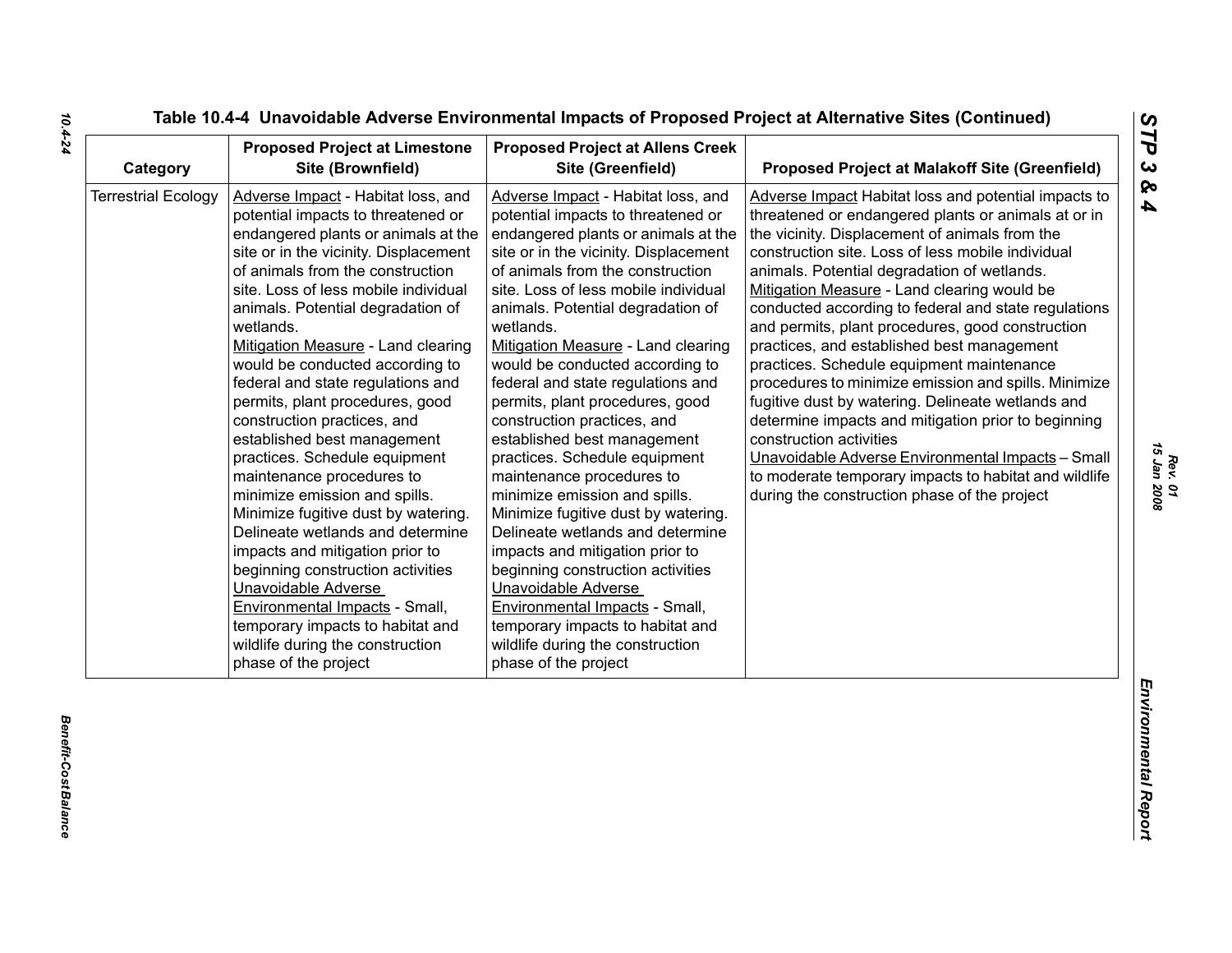| Category      | <b>Proposed Project at Limestone</b><br>Site (Brownfield)                                                                                                                                                                                                                                                                                                                                                                                                                                                                                                                                                                                                                                                                                                 | <b>Proposed Project at Allens Creek</b><br>Site (Greenfield)                                                                                                                                                                                                                                                                                                                                                                                                                                                                                                                                                                                                                                                                                        | <b>Proposed Project at Malakoff Site (Greenfield)</b>                                                                                                                                                                                                                                                                                                                                                                                                                                                                                                                                                                                                                                                                         |
|---------------|-----------------------------------------------------------------------------------------------------------------------------------------------------------------------------------------------------------------------------------------------------------------------------------------------------------------------------------------------------------------------------------------------------------------------------------------------------------------------------------------------------------------------------------------------------------------------------------------------------------------------------------------------------------------------------------------------------------------------------------------------------------|-----------------------------------------------------------------------------------------------------------------------------------------------------------------------------------------------------------------------------------------------------------------------------------------------------------------------------------------------------------------------------------------------------------------------------------------------------------------------------------------------------------------------------------------------------------------------------------------------------------------------------------------------------------------------------------------------------------------------------------------------------|-------------------------------------------------------------------------------------------------------------------------------------------------------------------------------------------------------------------------------------------------------------------------------------------------------------------------------------------------------------------------------------------------------------------------------------------------------------------------------------------------------------------------------------------------------------------------------------------------------------------------------------------------------------------------------------------------------------------------------|
| Socioeconomic | Adverse Impact - Temporary and<br>localized noise, fugitive dust, and<br>exhaust emissions during<br>construction.<br>Mitigation Measure - Train and<br>appropriately protect construction<br>workers to reduce the risk of<br>potential exposure to noise, dust<br>and exhaust emissions.                                                                                                                                                                                                                                                                                                                                                                                                                                                                | Adverse Impact - Temporary and<br>localized noise, fugitive dust, and<br>exhaust emissions during<br>construction.<br>Mitigation Measure - Train and<br>appropriately protect construction<br>workers to reduce the risk of<br>potential exposure to noise, dust<br>and exhaust emissions.                                                                                                                                                                                                                                                                                                                                                                                                                                                          | Adverse Impact - Temporary and localized noise,<br>fugitive dust, and exhaust emissions during<br>construction.<br>Mitigation Measure - Train and appropriately protect<br>construction workers to reduce the risk of potential<br>exposure to noise, dust and exhaust emissions.                                                                                                                                                                                                                                                                                                                                                                                                                                             |
|               | Make public announcements or<br>prior notification of atypically loud<br>construction activities. Regularly<br>inspect and maintain equipment to<br>include exhaust and noise aspects.<br>Phase construction to minimize<br>daily emissions. Restrict noise-<br>related activities to daylight hours.<br>Restrict delivery times to daylight<br>hours. Develop and implement a<br>dust control plan that includes<br>mitigation measures such as<br>watering unpaved roads, stabilizing<br>construction roads, phasing grading<br>activities and ceasing them during<br>high winds, etc.<br>Unavoidable Adverse<br><b>Environmental Impacts - Small</b><br>temporary and localized noise,<br>fugitive dust, and exhaust emissions<br>during construction. | Make public announcements or<br>prior notification of atypically loud<br>construction activities. Regularly<br>inspect and maintain equipment to<br>include exhaust and noise aspects.<br>Phase construction to minimize<br>daily emissions. Restrict noise-<br>related activities to daylight hours.<br>Restrict delivery times to daylight<br>hours. Develop and implement a<br>dust control plan that includes<br>mitigation measures such as<br>watering unpaved roads, stabilizing<br>construction roads, phasing grading<br>activities and ceasing them during<br>high winds, etc.<br>Unavoidable Adverse<br>Environmental Impacts - Small,<br>temporary and localized noise,<br>fugitive dust, and exhaust emissions<br>during construction. | Make public announcements or prior notification of<br>atypically loud construction activities. Regularly<br>inspect and maintain equipment to include exhaust<br>and noise aspects. Phase construction to minimize<br>daily emissions. Restrict noise-related activities to<br>daylight hours. Restrict delivery times to daylight<br>hours. Develop and implement a dust control plan<br>that includes mitigation measures such as watering<br>unpaved roads, stabilizing construction roads,<br>phasing grading activities and ceasing them during<br>high winds, etc.<br>Unavoidable Adverse Environmental Impacts -<br>Small, temporary and localized noise, fugitive dust,<br>and exhaust emissions during construction. |
|               | <b>Adverse Impact - Construction</b><br>workers could experience<br>occupational illnesses, injuries, or<br>death.                                                                                                                                                                                                                                                                                                                                                                                                                                                                                                                                                                                                                                        | Adverse Impact - Construction<br>workers could experience<br>occupational illnesses, injuries, or<br>death.                                                                                                                                                                                                                                                                                                                                                                                                                                                                                                                                                                                                                                         | Adverse Impact - Construction workers could<br>experience occupational illnesses, injuries, or death.                                                                                                                                                                                                                                                                                                                                                                                                                                                                                                                                                                                                                         |

 $10.4 - 25$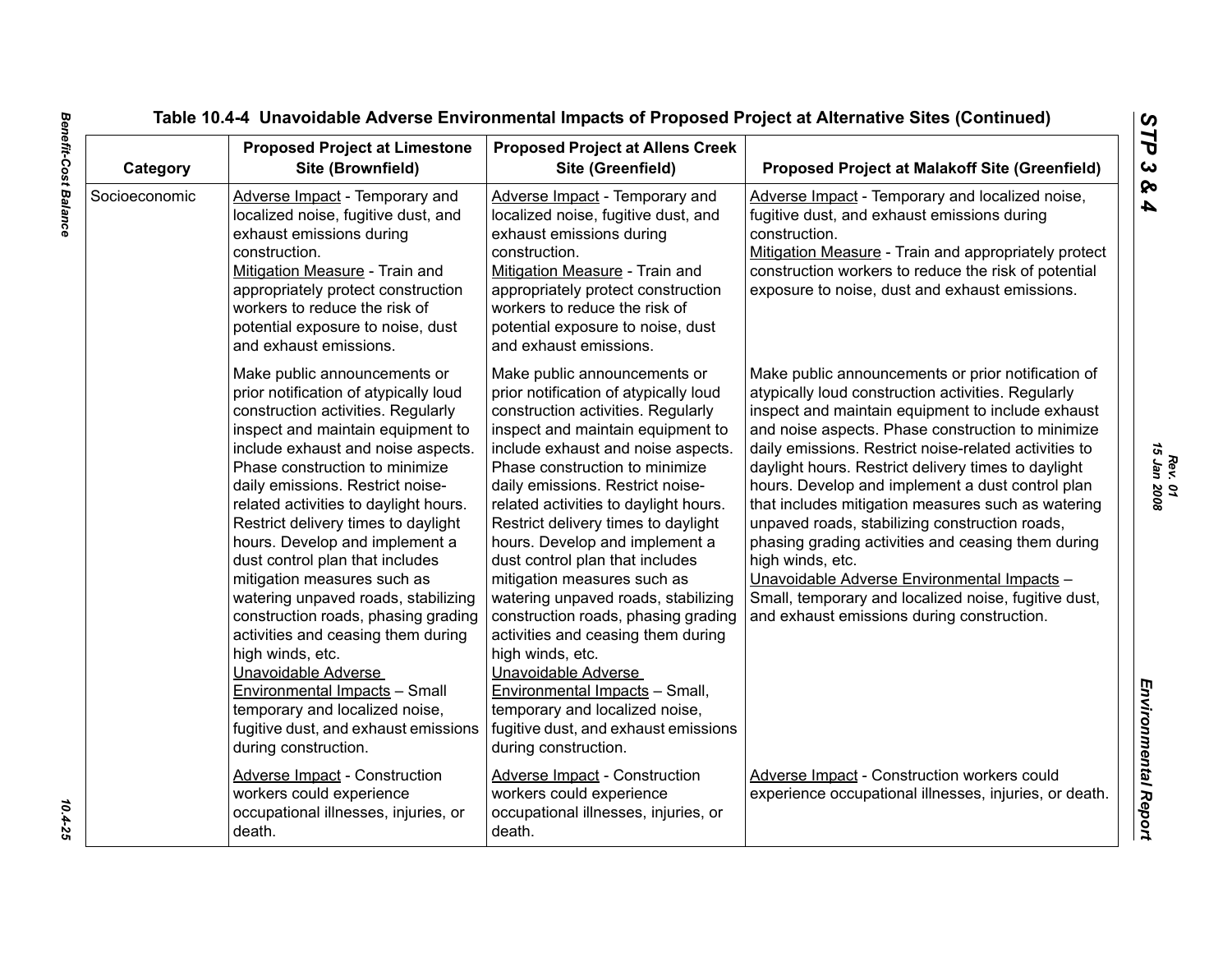| Category                     | <b>Proposed Project at Limestone</b><br>Site (Brownfield)                                                                                                                                                                                                                                                                                                                                                                                                                                                                  | <b>Proposed Project at Allens Creek</b><br>Site (Greenfield)                                                                                                                                                                                                                                                                                                                                                                                                                                                                      | <b>Proposed Project at Malakoff Site (Greenfield)</b>                                                                                                                                                                                                                                                                                                                                                                                                                                            |
|------------------------------|----------------------------------------------------------------------------------------------------------------------------------------------------------------------------------------------------------------------------------------------------------------------------------------------------------------------------------------------------------------------------------------------------------------------------------------------------------------------------------------------------------------------------|-----------------------------------------------------------------------------------------------------------------------------------------------------------------------------------------------------------------------------------------------------------------------------------------------------------------------------------------------------------------------------------------------------------------------------------------------------------------------------------------------------------------------------------|--------------------------------------------------------------------------------------------------------------------------------------------------------------------------------------------------------------------------------------------------------------------------------------------------------------------------------------------------------------------------------------------------------------------------------------------------------------------------------------------------|
| Socioeconomic<br>(continued) | Mitigation Measure - Train<br>contractors on safety requirements.<br>Require construction contractors<br>and subcontractors to develop and<br>implement safety procedures.<br>Provide onsite services for<br>emergency first aid; conduct regular<br>health and safety monitoring.                                                                                                                                                                                                                                         | Mitigation Measure - Train<br>contractors on safety requirements.<br>Require construction contractors<br>and subcontractors to develop and<br>implement safety procedures.<br>Provide onsite services for<br>emergency first aid; conduct regular<br>health and safety monitoring.                                                                                                                                                                                                                                                | Mitigation Measure - Train contractors on safety<br>requirements. Require construction contractors and<br>subcontractors to develop and implement safety<br>procedures. Provide onsite services for emergency<br>first aid; conduct regular health and safety<br>monitoring.                                                                                                                                                                                                                     |
|                              | Unavoidable Adverse<br>Environmental Impacts - Small,<br>temporary impacts during the<br>construction phase of the project                                                                                                                                                                                                                                                                                                                                                                                                 | Unavoidable Adverse<br>Environmental Impacts - Small,<br>temporary impacts during the<br>construction phase of the project                                                                                                                                                                                                                                                                                                                                                                                                        | Unavoidable Adverse Environmental Impacts -<br>Small, temporary impacts during the construction<br>phase of the project.                                                                                                                                                                                                                                                                                                                                                                         |
|                              | Adverse Impact - Increased traffic<br>on local roads.<br>Mitigation Measure - Develop<br>construction management traffic<br>plan prior to the start of<br>construction. Add turn lanes at<br>construction entrance. Post signs<br>near construction entrances and<br>exits to make the public aware of<br>potentially high construction traffic<br>areas.<br>Unavoidable Adverse<br><b>Environmental Impacts - Small to</b><br>moderate adverse impacts during<br>construction due to Increased traffic<br>on local roads. | Adverse Impact - Increased traffic<br>on local roads.<br><b>Mitigation Measure - Develop</b><br>construction management traffic<br>plan prior to the start of<br>construction. Add turn lanes at<br>construction entrance. Post signs<br>near construction entrances and<br>exits to make the public aware of<br>potentially high construction traffic<br>areas.<br>Unavoidable Adverse<br><b>Environmental Impacts - Small to</b><br>moderate adverse impacts during<br>construction due to Increased traffic<br>on local roads. | Adverse Impact - Increased traffic on local roads.<br>Mitigation Measure - Develop construction<br>management traffic plan prior to the start of<br>construction. Add turn lanes at construction<br>entrance. Post signs near construction entrances<br>and exits to make the public aware of potentially high<br>construction traffic areas.<br>Unavoidable Adverse Environmental Impacts - Small<br>to moderate adverse impacts during construction due<br>to Increased traffic on local roads |
|                              | Adverse Impact - Increase in<br>demand for housing.                                                                                                                                                                                                                                                                                                                                                                                                                                                                        | Adverse Impact - Increase in<br>demand for housing.                                                                                                                                                                                                                                                                                                                                                                                                                                                                               | Adverse Impact - Increase in demand for housing.                                                                                                                                                                                                                                                                                                                                                                                                                                                 |

*Rev. 01*<br>15 Jan 2008 *15 Jan 2008*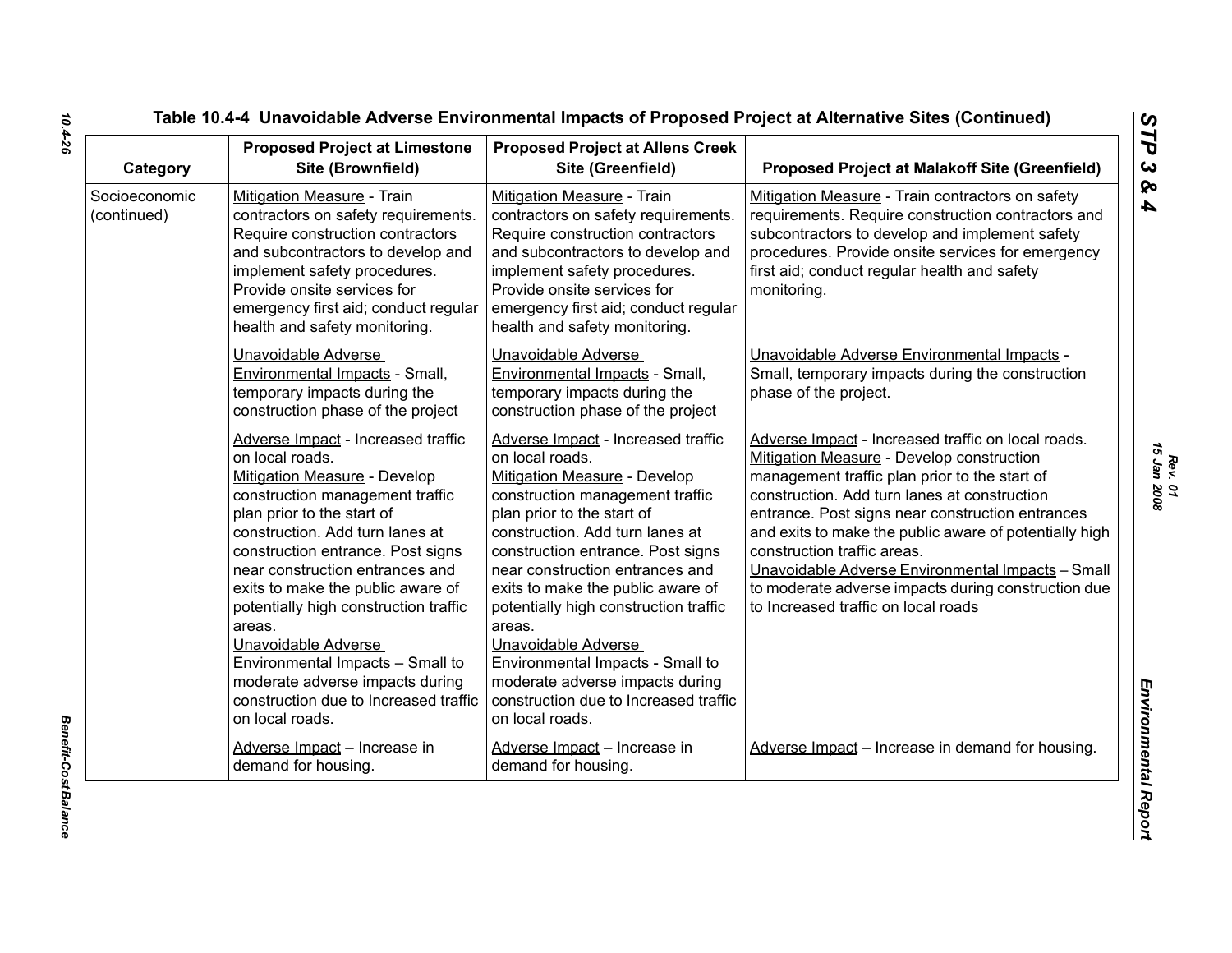| Socioeconomic<br><b>Mitigation Measure - Discuss</b><br><b>Mitigation Measure - Discuss</b><br>(continued)<br>construction plans and anticipated<br>construction plans and anticipated<br>influx of workers with community<br>influx of workers with community<br>leaders. Builders and developers<br>leaders. Builders and developers<br>would meet the demand for<br>would meet the demand for<br>additional housing, and because the<br>additional housing, and because the<br>project has a long lead time, and the<br>project has a long lead time, and the<br>construction workforce would build<br>construction workforce would build<br>gradually, it is likely that if the<br>gradually, it is likely that if the<br>community anticipates the increase<br>community anticipates the increase<br>in population, adequate affordable<br>in population, adequate affordable<br>housing would always be available. | Mitigation Measure - Discuss construction plans<br>and anticipated influx of workers with community<br>leaders. Builders and developers would meet the<br>demand for additional housing, and because the<br>project has a long lead time, and the construction<br>workforce would build gradually, it is likely that if the<br>community anticipates the increase in population,<br>adequate housing would always be available.<br>housing would always be available.<br>Unavoidable Adverse<br>Unavoidable Adverse Environmental Impacts -<br><b>Environmental Impacts - Moderate</b><br>Moderate to large short-lived unavoidable adverse<br>to large short-lived unavoidable<br>impacts.<br>adverse impacts.<br>Adverse Impact - Initially there may<br>Adverse Impact - Initially there may be insufficient<br>be insufficient classroom space for<br>classroom space for the influx of construction<br>workers families.<br>the influx of construction workers<br>families. | <b>Proposed Project at Limestone</b><br>Site (Brownfield) | <b>Proposed Project at Allens Creek</b><br>Site (Greenfield) | <b>Proposed Project at Malakoff Site (Greenfield)</b> |
|--------------------------------------------------------------------------------------------------------------------------------------------------------------------------------------------------------------------------------------------------------------------------------------------------------------------------------------------------------------------------------------------------------------------------------------------------------------------------------------------------------------------------------------------------------------------------------------------------------------------------------------------------------------------------------------------------------------------------------------------------------------------------------------------------------------------------------------------------------------------------------------------------------------------------|----------------------------------------------------------------------------------------------------------------------------------------------------------------------------------------------------------------------------------------------------------------------------------------------------------------------------------------------------------------------------------------------------------------------------------------------------------------------------------------------------------------------------------------------------------------------------------------------------------------------------------------------------------------------------------------------------------------------------------------------------------------------------------------------------------------------------------------------------------------------------------------------------------------------------------------------------------------------------------|-----------------------------------------------------------|--------------------------------------------------------------|-------------------------------------------------------|
|                                                                                                                                                                                                                                                                                                                                                                                                                                                                                                                                                                                                                                                                                                                                                                                                                                                                                                                          |                                                                                                                                                                                                                                                                                                                                                                                                                                                                                                                                                                                                                                                                                                                                                                                                                                                                                                                                                                                  |                                                           |                                                              |                                                       |
| Unavoidable Adverse<br>Environmental Impacts - Moderate<br>to large short-lived unavoidable<br>adverse impacts.                                                                                                                                                                                                                                                                                                                                                                                                                                                                                                                                                                                                                                                                                                                                                                                                          |                                                                                                                                                                                                                                                                                                                                                                                                                                                                                                                                                                                                                                                                                                                                                                                                                                                                                                                                                                                  |                                                           |                                                              |                                                       |
| Adverse Impact - Initially there may<br>be insufficient classroom space for<br>the influx of construction workers<br>families.                                                                                                                                                                                                                                                                                                                                                                                                                                                                                                                                                                                                                                                                                                                                                                                           |                                                                                                                                                                                                                                                                                                                                                                                                                                                                                                                                                                                                                                                                                                                                                                                                                                                                                                                                                                                  |                                                           |                                                              |                                                       |
|                                                                                                                                                                                                                                                                                                                                                                                                                                                                                                                                                                                                                                                                                                                                                                                                                                                                                                                          |                                                                                                                                                                                                                                                                                                                                                                                                                                                                                                                                                                                                                                                                                                                                                                                                                                                                                                                                                                                  |                                                           |                                                              |                                                       |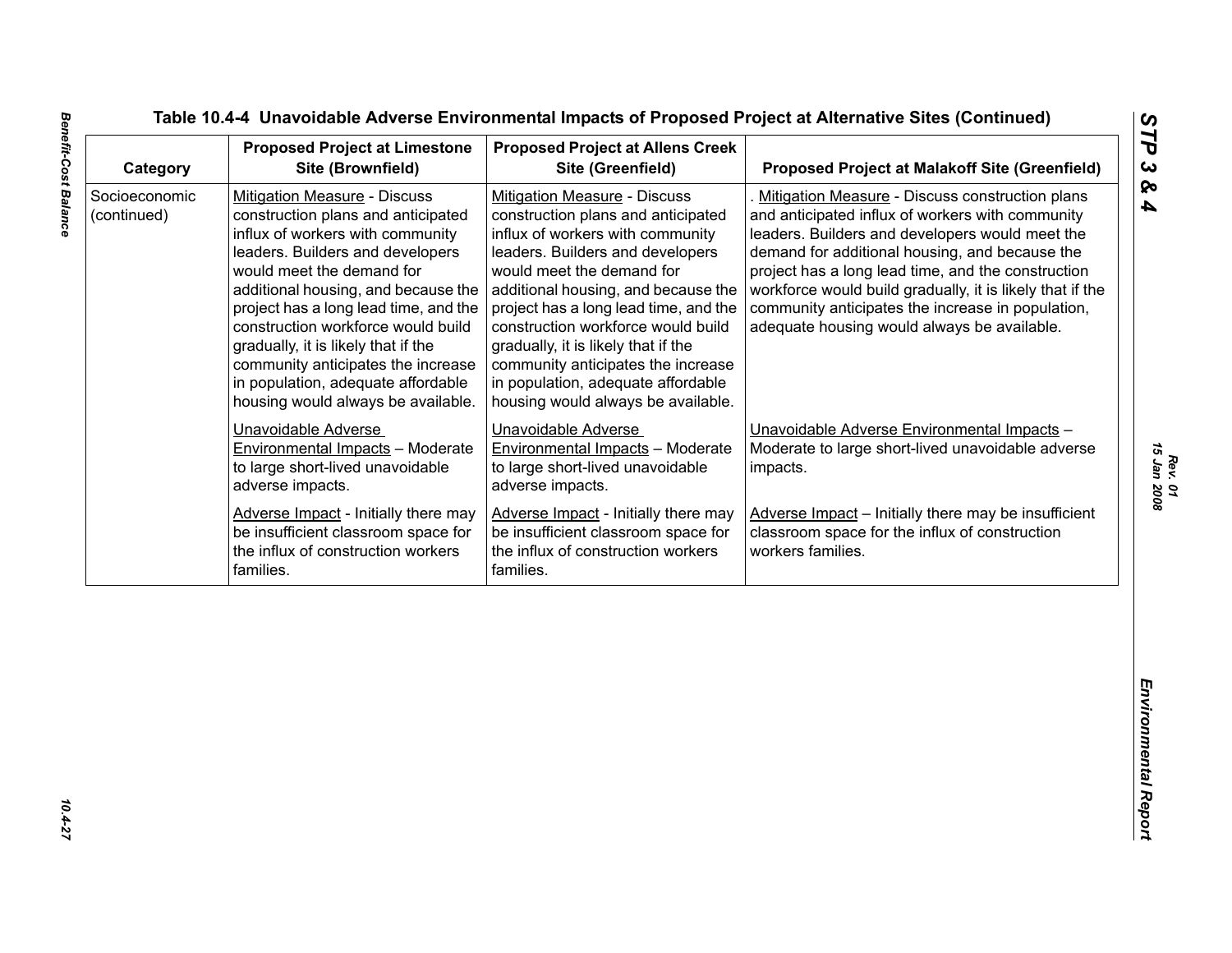| Category                     | <b>Proposed Project at Limestone</b><br>Site (Brownfield)                                                                                                                                                                                                                                                                                                                                                                                                                                 | <b>Proposed Project at Allens Creek</b><br>Site (Greenfield)                                                                                                                                                                                                                                                                                                                                                                                                                                     | <b>Proposed Project at Malakoff Site (Greenfield)</b>                                                                                                                                                                                                                                                                                                                                                                                                                         |
|------------------------------|-------------------------------------------------------------------------------------------------------------------------------------------------------------------------------------------------------------------------------------------------------------------------------------------------------------------------------------------------------------------------------------------------------------------------------------------------------------------------------------------|--------------------------------------------------------------------------------------------------------------------------------------------------------------------------------------------------------------------------------------------------------------------------------------------------------------------------------------------------------------------------------------------------------------------------------------------------------------------------------------------------|-------------------------------------------------------------------------------------------------------------------------------------------------------------------------------------------------------------------------------------------------------------------------------------------------------------------------------------------------------------------------------------------------------------------------------------------------------------------------------|
| Socioeconomic<br>(continued) | Mitigation Measure - Discuss<br>construction plans and anticipated<br>influx of workers with community<br>leaders. Increased tax revenues as<br>a result of the large construction<br>project would fund additional school<br>resources. Because the project has<br>a long lead time, and the<br>construction workforce would build<br>gradually, it is likely that if the<br>community anticipates the increase<br>in population, adequate classroom<br>space would always be available. | <b>Mitigation Measure - Discuss</b><br>construction plans and anticipated<br>influx of workers with community<br>leaders. Increased tax revenues as<br>a result of the large construction<br>project would fund additional school<br>resources. Because the project has<br>a long lead time, and the<br>construction workforce would build<br>gradually, it is likely that if the<br>community anticipates the increase<br>in population, adequate classroom<br>space would always be available. | Mitigation Measure - Discuss construction plans and<br>anticipated influx of workers with community leaders.<br>Increased tax revenues as a result of the large<br>construction project would fund additional school<br>resources. Because the project has a long lead time,<br>and the construction workforce would build gradually,<br>it is likely that if the community anticipates the<br>increase in population, adequate classroom space<br>would always be available. |
|                              | Unavoidable Adverse<br>Environmental Impacts - Moderate<br>to Large temporary unavoidable<br>adverse impacts.                                                                                                                                                                                                                                                                                                                                                                             | Unavoidable Adverse<br>Environmental Impacts - Moderate<br>to Large temporary unavoidable<br>adverse impacts.                                                                                                                                                                                                                                                                                                                                                                                    | Unavoidable Adverse Environmental Impacts -<br>Moderate to Large temporary unavoidable adverse<br>impacts.                                                                                                                                                                                                                                                                                                                                                                    |
|                              | Adverse Impact - Increase in<br>demand for public services.                                                                                                                                                                                                                                                                                                                                                                                                                               | Adverse Impact - Increase in<br>demand for public services.                                                                                                                                                                                                                                                                                                                                                                                                                                      | Adverse Impact - Increase in demand for public<br>services.                                                                                                                                                                                                                                                                                                                                                                                                                   |
|                              | <b>Mitigation Measure Discuss</b><br>construction plans and anticipated<br>influx of workers with community<br>leaders. Increased tax revenues<br>after construction begins could be<br>used to purchase additional<br>facilities/equipment and hire/train<br>additional staff, if necessary.                                                                                                                                                                                             | <b>Mitigation Measure Discuss</b><br>construction plans and anticipated<br>influx of workers with community<br>leaders. Increased tax revenues<br>after construction begins could be<br>used to purchase additional<br>facilities/equipment and hire/train<br>additional staff, if necessary.                                                                                                                                                                                                    | Mitigation Measure Discuss construction plans and<br>anticipated influx of workers with community leaders.<br>Increased tax revenues after construction begins<br>could be used to purchase additional<br>facilities/equipment and hire/train additional staff, if<br>necessary.                                                                                                                                                                                              |
|                              | Unavoidable Adverse<br>Environmental Impacts - Small to<br>large temporary unavoidable<br>adverse impacts.                                                                                                                                                                                                                                                                                                                                                                                | Unavoidable Adverse<br>Environmental Impacts - Small to<br>large temporary unavoidable<br>adverse impacts.                                                                                                                                                                                                                                                                                                                                                                                       | Unavoidable Adverse Environmental Impacts - Small<br>to large temporary unavoidable adverse impacts.                                                                                                                                                                                                                                                                                                                                                                          |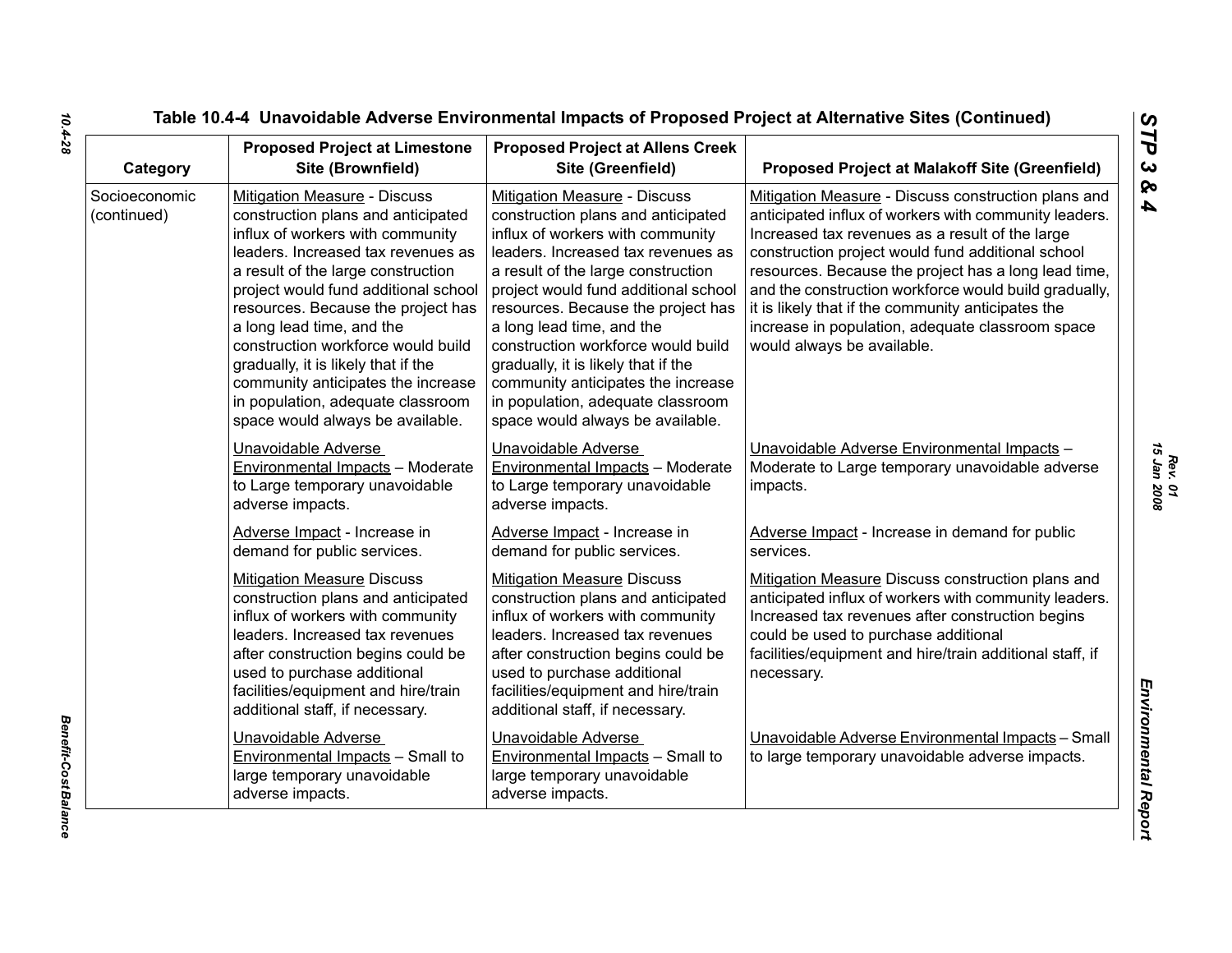| Category                          | <b>Proposed Project at Limestone</b><br>Site (Brownfield)                                                                                                                                                                                                                                                                                                                                                                                                                                                                                                                                                                                             | <b>Proposed Project at Allens Creek</b><br>Site (Greenfield)                                                                                                                                                                                                                                                                                                                                                                                                                                                                                                                                                                                                 | <b>Proposed Project at Malakoff Site (Greenfield)</b>                                                                                                                                                                                                                                                                                                                                                                                                                                                                                                                                                                               |
|-----------------------------------|-------------------------------------------------------------------------------------------------------------------------------------------------------------------------------------------------------------------------------------------------------------------------------------------------------------------------------------------------------------------------------------------------------------------------------------------------------------------------------------------------------------------------------------------------------------------------------------------------------------------------------------------------------|--------------------------------------------------------------------------------------------------------------------------------------------------------------------------------------------------------------------------------------------------------------------------------------------------------------------------------------------------------------------------------------------------------------------------------------------------------------------------------------------------------------------------------------------------------------------------------------------------------------------------------------------------------------|-------------------------------------------------------------------------------------------------------------------------------------------------------------------------------------------------------------------------------------------------------------------------------------------------------------------------------------------------------------------------------------------------------------------------------------------------------------------------------------------------------------------------------------------------------------------------------------------------------------------------------------|
| Radiological                      | Adverse Impact - None. The site is<br>currently a coal fired plant that does<br>not house any radioactive materials.<br>Mitigation Measure - No mitigation<br>required.<br>Unavoidable Adverse<br>Environmental Impacts - No<br>unavoidable adverse impacts.                                                                                                                                                                                                                                                                                                                                                                                          | Adverse Impact - None. The site is<br>undeveloped so the construction<br>workers would not be exposed to<br>radiation.<br>Mitigation Measure - No mitigation<br>required.<br>Unavoidable Adverse<br>Environmental Impacts - No<br>unavoidable adverse impacts.                                                                                                                                                                                                                                                                                                                                                                                               | Adverse Impact - None. The site is undeveloped so<br>the construction workers would not be exposed to<br>radiation.<br>Mitigation Measure - No mitigation required.<br>Unavoidable Adverse Environmental Impacts - No<br>unavoidable adverse impacts.                                                                                                                                                                                                                                                                                                                                                                               |
| Atmospheric and<br>Meteorological | Adverse Impact - Temporary and<br>localized noise, fugitive dust, and<br>exhaust emissions during<br>construction<br>Mitigation Measure - Regularly<br>inspect and maintain equipment.<br>Phase construction to minimize<br>daily emissions. Develop and<br>implement a dust control plan that<br>includes mitigation measures such<br>as watering unpaved roads,<br>stabilizing construction roads,<br>phasing grading activities and<br>ceasing them during high winds,<br>etc.<br>Unavoidable Adverse<br>Environmental Impacts - Small,<br>temporary impacts from localized<br>noise, fugitive dust, and exhaust<br>emissions during construction. | Adverse Impact - Temporary and<br>localized noise, fugitive dust, and<br>exhaust emissions during<br>construction<br><b>Mitigation Measure - Regularly</b><br>inspect and maintain equipment.<br>Phase construction to minimize<br>daily emissions. Develop and<br>implement a dust control plan that<br>includes mitigation measures such<br>as watering unpaved roads,<br>stabilizing construction roads,<br>phasing grading activities and<br>ceasing them during high winds,<br>etc.<br>Unavoidable Adverse<br>Environmental Impacts - Small,<br>temporary impacts from localized<br>noise, fugitive dust, and exhaust<br>emissions during construction. | Adverse Impact - Temporary and localized noise,<br>fugitive dust, and exhaust emissions during<br>construction<br>Mitigation Measure - Regularly inspect and maintain<br>equipment. Phase construction to minimize daily<br>emissions. Develop and implement a dust control<br>plan that includes mitigation measures such as<br>watering unpaved roads, stabilizing construction<br>roads, phasing grading activities and ceasing them<br>during high winds, etc.<br>Unavoidable Adverse Environmental Impacts -<br>Small, temporary impacts from localized noise,<br>fugitive dust, and exhaust emissions during<br>construction. |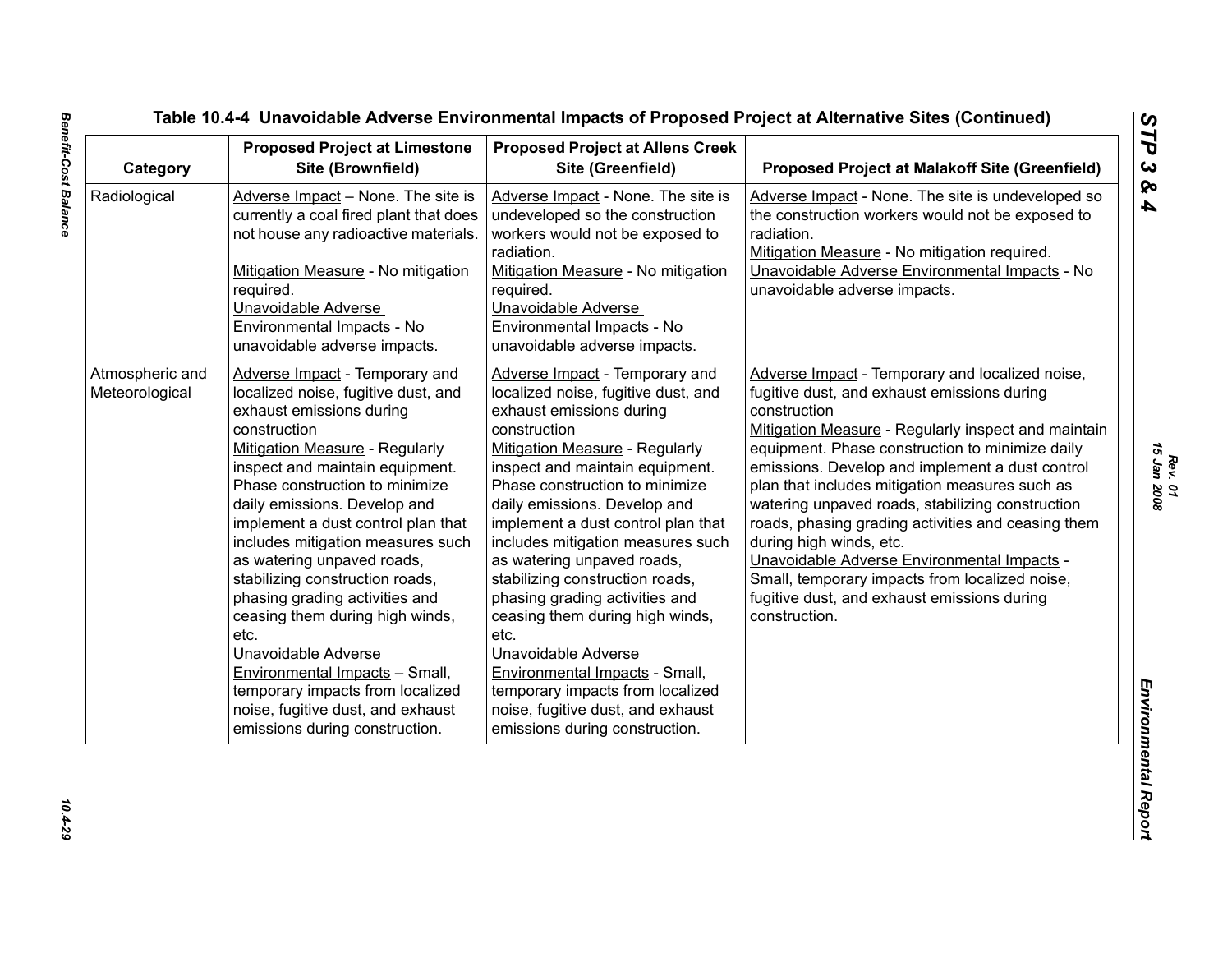| Category                 | <b>Proposed Project at Limestone</b><br>Site (Brownfield)                                                                                                                                                                                                                                                                                                                                        | <b>Proposed Project at Allens Creek</b><br>Site (Greenfield)                                                                                                                                                                                                                                                                                                                                     | <b>Proposed Project at Malakoff Site (Greenfield)</b>                                                                                                                                                                                                                                                                                                                                |
|--------------------------|--------------------------------------------------------------------------------------------------------------------------------------------------------------------------------------------------------------------------------------------------------------------------------------------------------------------------------------------------------------------------------------------------|--------------------------------------------------------------------------------------------------------------------------------------------------------------------------------------------------------------------------------------------------------------------------------------------------------------------------------------------------------------------------------------------------|--------------------------------------------------------------------------------------------------------------------------------------------------------------------------------------------------------------------------------------------------------------------------------------------------------------------------------------------------------------------------------------|
| Environmental<br>Justice | Adverse Impact - No<br>disproportionately high or adverse<br>impacts on minority or low-income<br>populations from construction of the<br>proposed new units have been<br>identified.<br>Mitigation Measure - None required.<br>Unavoidable Adverse<br>Environmental Impacts - Small<br>unavoidable adverse impacts.                                                                             | Adverse Impact - No<br>disproportionately high or adverse<br>impacts on minority or low-income<br>populations resulting from<br>construction of the proposed new<br>units have been identified.<br>Mitigation Measure - None required.<br>Unavoidable Adverse<br><b>Environmental Impacts - Small</b><br>unavoidable adverse impacts.                                                            | Adverse Impact - No disproportionately high or<br>adverse impacts on minority or low-income<br>populations resulting from construction of the<br>proposed new units have been identified.<br>Mitigation Measure - None required.<br>Unavoidable Adverse Environmental Impacts - Small<br>unavoidable adverse impacts.                                                                |
|                          |                                                                                                                                                                                                                                                                                                                                                                                                  | <b>Operations-Related</b>                                                                                                                                                                                                                                                                                                                                                                        |                                                                                                                                                                                                                                                                                                                                                                                      |
| Land Use                 | Adverse Impact - Operating the new<br>units would generate radioactive<br>and non-radioactive wastes that are<br>required to be disposed in permitted<br>disposal facilities or permitted<br>landfills. Generation of spent fuel<br>will require disposal in a geologic<br>repository.                                                                                                           | Adverse Impact - Operating the new<br>units would generate radioactive<br>and non-radioactive wastes that are<br>required to be disposed in permitted<br>disposal facilities or permitted<br>landfills. Generation of spent fuel<br>will require disposal in a geologic<br>repository.                                                                                                           | Adverse Impact - Operating the new units would<br>generate radioactive and non-radioactive wastes that<br>are required to be disposed in permitted disposal<br>facilities or permitted landfills. Generation of spent<br>fuel will require disposal in a geologic repository.                                                                                                        |
|                          | Mitigation Measure - Disposal<br>area(s) would be a permitted waste<br>disposal facility with a land use<br>designated for such activities.<br>Disposal area would be operated<br>under appropriate regulations and<br>guidelines until such time a NRC<br>licensed high-level waste disposal<br>facility is constructed. At that time,<br>the storage area could be restored<br>for other uses. | Mitigation Measure - Disposal<br>area(s) would be a permitted waste<br>disposal facility with a land use<br>designated for such activities.<br>Disposal area would be operated<br>under appropriate regulations and<br>guidelines until such time a NRC<br>licensed high-level waste disposal<br>facility is constructed. At that time,<br>the storage area could be restored<br>for other uses. | Mitigation Measure - Disposal area(s) would be a<br>permitted waste disposal facility with a land use<br>designated for such activities. Disposal area would<br>be operated under appropriate regulations and<br>guidelines until such time a NRC licensed high-level<br>waste disposal facility is constructed. At that time,<br>the storage area could be restored for other uses. |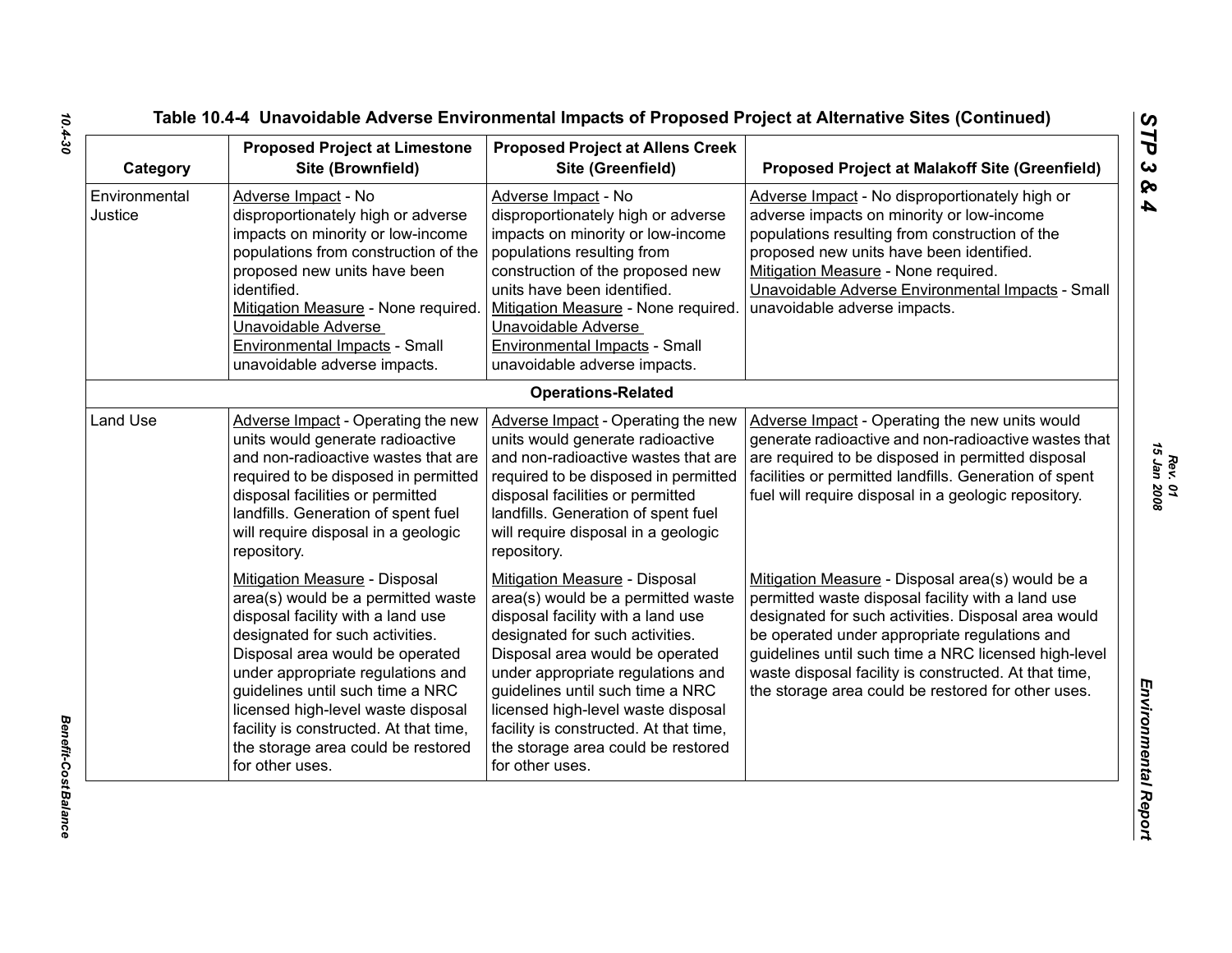| Category                | <b>Proposed Project at Limestone</b><br>Site (Brownfield)                                                                                                                                                                                                                                                                                                                                                                                                                                                                        | <b>Proposed Project at Allens Creek</b><br>Site (Greenfield)                                                                                                                                                                                                                                                                                                                                                                                                                                                                     | <b>Proposed Project at Malakoff Site (Greenfield)</b>                                                                                                                                                                                                                                                                                                                                                                                                                                            |
|-------------------------|----------------------------------------------------------------------------------------------------------------------------------------------------------------------------------------------------------------------------------------------------------------------------------------------------------------------------------------------------------------------------------------------------------------------------------------------------------------------------------------------------------------------------------|----------------------------------------------------------------------------------------------------------------------------------------------------------------------------------------------------------------------------------------------------------------------------------------------------------------------------------------------------------------------------------------------------------------------------------------------------------------------------------------------------------------------------------|--------------------------------------------------------------------------------------------------------------------------------------------------------------------------------------------------------------------------------------------------------------------------------------------------------------------------------------------------------------------------------------------------------------------------------------------------------------------------------------------------|
| Land Use<br>(continued) | Unavoidable Adverse<br>Environmental Impacts - Small<br>unavoidable impacts. Some land<br>would be dedicated to permitted<br>landfills or licensed disposal<br>facilities and would not be available<br>for other uses.                                                                                                                                                                                                                                                                                                          | Unavoidable Adverse<br>Environmental Impacts - Small<br>unavoidable impacts Some land<br>would be dedicated to permitted<br>landfills or licensed disposal<br>facilities and would not be available<br>for other uses.                                                                                                                                                                                                                                                                                                           | Unavoidable Adverse Environmental Impacts - Small<br>unavoidable impacts Some land would be dedicated<br>to permitted landfills or licensed disposal facilities<br>and would not be available for other uses.                                                                                                                                                                                                                                                                                    |
|                         | <b>Adverse Impact - Approximately 21</b><br>acres of land will be permanently<br>dedicated and 160 will be<br>temporarily committed to the<br>uranium fuel cycle during plant<br>operation.<br>Mitigation Measure - No mitigation<br>would be required<br>Unavoidable Adverse<br><b>Environmental Impacts - Small</b><br>unavoidable impacts 160 acres of<br>land will not be available until<br>decommissioning of the plant<br>resulting in a small unavoidable<br>impact. 21 acres will never be<br>available for future use. | <b>Adverse Impact - Approximately 21</b><br>acres of land will be permanently<br>dedicated and 160 will be<br>temporarily committed to the<br>uranium fuel cycle during plant<br>operation.<br>Mitigation Measure - No mitigation<br>would be required<br>Unavoidable Adverse<br><b>Environmental Impacts - Small</b><br>unavoidable impacts 160 acres of<br>land will not be available until<br>decommissioning of the plant<br>resulting in a small unavoidable<br>impact. 21 acres will never be<br>available for future use. | Adverse Impact - Approximately 21 acres of land will<br>be permanently dedicated and 160 will be<br>temporarily committed to the uranium fuel cycle<br>during plant operation.<br>Mitigation Measure - No mitigation would be required<br>Unavoidable Adverse Environmental Impacts - Small<br>unavoidable impacts 160 acres of land will not be<br>available until decommissioning of the plant resulting<br>in a small unavoidable impact. 21 acres will never be<br>available for future use. |
|                         |                                                                                                                                                                                                                                                                                                                                                                                                                                                                                                                                  |                                                                                                                                                                                                                                                                                                                                                                                                                                                                                                                                  |                                                                                                                                                                                                                                                                                                                                                                                                                                                                                                  |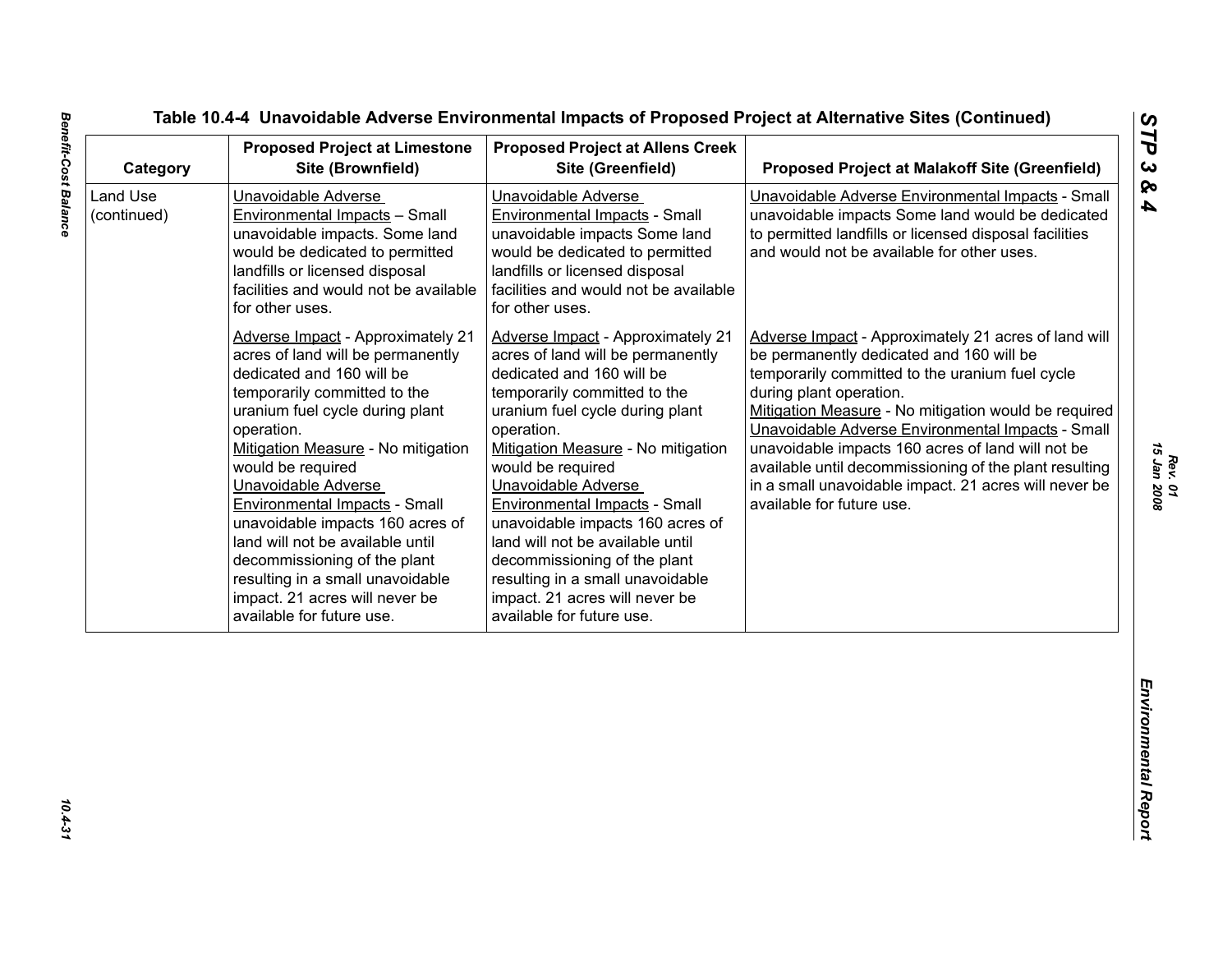| Category                          | <b>Proposed Project at Limestone</b><br>Site (Brownfield)                                                                                                                                                                                                                                                                                                                                                                                                                                                                | <b>Proposed Project at Allens Creek</b><br>Site (Greenfield)                                                                                                                                                                                                                                                                                                                                                                                                                                                             | <b>Proposed Project at Malakoff Site (Greenfield)</b>                                                                                                                                                                                                                                                                                                                                                                                                                                                  |
|-----------------------------------|--------------------------------------------------------------------------------------------------------------------------------------------------------------------------------------------------------------------------------------------------------------------------------------------------------------------------------------------------------------------------------------------------------------------------------------------------------------------------------------------------------------------------|--------------------------------------------------------------------------------------------------------------------------------------------------------------------------------------------------------------------------------------------------------------------------------------------------------------------------------------------------------------------------------------------------------------------------------------------------------------------------------------------------------------------------|--------------------------------------------------------------------------------------------------------------------------------------------------------------------------------------------------------------------------------------------------------------------------------------------------------------------------------------------------------------------------------------------------------------------------------------------------------------------------------------------------------|
| Hydrology and<br><b>Water Use</b> | <b>Adverse Impact - Operations would</b><br>result in discharge of small amounts<br>of chemicals to Texas waters<br>Mitigation Measure - All discharges<br>would comply with TPDES permit<br>and applicable water quality<br>standards. Prepare and implement<br>a SWPP plan to avoid/ minimize<br>releases of contaminated storm<br>water. Prepare and implement a<br>SPCC plan to avoid/minimize<br>contamination from spills.<br>Unavoidable Adverse<br>Environmental Impacts - Small<br>unavoidable adverse impacts. | <b>Adverse Impact - Operations would</b><br>result in discharge of small amounts<br>of chemicals to Texas water.<br>Mitigation Measure - All discharges<br>would comply with TPDES permit<br>and applicable water quality<br>standards. Prepare and implement<br>a SWPP plan to avoid/ minimize<br>releases of contaminated storm<br>water. Prepare and implement a<br>SPCC plan to avoid/minimize<br>contamination from spills.<br>Unavoidable Adverse<br>Environmental Impacts - Small<br>unavoidable adverse impacts. | Adverse Impact - Operations would result in<br>discharge of small amounts of chemicals to Texas<br>waters.<br>Mitigation Measure - All discharges would comply<br>with TPDES permit and applicable water quality<br>standards. Prepare and implement a SWPP plan to<br>avoid/ minimize releases of contaminated storm<br>water. Prepare and implement a SPCC plan to<br>avoid/minimize contamination from spills.<br>Unavoidable Adverse Environmental Impacts - Small<br>unavoidable adverse impacts. |
|                                   | <b>Adverse Impact - Maintenance</b><br>activities at the site and along the<br>transmission line could result in<br>small petroleum spills.<br>Mitigation Measure - Prepare and<br>implement a SPCC plan to<br>avoid/minimize contamination from<br>spills. Adhere to the SPCC plan<br>when working on transmission lines.<br>Unavoidable Adverse<br>Environmental Impacts - Small<br>unavoidable adverse impacts.                                                                                                       | <b>Adverse Impact - Maintenance</b><br>activities at the site and along the<br>transmission line could result in<br>small petroleum spills.<br>Mitigation Measure - Prepare and<br>implement a SPCC plan to<br>avoid/minimize contamination from<br>spills. Adhere to the SPCC plan<br>when working on transmission lines.<br>Unavoidable Adverse<br>Environmental Impacts -Small<br>unavoidable adverse impacts.                                                                                                        | Adverse Impact - Maintenance activities at the site<br>and along the transmission line could result in small<br>petroleum spills.<br>Mitigation Measure - Prepare and implement a<br>SPCC plan to avoid/minimize contamination from<br>spills. Adhere to the SPCC plan when working on<br>transmission lines.<br>Unavoidable Adverse Environmental Impacts - Small<br>unavoidable adverse impacts.                                                                                                     |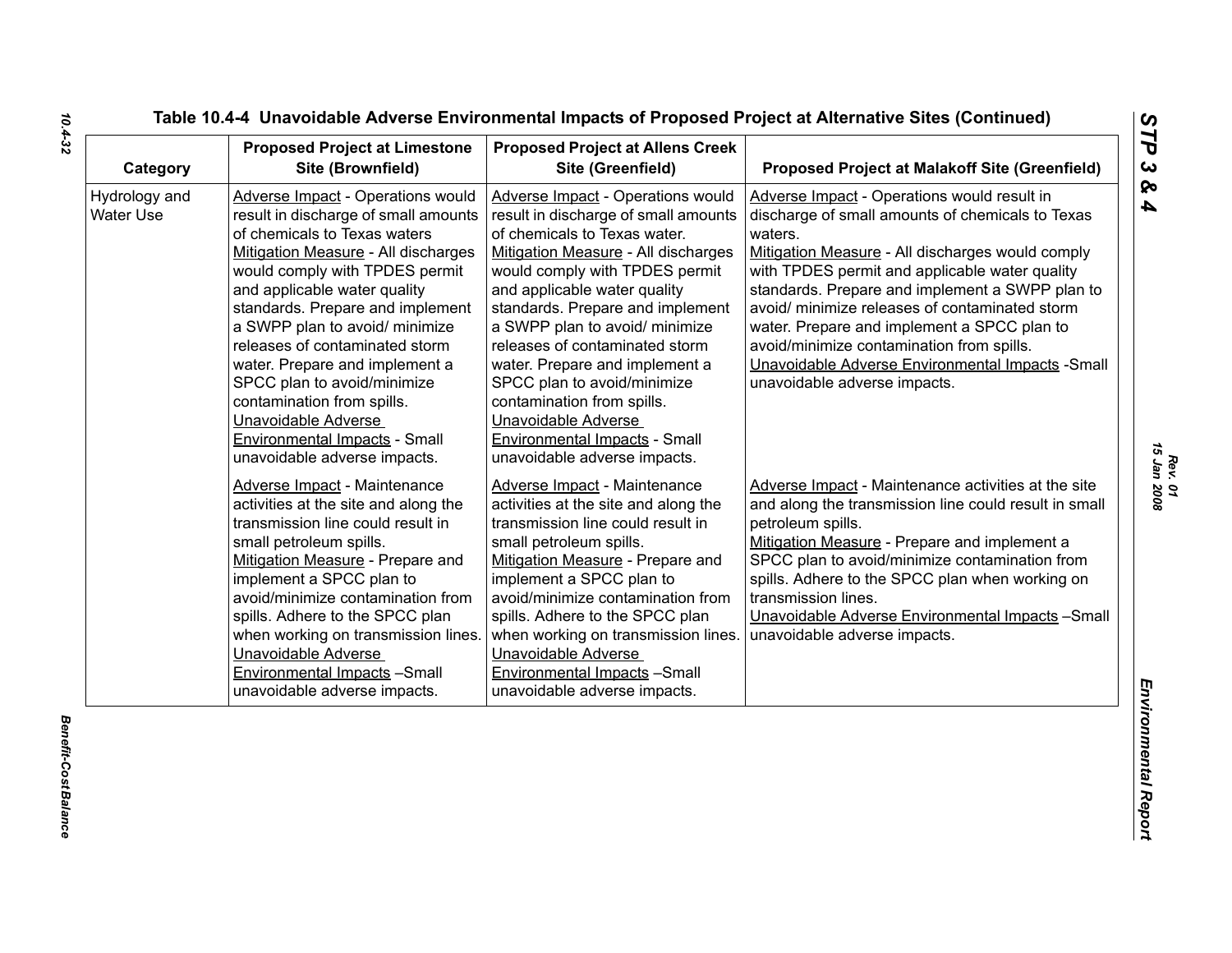| Category                                  | <b>Proposed Project at Limestone</b><br>Site (Brownfield)                                                                                                                                                                                                                                                                                                                                            | <b>Proposed Project at Allens Creek</b><br>Site (Greenfield)                                                                                                                                                                                                                                                                                                                                                                   | <b>Proposed Project at Malakoff Site (Greenfield)</b>                                                                                                                                                                                                                                                                                                                                                  |
|-------------------------------------------|------------------------------------------------------------------------------------------------------------------------------------------------------------------------------------------------------------------------------------------------------------------------------------------------------------------------------------------------------------------------------------------------------|--------------------------------------------------------------------------------------------------------------------------------------------------------------------------------------------------------------------------------------------------------------------------------------------------------------------------------------------------------------------------------------------------------------------------------|--------------------------------------------------------------------------------------------------------------------------------------------------------------------------------------------------------------------------------------------------------------------------------------------------------------------------------------------------------------------------------------------------------|
| Hydrology and<br>Water Use<br>(continued) | Adverse Impact - Water required for<br>site operation will be obtained from<br>Carrizo-Wilcox Aquifer and Lake<br>Limestone.<br>Mitigation Measure - Design and<br>operate intake structures based on<br>best available technology. Monitor<br>hydrological impacts as required by<br>water permit(s).<br>Unavoidable Adverse<br><b>Environmental Impacts - Small</b><br>unavoidable adverse impacts | Adverse Impact - Adequate<br>groundwater is available; however<br>Allens Creek reservoir would need<br>to be constructed for the plant.<br>Mitigation Measure - Design and<br>operate intake structures based on<br>best available technology. Monitor<br>hydrological impacts as required by<br>water permit(s).<br>Unavoidable Adverse<br><b>Environmental Impacts - Small to</b><br>moderate unavoidable adverse<br>impacts | Adverse Impact - Surface water consumption from<br>Palestine Lake<br>Mitigation Measure - Design and operate intake<br>structures based on best available technology.<br>Monitor hydrological impacts as required by water<br>permit(s). Modification to existing long-range water<br>management plans for region.<br>Unavoidable Adverse Environmental Impacts - Small<br>unavoidable adverse impacts |
|                                           | <b>Adverse Impact</b> - Operations may<br>result in a small thermal plume<br>discharged to Texas waters.<br>Mitigation Measure - The<br>differences between plume<br>temperature and ambient water<br>temperature would be maintained<br>within limits set in the TPDES<br>permit.<br>Unavoidable Adverse<br><b>Environmental Impacts - Small</b><br>unavoidable adverse impacts.                    | Adverse Impact - Operations may<br>result in a small thermal plume<br>discharged to Texas waters.<br>Mitigation Measure - The<br>differences between plume<br>temperature and ambient water<br>temperature would be maintained<br>within limits set in the TPDES<br>permit.<br>Unavoidable Adverse<br><b>Environmental Impacts - Small</b><br>unavoidable adverse impacts.                                                     | Adverse Impact - Operations may result in a small<br>thermal plume discharged Texas waters.<br>Mitigation Measure - The differences between plume<br>temperature and ambient water temperature would<br>be maintained within limits set in the TPDES permit.<br>Unavoidable Adverse Environmental Impacts - Small<br>unavoidable adverse impacts.                                                      |
|                                           | Adverse Impact - Water<br>consumption and discharges during<br>fuel cycle activities.<br>Mitigation Measure - No mitigation<br>would be required.                                                                                                                                                                                                                                                    | Adverse Impact - Water<br>consumption and discharges during<br>fuel cycle activities.<br>Mitigation Measure - No mitigation<br>would be required.                                                                                                                                                                                                                                                                              | Adverse Impact - Water consumption and discharges<br>during fuel cycle activities.<br>Mitigation Measure - No mitigation would be<br>required.                                                                                                                                                                                                                                                         |

 $10.4 - 33$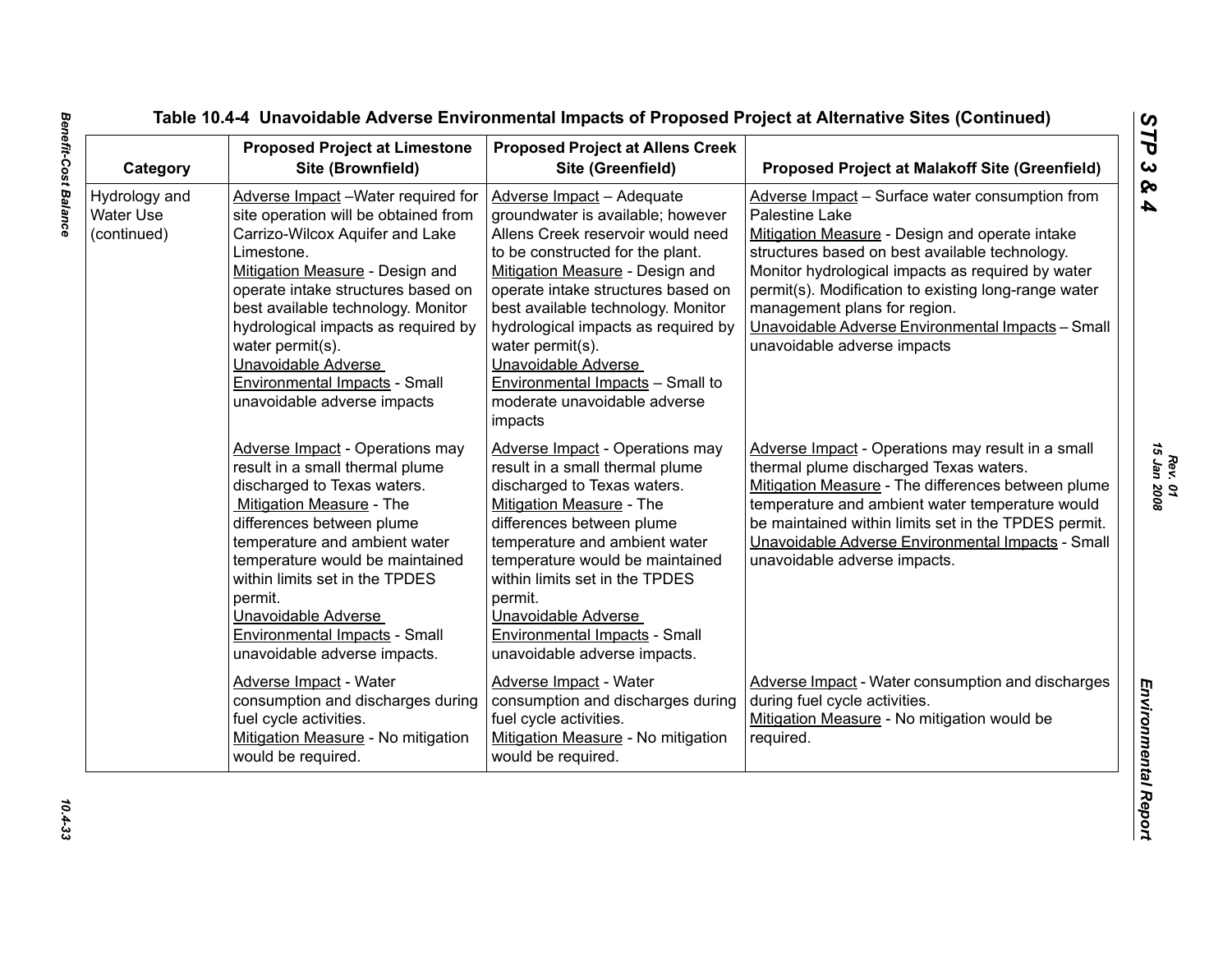| Category                                         | <b>Proposed Project at Limestone</b><br>Site (Brownfield)                                                                                                                                                                                                                                                                                                                                           | <b>Proposed Project at Allens Creek</b><br>Site (Greenfield)                                                                                                                                                                                                                                                                                                                                      | <b>Proposed Project at Malakoff Site (Greenfield)</b>                                                                                                                                                                                                                                                                                                                       |
|--------------------------------------------------|-----------------------------------------------------------------------------------------------------------------------------------------------------------------------------------------------------------------------------------------------------------------------------------------------------------------------------------------------------------------------------------------------------|---------------------------------------------------------------------------------------------------------------------------------------------------------------------------------------------------------------------------------------------------------------------------------------------------------------------------------------------------------------------------------------------------|-----------------------------------------------------------------------------------------------------------------------------------------------------------------------------------------------------------------------------------------------------------------------------------------------------------------------------------------------------------------------------|
| Hydrology and<br><b>Water Use</b><br>(continued) | Unavoidable Adverse<br>Environmental Impacts - Small<br>unavoidable adverse impacts.<br>Consumptive use of water<br>resources from fuel cycle. Total<br>annual water use for the fuel cycle<br>would be $1.82 \times 10^{10}$ gallons per<br>unit.                                                                                                                                                  | Unavoidable Adverse<br>Environmental Impacts - Small<br>unavoidable adverse impacts.<br>Consumptive use of water<br>resources from fuel cycle. Total<br>annual water use for the fuel cycle<br>would be $1.82 \times 10^{10}$ gallons per<br>unit.                                                                                                                                                | Unavoidable Adverse Environmental Impacts - Small<br>unavoidable adverse impacts. Consumptive use of<br>water resources from fuel cycle. Total annual water<br>use for the fuel cycle would be $1.82 \times 10^{10}$ gallons<br>per unit.                                                                                                                                   |
| <b>Aquatic Ecology</b>                           | Adverse Impact - Operations would<br>result in discharge of small amounts<br>of chemicals to Texas waters.<br><b>Mitigation Measure - The TPDES</b><br>permit limits are set to ensure that<br>discharges do not significantly affect<br>aquatic populations or water quality.<br>Unavoidable Adverse<br><b>Environmental Impacts - Small</b><br>unavoidable adverse impacts on<br>aquatic ecology. | Adverse Impact - Operations would<br>result in discharge of small amounts<br>of chemicals to Texas waters<br><b>Mitigation Measure - The TPDES</b><br>permit limits are set to ensure that<br>discharges do not significantly affect<br>aquatic populations or water quality.<br><b>Unavoidable Adverse</b><br>Environmental Impacts - Small<br>unavoidable adverse impacts on<br>aquatic ecology | Adverse Impact - Operations would result in<br>discharge of small amounts of chemicals to Texas<br>waters.<br>Mitigation Measure - The TPDES permit limits are set<br>to ensure that discharges do not significantly affect<br>aquatic populations or water quality.<br>Unavoidable Adverse Environmental Impacts - Small<br>unavoidable adverse impacts on aquatic ecology |
|                                                  | Adverse Impact - Potential impacts<br>to aquatic ecology due to petroleum<br>spills from routine maintenance<br>activities near water.<br>Mitigation Measure - Prepare and<br>implement a SPCC Plan to<br>avoid/minimize contamination from<br>spills.<br>Unavoidable Adverse<br>Environmental Impacts - Small<br>unavoidable adverse impacts.                                                      | Adverse Impact - Potential impacts<br>to aquatic ecology due to petroleum<br>spills from routine maintenance<br>activities near water.<br>Mitigation Measure - Prepare and<br>implement a SPCC Plan to<br>avoid/minimize contamination from<br>spills.<br>Unavoidable Adverse<br>Environmental Impacts - Small<br>unavoidable adverse impacts.                                                    | Adverse Impact - Potential impacts to aquatic<br>ecology due to petroleum spills from routine<br>maintenance activities near water.<br>Mitigation Measure - Prepare and implement a<br>SPCC Plan to avoid/minimize contamination from<br>spills.<br>Unavoidable Adverse Environmental Impacts - Small<br>unavoidable adverse impacts.                                       |

*Benefit-Cost Balance* 

Benefit-Cost Balance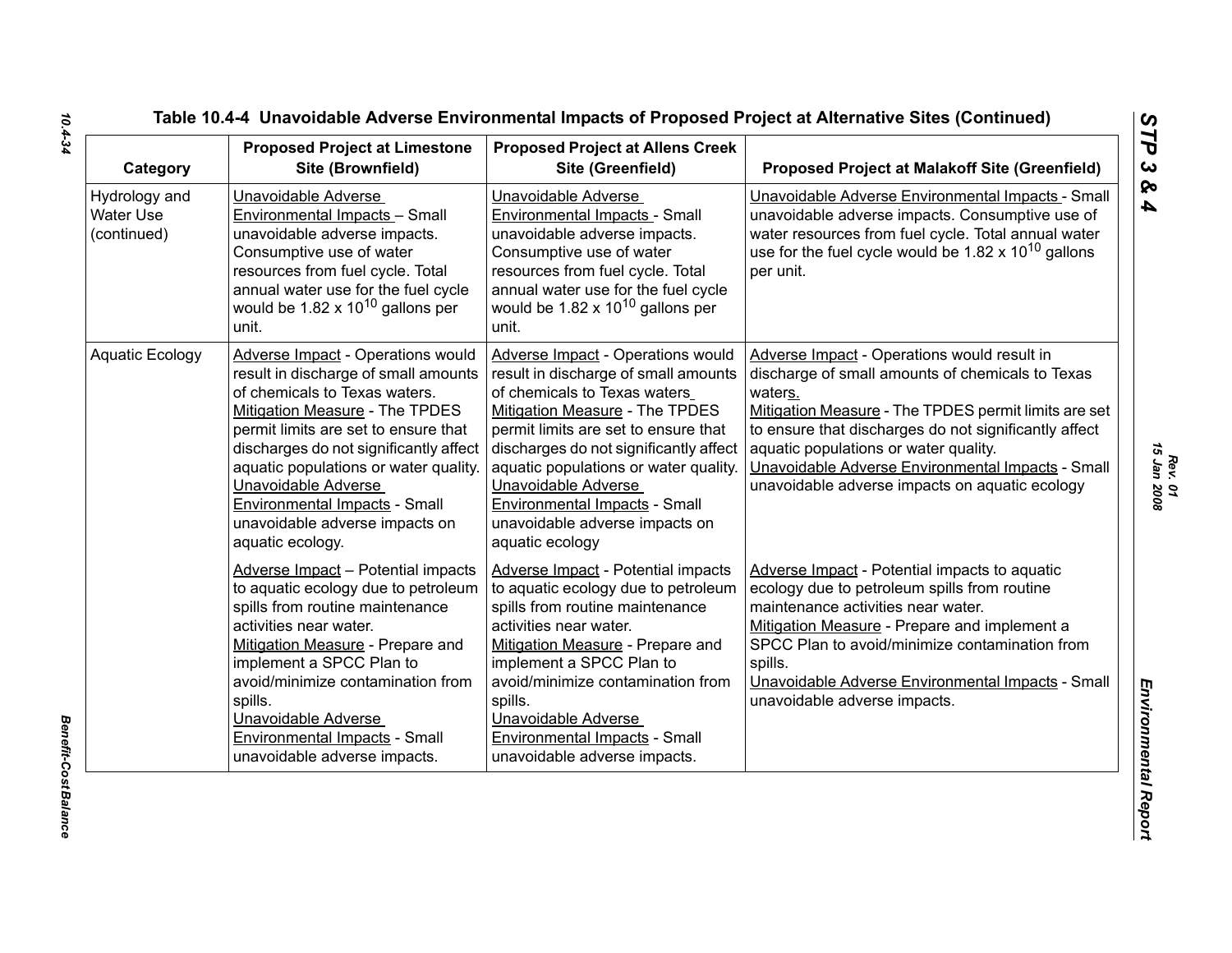| Category                              | <b>Proposed Project at Limestone</b><br>Site (Brownfield)                                                                                                                                                                                                                                                                                                                  | <b>Proposed Project at Allens Creek</b><br>Site (Greenfield)                                                                                                                                                                                                                                                             | <b>Proposed Project at Malakoff Site (Greenfield)</b>                                                                                                                                                                                                                                              |
|---------------------------------------|----------------------------------------------------------------------------------------------------------------------------------------------------------------------------------------------------------------------------------------------------------------------------------------------------------------------------------------------------------------------------|--------------------------------------------------------------------------------------------------------------------------------------------------------------------------------------------------------------------------------------------------------------------------------------------------------------------------|----------------------------------------------------------------------------------------------------------------------------------------------------------------------------------------------------------------------------------------------------------------------------------------------------|
| <b>Aquatic Ecology</b><br>(continued) | Adverse Impact - Impacts to aquatic<br>biota from impingement,<br>entrainment and thermal<br>discharges.<br>Mitigation Measure - Intake<br>structure designed with the "Best<br>Technology Available". Use of<br>cooling towers that minimize<br>withdrawal of river water.<br>Unavoidable Adverse<br><b>Environmental Impacts - Small</b><br>unavoidable adverse impacts. | Adverse Impact - Impacts to aquatic<br>biota from impingement,<br>entrainment and thermal<br>discharges.<br>Mitigation Measure - Intake<br>structure designed with the "Best<br>Technology Available".<br>Unavoidable Adverse<br><b>Environmental Impacts - Small</b><br>unavoidable adverse impacts.                    | Adverse Impact - Impacts to aquatic biota from<br>impingement, entrainment and thermal discharges.<br>Mitigation Measure - Intake structure designed with<br>the "Best Technology Available".<br>Unavoidable Adverse Environmental Impacts - Small<br>unavoidable adverse impacts.                 |
| <b>Terrestrial Ecology</b>            | Adverse Impact - No adverse<br>impacts from dry cooling tower are<br>anticipated.<br>Mitigation Measure - None required.<br>Unavoidable Adverse<br>Environmental Impacts - No<br>unavoidable adverse impacts.                                                                                                                                                              | Adverse Impact - Potential impacts<br>from cooling towers, based on<br>design.<br>Mitigation Measure - None required.<br>Unavoidable Adverse<br>Environmental Impacts - Small<br>unavoidable adverse impacts.                                                                                                            | Adverse Impact - Potential impacts from cooling<br>towers, based on design.<br>Mitigation Measure - None required.<br>Unavoidable Adverse Environmental Impacts - Small<br>unavoidable adverse impacts.                                                                                            |
|                                       | Adverse Impact - Episodic loud<br>noises at the site or along<br>transmission lines could frighten<br>animals.<br>Mitigation Measure - Animal<br>displacement due to noise should<br>be temporary in nature.<br>Unavoidable Adverse<br><b>Environmental Impacts - Small</b><br>temporary unavoidable adverse<br>impacts.                                                   | Adverse Impact - Episodic loud<br>noises at the site or along<br>transmission lines could frighten<br>animals.<br>Mitigation Measure - Animal<br>displacement due to noise should<br>be temporary in nature.<br>Unavoidable Adverse<br><b>Environmental Impacts - Small</b><br>temporary unavoidable adverse<br>impacts. | Adverse Impact - Episodic loud noises at the site or<br>along transmission lines could frighten animals.<br>Mitigation Measure - Animal displacement due to<br>noise should be temporary in nature.<br>Unavoidable Adverse Environmental Impacts - Small<br>temporary unavoidable adverse impacts. |

10.4-35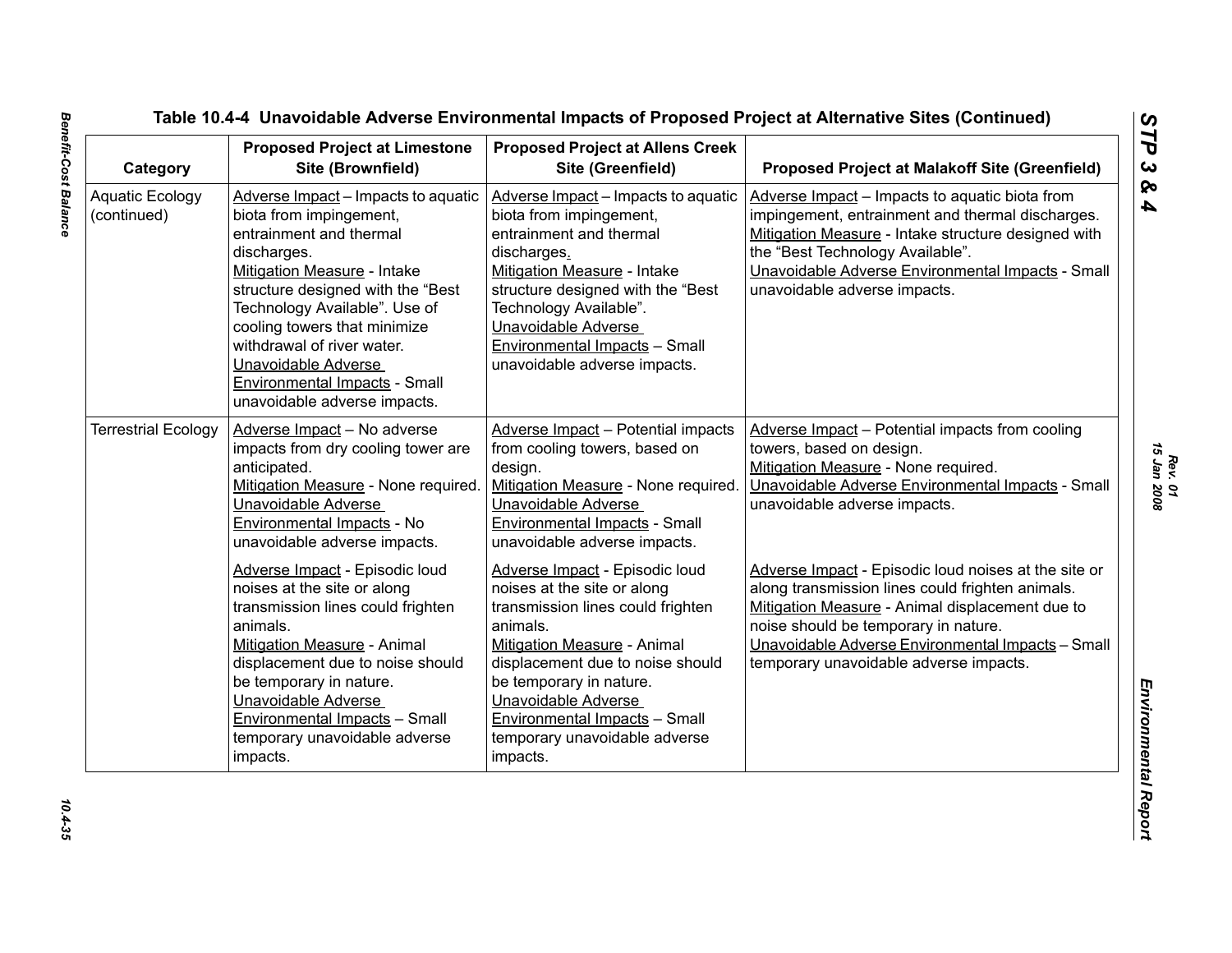| Category                                  | <b>Proposed Project at Limestone</b><br>Site (Brownfield)                                                                                                                                                                                                                                                                                                                                                                                                                                            | <b>Proposed Project at Allens Creek</b><br>Site (Greenfield)                                                                                                                                                                                                                                                                                                                                                                                                                                         | <b>Proposed Project at Malakoff Site (Greenfield)</b>                                                                                                                                                                                                                                                                                                                                                                                                                                      |
|-------------------------------------------|------------------------------------------------------------------------------------------------------------------------------------------------------------------------------------------------------------------------------------------------------------------------------------------------------------------------------------------------------------------------------------------------------------------------------------------------------------------------------------------------------|------------------------------------------------------------------------------------------------------------------------------------------------------------------------------------------------------------------------------------------------------------------------------------------------------------------------------------------------------------------------------------------------------------------------------------------------------------------------------------------------------|--------------------------------------------------------------------------------------------------------------------------------------------------------------------------------------------------------------------------------------------------------------------------------------------------------------------------------------------------------------------------------------------------------------------------------------------------------------------------------------------|
| <b>Terrestrial Ecology</b><br>(continued) | Adverse Impact - Potential impacts<br>to vegetation and habitat within the<br>transmission line rights of way from<br>routine maintenance of woody<br>vegetative growth by manual and<br>mechanical methods and<br>herbicides.                                                                                                                                                                                                                                                                       | <b>Adverse Impact - Potential impacts</b><br>to vegetation and habitat within the<br>transmission line rights of way from<br>routine maintenance of woody<br>vegetative growth by manual and<br>mechanical methods and<br>herbicides.                                                                                                                                                                                                                                                                | Adverse Impact - Potential impacts to vegetation and<br>habitat within the transmission line rights of way from<br>routine maintenance of woody vegetative growth by<br>manual and mechanical methods and herbicides.                                                                                                                                                                                                                                                                      |
|                                           | Mitigation Measure - Implement<br>existing procedures for transmission<br>line maintenance designed to<br>protect flora and fauna. Train<br>personnel in the handling of fuel and<br>lubricants and the clean-up and<br>reporting of any incidental spills.<br>Have adequate spill response<br>equipment on hand during<br>maintenance activities in the<br>corridors.<br>Unavoidable Adverse<br><b>Environmental Impacts - Small</b><br>unavoidable adverse impacts during<br>the life of the plant | Mitigation Measure - Implement<br>existing procedures for transmission<br>line maintenance designed to<br>protect flora and fauna. Train<br>personnel in the handling of fuel and<br>lubricants and the clean-up and<br>reporting of any incidental spills.<br>Have adequate spill response<br>equipment on hand during<br>maintenance activities in the<br>corridors.<br>Unavoidable Adverse<br><b>Environmental Impacts - Small</b><br>unavoidable adverse impacts during<br>the life of the plant | Mitigation Measure - Implement existing procedures<br>for transmission line maintenance designed to<br>protect flora and fauna. Train personnel in the<br>handling of fuel and lubricants and the clean-up and<br>reporting of any incidental spills. Have adequate spill<br>response equipment on hand during maintenance<br>activities in the corridors.<br>Unavoidable Adverse Environmental Impacts - Small<br>to moderate unavoidable adverse impacts during the<br>life of the plant |
| Socioeconomic                             | Adverse Impact - The plants emit<br>low noise.<br><b>Mitigation Measure - Noise levels</b><br>would normally not be above<br>background at the site boundary. No<br>mitigation is necessary.<br>Unavoidable Adverse<br>Environmental Impacts - Small<br>unavoidable adverse impacts.                                                                                                                                                                                                                 | Adverse Impact - The plants emit<br>low noise.<br><b>Mitigation Measure - Noise levels</b><br>would normally not be above<br>background at the site boundary. No<br>mitigation is necessary.<br>Unavoidable Adverse<br>Environmental Impacts -Small<br>unavoidable adverse impacts.                                                                                                                                                                                                                  | Adverse Impact - The plants emit low noise.<br>Mitigation Measure - Noise levels would normally not<br>be above background at the site boundary. No<br>mitigation is necessary.<br>Unavoidable Adverse Environmental Impacts - Small<br>unavoidable adverse impacts.                                                                                                                                                                                                                       |

*Rev. 01*<br>15 Jan 2008 *15 Jan 2008*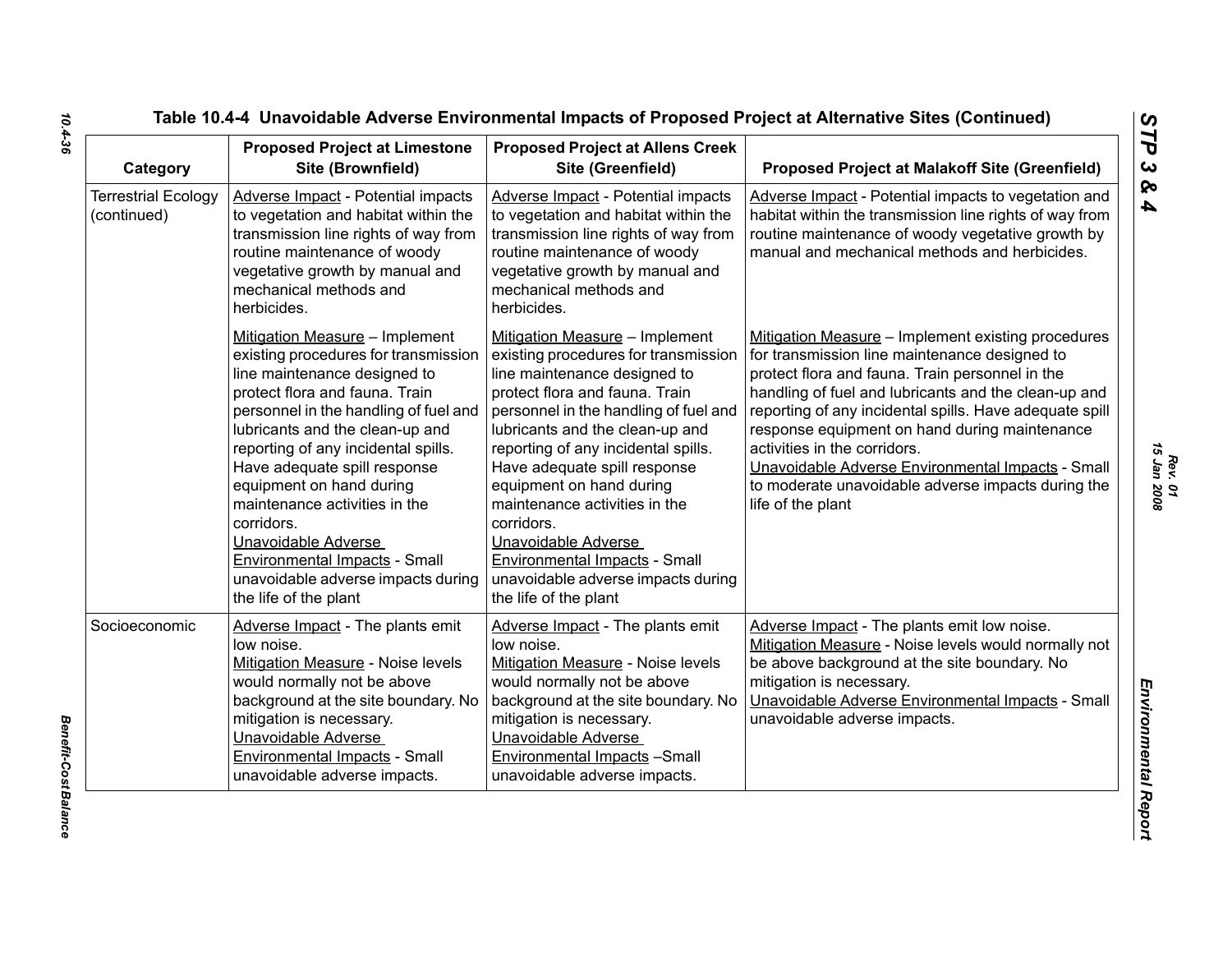| Category                     | <b>Proposed Project at Limestone</b><br>Site (Brownfield)                                                                                                                                                                                                                                                                                                                                                                                                                       | <b>Proposed Project at Allens Creek</b><br>Site (Greenfield)                                                                                                                                                                                                                                                                                                                                                                                                                  | <b>Proposed Project at Malakoff Site (Greenfield)</b>                                                                                                                                                                                                                                                                                                                                                                                              |
|------------------------------|---------------------------------------------------------------------------------------------------------------------------------------------------------------------------------------------------------------------------------------------------------------------------------------------------------------------------------------------------------------------------------------------------------------------------------------------------------------------------------|-------------------------------------------------------------------------------------------------------------------------------------------------------------------------------------------------------------------------------------------------------------------------------------------------------------------------------------------------------------------------------------------------------------------------------------------------------------------------------|----------------------------------------------------------------------------------------------------------------------------------------------------------------------------------------------------------------------------------------------------------------------------------------------------------------------------------------------------------------------------------------------------------------------------------------------------|
| Socioeconomic<br>(continued) | Adverse Impact - Episodic loud<br>noises could annoy nearby<br>residents.<br><b>Mitigation Measure - Handle</b><br>incidents on a case-by-case basis.<br>Unavoidable Adverse<br>Environmental Impacts - Small,<br>temporary unavoidable adverse<br>impacts.                                                                                                                                                                                                                     | Adverse Impact - Episodic loud<br>noises could annoy nearby<br>residents.<br><b>Mitigation Measure - Handle</b><br>incidents on a case-by-case basis.<br>Unavoidable Adverse<br>Environmental Impacts - Small,<br>temporary unavoidable adverse<br>impacts.                                                                                                                                                                                                                   | Adverse Impact - Episodic loud noises could annoy<br>nearby residents.<br>Mitigation Measure - Handle incidents on a case-by-<br>case basis.<br>Unavoidable Adverse Environmental Impacts -<br>Small, temporary unavoidable adverse impacts.                                                                                                                                                                                                       |
|                              | Adverse Impact - Increase in<br>demand for housing in Freestone,<br>Limestone, and Leon Counties.<br><b>Mitigation Measure - Discuss</b><br>anticipated influx of workers with<br>community leaders. Builders and<br>developers would meet the demand<br>for additional housing, and because<br>the project has a long lead time, it is<br>likely that if the community<br>anticipates the increase in<br>population, adequate affordable<br>housing would always be available. | Adverse Impact - Increase in<br>demand for housing in Austin, Fort<br>Bend, and Waller Counties.<br><b>Mitigation Measure - Discuss</b><br>anticipated influx of workers with<br>community leaders. Builders and<br>developers would meet the demand<br>for additional housing, and because<br>the project has a long lead time, it is<br>likely that if the community<br>anticipates the increase in<br>population, adequate affordable<br>housing would always be available | Adverse Impact - Increase in demand for housing in<br>Henderson and Navarro Counties.<br>Mitigation Measure - Discuss anticipated influx of<br>workers with community leaders. Builders and<br>developers would meet the demand for additional<br>housing, and because the project has a long lead<br>time, it is likely that if the community anticipates the<br>increase in population, adequate affordable housing<br>would always be available |
|                              | Unavoidable Adverse<br><b>Environmental Impacts - Small to</b><br>moderate unavoidable adverse<br>impacts.                                                                                                                                                                                                                                                                                                                                                                      | Unavoidable Adverse<br><b>Environmental Impacts - Small to</b><br>large unavoidable adverse impacts.                                                                                                                                                                                                                                                                                                                                                                          | Unavoidable Adverse Environmental Impacts - Small<br>to large unavoidable adverse impacts.                                                                                                                                                                                                                                                                                                                                                         |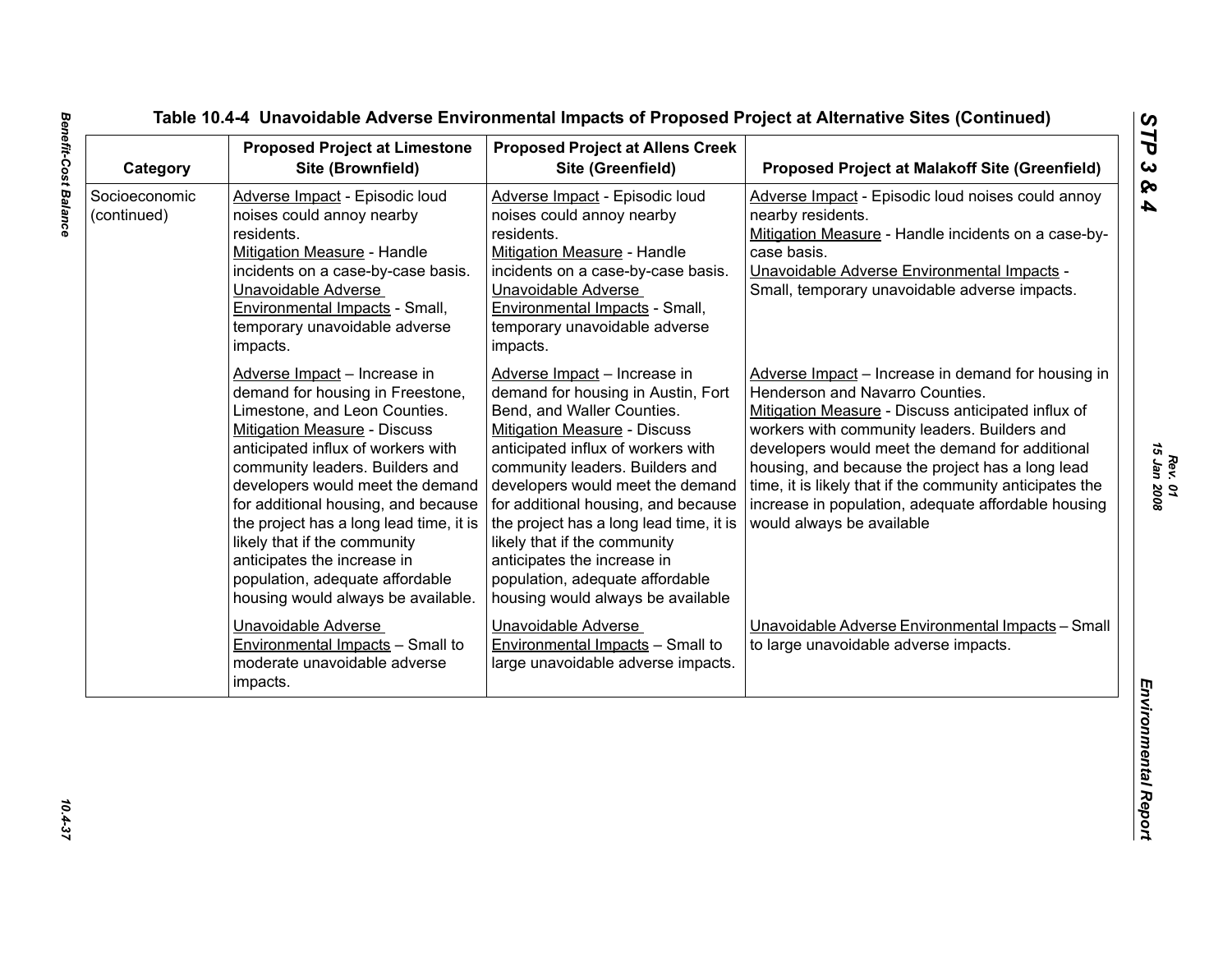| Category                     | <b>Proposed Project at Limestone</b><br>Site (Brownfield)                                                                                                                                                                                                                                                                                                                                                                                                                                                                                                                                                  | <b>Proposed Project at Allens Creek</b><br>Site (Greenfield)                                                                                                                                                                                                                                                                                                                                                                                                                                                                                                                                               | <b>Proposed Project at Malakoff Site (Greenfield)</b>                                                                                                                                                                                                                                                                                                                                                                                                                                                                                                                                |
|------------------------------|------------------------------------------------------------------------------------------------------------------------------------------------------------------------------------------------------------------------------------------------------------------------------------------------------------------------------------------------------------------------------------------------------------------------------------------------------------------------------------------------------------------------------------------------------------------------------------------------------------|------------------------------------------------------------------------------------------------------------------------------------------------------------------------------------------------------------------------------------------------------------------------------------------------------------------------------------------------------------------------------------------------------------------------------------------------------------------------------------------------------------------------------------------------------------------------------------------------------------|--------------------------------------------------------------------------------------------------------------------------------------------------------------------------------------------------------------------------------------------------------------------------------------------------------------------------------------------------------------------------------------------------------------------------------------------------------------------------------------------------------------------------------------------------------------------------------------|
| Socioeconomic<br>(continued) | Adverse Impact - Increase in<br>demand for classroom space.<br>Mitigation Measure - Discuss<br>construction plans and anticipated<br>influx of workers with community<br>leaders. Increased tax revenues as<br>a result of the large construction<br>project would fund additional school<br>resources. Because the project has<br>a long lead time, it is likely that if the<br>community anticipates the increase<br>in population, adequate classroom<br>space would always be available.<br>Unavoidable Adverse<br><b>Environmental Impacts - Small to</b><br>moderate unavoidable adverse<br>impacts. | Adverse Impact - Increase in<br>demand for classroom space.<br>Mitigation Measure - Discuss<br>construction plans and anticipated<br>influx of workers with community<br>leaders. Increased tax revenues as<br>a result of the large construction<br>project would fund additional school<br>resources. Because the project has<br>a long lead time, it is likely that if the<br>community anticipates the increase<br>in population, adequate classroom<br>space would always be available.<br>Unavoidable Adverse<br><b>Environmental Impacts - Small to</b><br>moderate unavoidable adverse<br>impacts. | Adverse Impact - Increase in demand for classroom<br>space.<br>Mitigation Measure - Discuss construction plans and<br>anticipated influx of workers with community leaders.<br>Increased tax revenues as a result of the large<br>construction project would fund additional school<br>resources. Because the project has a long lead time,<br>it is likely that if the community anticipates the<br>increase in population, adequate classroom space<br>would always be available.<br>Unavoidable Adverse Environmental Impacts - Small<br>to moderate unavoidable adverse impacts. |
|                              | Adverse Impact - Increase in<br>demand for public services<br><b>Mitigation Measure Discuss</b><br>anticipated influx of workers with<br>community leaders. Increased tax<br>revenues after construction begins<br>could be used to purchase<br>additional facilities/equipment and<br>hire/train additional staff, if<br>necessary.                                                                                                                                                                                                                                                                       | Adverse Impact - Increase in<br>demand for public services<br><b>Mitigation Measure Discuss</b><br>anticipated influx of workers with<br>community leaders. Increased tax<br>revenues after construction begins<br>could be used to purchase<br>additional facilities/equipment and<br>hire/train additional staff, if<br>necessary.                                                                                                                                                                                                                                                                       | Adverse Impact - Increase in demand for public<br>services.<br>Mitigation Measure Discuss anticipated influx of<br>workers with community leaders. Increased tax<br>revenues after construction begins could be used to<br>purchase additional facilities/equipment and<br>hire/train additional staff, if necessary.                                                                                                                                                                                                                                                                |
|                              | Unavoidable Adverse<br><b>Environmental Impacts - Small to</b><br>moderate unavoidable adverse<br>impacts.                                                                                                                                                                                                                                                                                                                                                                                                                                                                                                 | Unavoidable Adverse<br><b>Environmental Impacts - Small to</b><br>moderate unavoidable adverse<br>impacts.                                                                                                                                                                                                                                                                                                                                                                                                                                                                                                 | Unavoidable Adverse Environmental Impacts - Small<br>to moderate unavoidable adverse impacts.                                                                                                                                                                                                                                                                                                                                                                                                                                                                                        |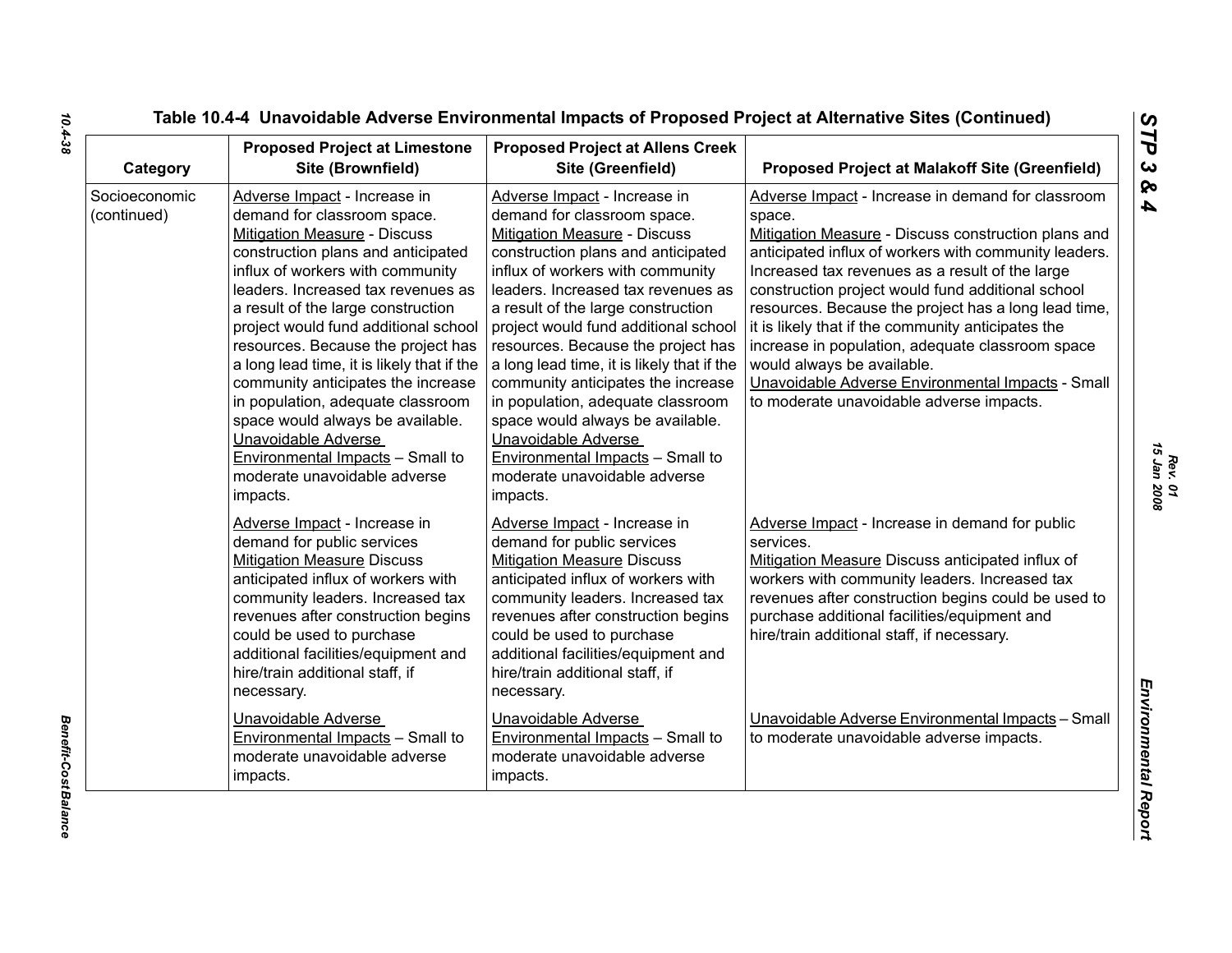| Category                     | <b>Proposed Project at Limestone</b><br>Site (Brownfield)                                                                                                                                                                                                                                                                                                                                                             | <b>Proposed Project at Allens Creek</b><br>Site (Greenfield)                                                                                                                                                                                                                                                                                                                                                 | <b>Proposed Project at Malakoff Site (Greenfield)</b>                                                                                                                                                                                                                                                                                                                                                 |
|------------------------------|-----------------------------------------------------------------------------------------------------------------------------------------------------------------------------------------------------------------------------------------------------------------------------------------------------------------------------------------------------------------------------------------------------------------------|--------------------------------------------------------------------------------------------------------------------------------------------------------------------------------------------------------------------------------------------------------------------------------------------------------------------------------------------------------------------------------------------------------------|-------------------------------------------------------------------------------------------------------------------------------------------------------------------------------------------------------------------------------------------------------------------------------------------------------------------------------------------------------------------------------------------------------|
| Socioeconomic<br>(continued) | Adverse Impact - New transmission<br>line has potential to induce electric<br>shock in people standing near the<br>line.<br>Mitigation Measure - Build<br>transmission line to NESC code to<br>minimize noise and electric shock.<br>Unavoidable Adverse<br><b>Environmental Impacts - Small</b><br>unavoidable adverse impacts.                                                                                      | Adverse Impact - New transmission<br>line has potential to induce electric<br>shock in people standing near the<br>line.<br>Mitigation Measure - Build<br>transmission line to NESC code to<br>minimize noise and electric shock.<br>Unavoidable Adverse<br><b>Environmental Impacts - Small</b><br>unavoidable adverse impacts.                                                                             | Adverse Impact - New transmission line has potential<br>to induce electric shock in people standing near the<br>line.<br>Mitigation Measure - Build transmission line to NESC<br>code to minimize noise and electric shock.<br>Unavoidable Adverse Environmental Impacts - Small<br>unavoidable adverse impacts.                                                                                      |
|                              | Adverse Impact - Additional cooling<br>towers may impact existing<br>viewscape.<br>Mitigation Measure - No mitigation<br>needed.<br>Unavoidable Adverse<br><b>Environmental Impacts - Small</b><br>unavoidable adverse impacts.                                                                                                                                                                                       | Adverse Impact - Additional cooling<br>towers may impact existing<br>viewscape.<br>Mitigation Measure - No mitigation<br>needed.<br>Unavoidable Adverse<br>Environmental Impacts - Small<br>unavoidable adverse impacts.                                                                                                                                                                                     | Adverse Impact - Additional cooling towers may<br>impact existing viewscape.<br>Mitigation Measure - No mitigation needed.<br>Unavoidable Adverse Environmental Impacts - Small<br>unavoidable adverse impacts.                                                                                                                                                                                       |
|                              | Adverse Impact - Operation of two<br>units would increase the traffic on<br>local roads during shift change.<br>Outages at the site would increase<br>traffic even further.<br>Mitigation Measure - Consider<br>staggering outage shifts to reduce<br>plant-associated traffic on local<br>roads during shift changes.<br>Unavoidable Adverse<br><b>Environmental Impacts - Small</b><br>unavoidable adverse impacts. | Adverse Impact - Two additional<br>units would increase the traffic on<br>local roads during shift change.<br>Outages at the site would increase<br>traffic even further.<br>Mitigation Measure - Consider<br>staggering outage shifts to reduce<br>plant-associated traffic on local<br>roads during shift changes.<br>Unavoidable Adverse<br>Environmental Impacts - Small<br>unavoidable adverse impacts. | Adverse Impact - Operation of two units would<br>increase the traffic on local roads during shift<br>change. Outages at the site would increase traffic<br>even further.<br>Mitigation Measure - Consider staggering outage<br>shifts to reduce plant-associated traffic on local roads<br>during shift changes.<br>Unavoidable Adverse Environmental Impacts - Small<br>unavoidable adverse impacts. |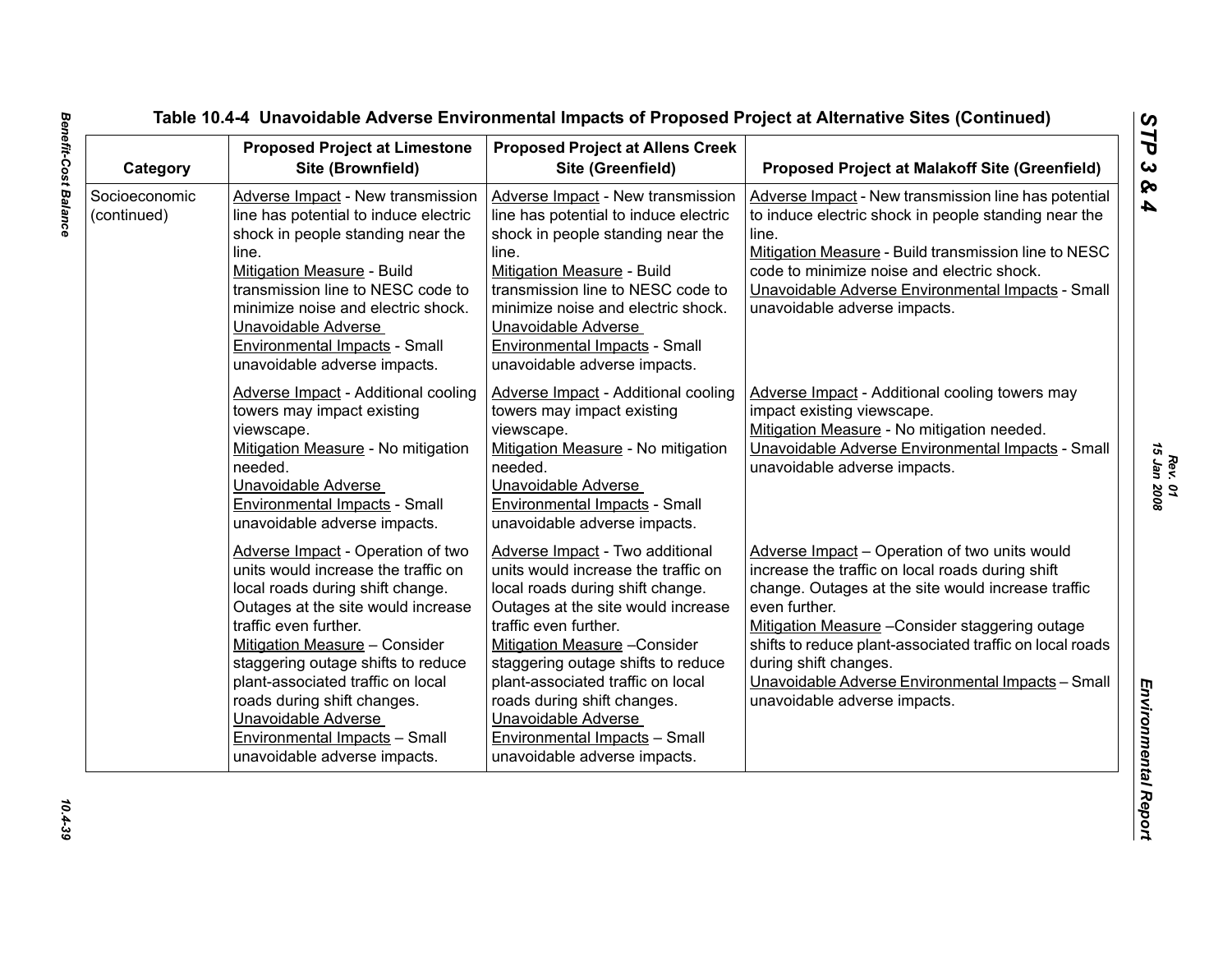| Category                     | <b>Proposed Project at Limestone</b><br>Site (Brownfield)                                                                                                                                                                                                                                                        | <b>Proposed Project at Allens Creek</b><br>Site (Greenfield)                                                                                                                                                                                                                                                     | <b>Proposed Project at Malakoff Site (Greenfield)</b>                                                                                                                                                                                                                                            |
|------------------------------|------------------------------------------------------------------------------------------------------------------------------------------------------------------------------------------------------------------------------------------------------------------------------------------------------------------|------------------------------------------------------------------------------------------------------------------------------------------------------------------------------------------------------------------------------------------------------------------------------------------------------------------|--------------------------------------------------------------------------------------------------------------------------------------------------------------------------------------------------------------------------------------------------------------------------------------------------|
| Socioeconomic<br>(continued) | Adverse Impact - Potential for<br>occupational injuries and illnesses.<br>Mitigation Measure - Implement<br>industrial safety program.<br>Unavoidable Adverse<br>Environmental Impacts - Small<br>unavoidable adverse impacts.                                                                                   | Adverse Impact - Potential for<br>occupational injuries and illnesses.<br>Mitigation Measure - Implement<br>industrial safety program.<br>Unavoidable Adverse<br>Environmental Impacts - Small<br>unavoidable adverse impacts.                                                                                   | Adverse Impact - Potential for occupational injuries<br>and illnesses.<br>Mitigation Measure - Implement industrial safety<br>program.<br>Unavoidable Adverse Environmental Impacts - Small<br>unavoidable adverse impacts.                                                                      |
|                              | Adverse Impact - Consumption of<br>fossil fuels during the fuel cycle<br>process would be small relative to<br>the power production.<br>Mitigation Measure - No mitigation<br>needed.<br>Unavoidable Adverse<br>Environmental Impacts - Small<br>unavoidable adverse impacts.                                    | Adverse Impact - Consumption of<br>fossil fuels during the fuel cycle<br>process would be small relative to<br>the power production.<br>Mitigation Measure - No mitigation<br>needed.<br>Unavoidable Adverse<br>Environmental Impacts - Small<br>unavoidable adverse impacts.                                    | Adverse Impact - Consumption of fossil fuels during<br>the fuel cycle process would be small relative to the<br>power production.<br>Mitigation Measure - No mitigation needed.<br>Unavoidable Adverse Environmental Impacts - Small<br>unavoidable adverse impacts.                             |
| Radiological                 | Adverse Impact - Potential doses to<br>members of the public from<br>releases to air and surface water.<br>Mitigation Measure - All releases<br>would be well below regulatory<br>limits. No mitigation required.<br>Unavoidable Adverse<br><b>Environmental Impacts - Small</b><br>unavoidable adverse impacts. | Adverse Impact - Potential doses to<br>members of the public from<br>releases to air and surface water.<br>Mitigation Measure - All releases<br>would be well below regulatory<br>limits. No mitigation required.<br>Unavoidable Adverse<br><b>Environmental Impacts - Small</b><br>unavoidable adverse impacts. | Adverse Impact - Potential doses to members of the<br>public from releases to air and surface water.<br>Mitigation Measure - All releases would be well<br>below regulatory limits. No mitigation required.<br>Unavoidable Adverse Environmental Impacts - Small<br>unavoidable adverse impacts. |
|                              | Adverse Impact - Fuel cycle<br>activities would have liquid<br>discharges.<br>Mitigation Measure - No mitigation<br>needed.<br>Unavoidable Adverse<br>Environmental Impacts - Small<br>unavoidable adverse impacts.                                                                                              | Adverse Impact - Fuel cycle<br>activities would have liquid<br>discharges.<br>Mitigation Measure - No mitigation<br>needed.<br>Unavoidable Adverse<br>Environmental Impacts - Small<br>unavoidable adverse impacts.                                                                                              | Adverse Impact - Fuel cycle activities would have<br>liquid discharges.<br>Mitigation Measure - No mitigation needed.<br>Unavoidable Adverse Environmental Impacts - Small<br>unavoidable adverse impacts.                                                                                       |

*Benefit-Cost Balance* 

Benefit-Cost Balance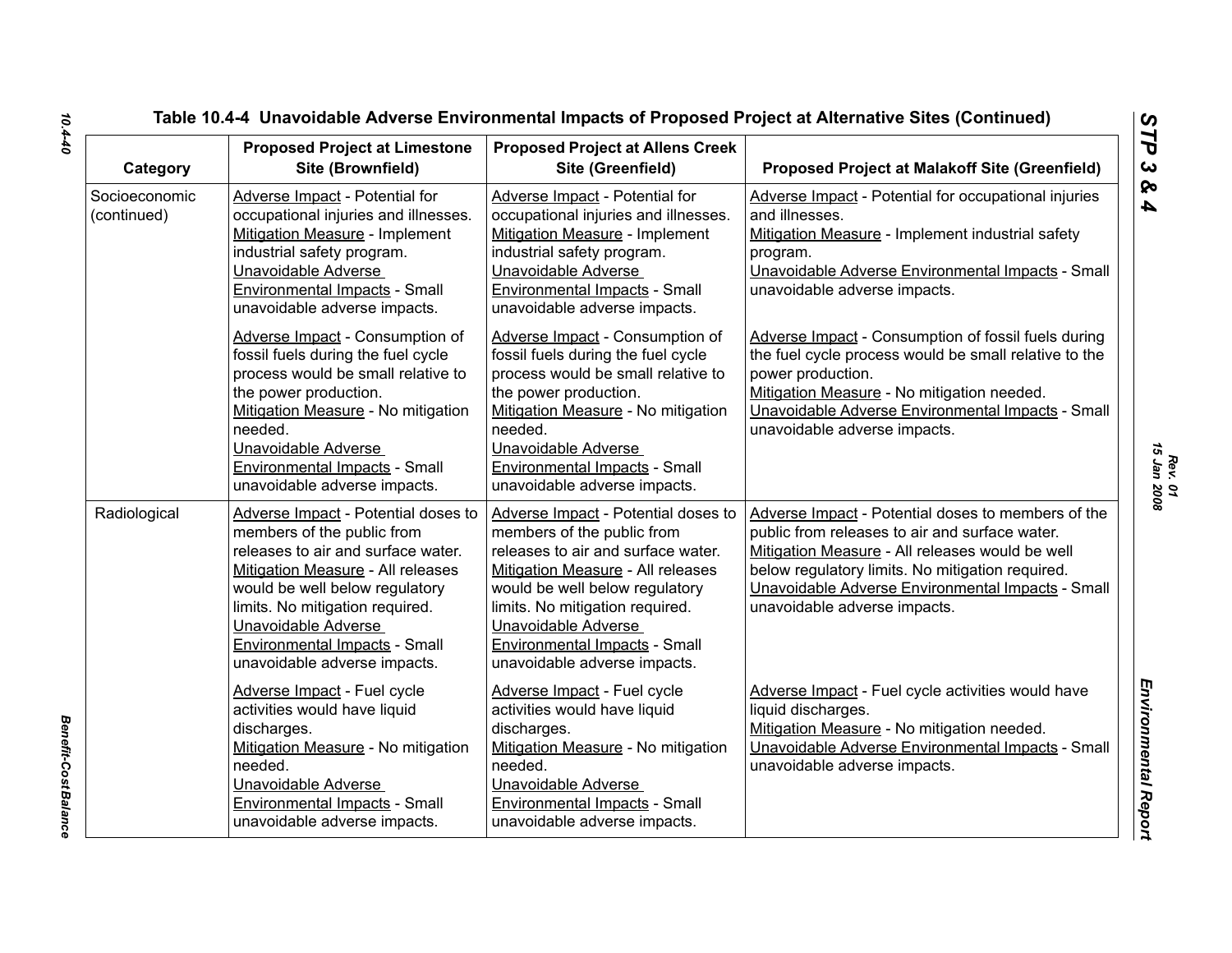| Category                          | <b>Proposed Project at Limestone</b><br>Site (Brownfield)                                                                                                                                                                                                                                                                                                         | <b>Proposed Project at Allens Creek</b><br>Site (Greenfield)                                                                                                                                                                                                                                                                                               | <b>Proposed Project at Malakoff Site (Greenfield)</b>                                                                                                                                                                                                                                                                                             |
|-----------------------------------|-------------------------------------------------------------------------------------------------------------------------------------------------------------------------------------------------------------------------------------------------------------------------------------------------------------------------------------------------------------------|------------------------------------------------------------------------------------------------------------------------------------------------------------------------------------------------------------------------------------------------------------------------------------------------------------------------------------------------------------|---------------------------------------------------------------------------------------------------------------------------------------------------------------------------------------------------------------------------------------------------------------------------------------------------------------------------------------------------|
| Atmospheric and<br>Meteorological | Adverse Impact - No adverse<br>impacts from dry cooling tower are<br>anticipated.<br>Mitigation Measure - None required.<br>Unavoidable Adverse<br>Environmental Impacts - No<br>unavoidable adverse impacts.                                                                                                                                                     | Adverse Impact - Potential visible<br>plumes from cooling towers, if used.<br>Mitigation Measure - None required.<br>Unavoidable Adverse<br>Environmental Impacts - Small<br>unavoidable adverse impacts.                                                                                                                                                  | Adverse Impact - Potential visible plumes from<br>cooling towers, if used.<br>Mitigation Measure - None required.<br>Unavoidable Adverse Environmental Impacts - Small<br>unavoidable adverse impacts.                                                                                                                                            |
|                                   | <b>Adverse Impact - Emissions from</b><br>intermittent operation diesel<br>generators and other emission<br>emitting equipment.<br>Mitigation Measure - Comply with<br>TCEQ permit limits and regulations<br>for installing and operating air<br>emission sources.<br>Unavoidable Adverse<br><b>Environmental Impacts - Small</b><br>unavoidable adverse impacts. | <b>Adverse Impact - Emissions from</b><br>intermittent operation diesel<br>generators and other emission<br>emitting equipment.<br>Mitigation Measure - Comply with<br>TCEQ permit limits and regulations<br>for installing and operating air<br>emission sources.<br>Unavoidable Adverse<br>Environmental Impacts - Small<br>unavoidable adverse impacts. | <b>Adverse Impact - Emissions from intermittent</b><br>operation diesel generators and other emission<br>emitting equipment.<br>Mitigation Measure - Comply with TCEQ permit limits<br>and regulations for installing and operating air<br>emission sources.<br>Unavoidable Adverse Environmental Impacts - Small<br>unavoidable adverse impacts. |
|                                   | <b>Adverse Impact - Relatively small</b><br>quantities of air pollutants would be<br>result from the fuel cycle.<br>Mitigation Measure - No mitigation<br>needed.<br>Unavoidable Adverse<br><b>Environmental Impacts - Small</b><br>unavoidable adverse impacts.                                                                                                  | <b>Adverse Impact - Relatively small</b><br>quantities of air pollutants would be<br>result from the fuel cycle.<br>Mitigation Measure - No mitigation<br>needed.<br><b>Unavoidable Adverse</b><br><b>Environmental Impacts - Small</b><br>unavoidable adverse impacts.                                                                                    | Adverse Impact - Relatively small quantities of air<br>pollutants would be result from the fuel cycle.<br>Mitigation Measure - No mitigation needed.<br>Unavoidable Adverse Environmental Impacts - Small<br>unavoidable adverse impacts.                                                                                                         |